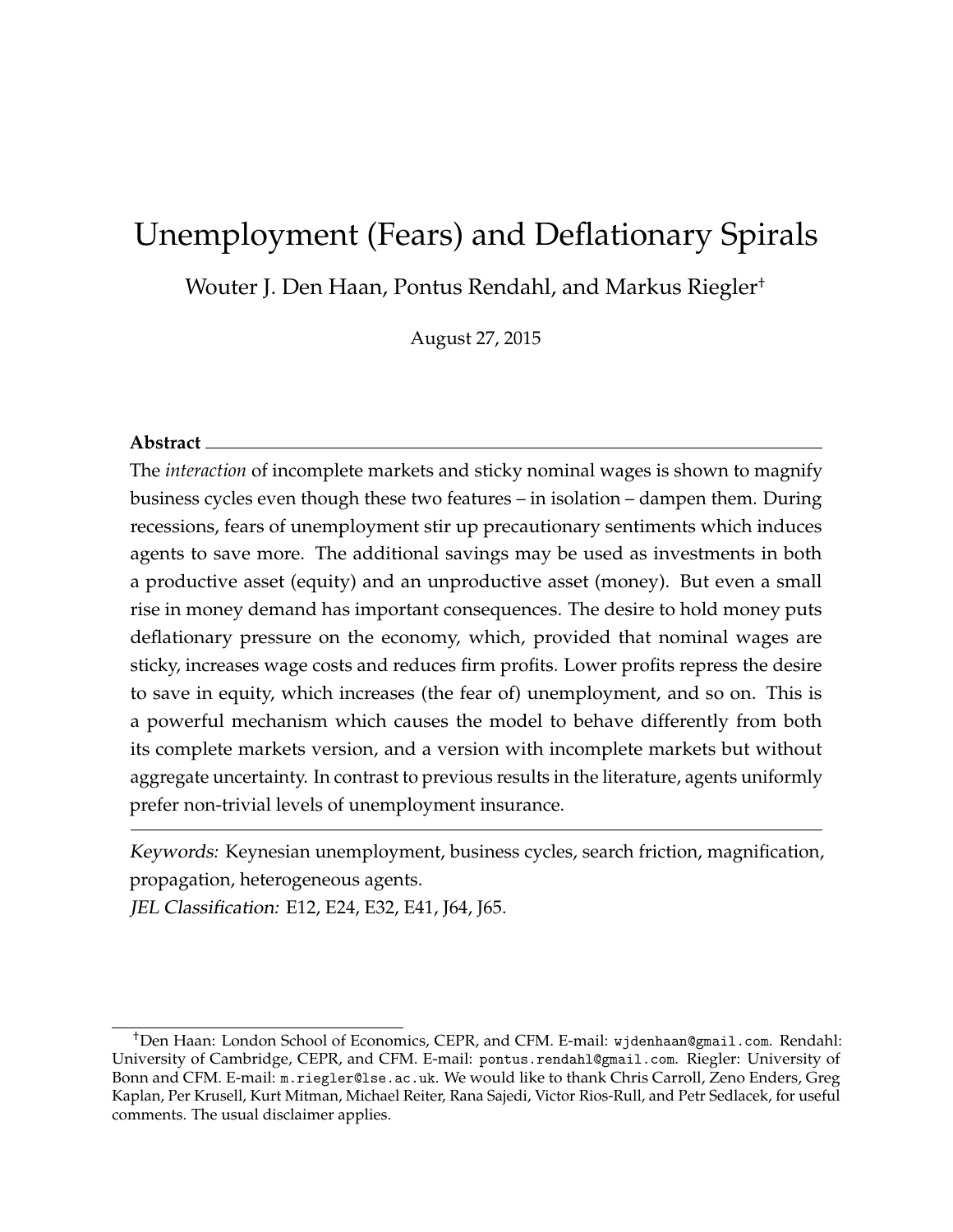## **1 Introduction**

The empirical literature documents that workers suffer substantial losses in both earnings and consumption levels during unemployment. For instance, Kolsrud, Landais, Nilsson, and Spinnewijn (2015) use Swedish data to document that consumption expenditures drop on average by 32% during the first year of an unemployment spell.<sup>1</sup> This observed inability to insure against unemployment spells has motivated several researchers to develop business cycle models with a focus on incomplete markets. The hope (and expectation) has been that such models would not only generate more realistic behavior for individual variables, but also be able to generate volatile and prolonged business cycles without relying on large and persistent exogenous shocks. While in existing models, *individual* consumption is indeed much more volatile than aggregate consumption, aggregate variables are often not substantially more volatile than their counterparts in the corresponding complete markets (or representative-agent) version. Krusell, Mukoyama, and Sahin (2010), for instance, find that imperfect risk sharing does not help in generating more volatile business cycles. McKay and Reis (2013) document that a decrease in unemployment benefits – which exacerbates market incompleteness – actually *decreases* the volatility of aggregate consumption. $2$  The reason is that an increase in unemployment benefits reduces precautionary savings, investment, the capital stock, and ultimately makes the economy *as a whole* less well equipped to smooth consumption.

We develop a model in which the inability to insure against unemployment risk generates business cycles which are much more volatile than the corresponding complete markets version. Moreover, although the only aggregate exogenous shock has a small standard deviation, the outcome of key exercises such as changes in unemployment benefits depends crucially on whether there is aggregate uncertainty. This result is obtained by combining incomplete asset markets with incomplete adjustments of the nominal wage rate to changes in the price level. $3$  The impact of shocks is prolonged by Diamond-Mortensen-Pissarides search frictions in the labor market.

Before explaining why the *combination* of incomplete markets and sticky nominal wages amplifies business cycles, we first explain why these features by themselves *dampen* business cycles in our model in which aggregate fluctuations are caused by productivity shocks. First, consider the model in which there are complete markets, but nominal wages

<sup>&</sup>lt;sup>1</sup>Section 3.2 provides a more detailed discussion of the empirical literature investigating the behavior of individual consumption during unemployment spells.

<sup>&</sup>lt;sup>2</sup>As discussed in section 7.1, a decrease in unemployment benefits does increase the volatility of output in the model of McKay and Reis (2013), but the effects are small relative to our results.

<sup>&</sup>lt;sup>3</sup>We discuss the empirical motivation for these assumptions in section 3.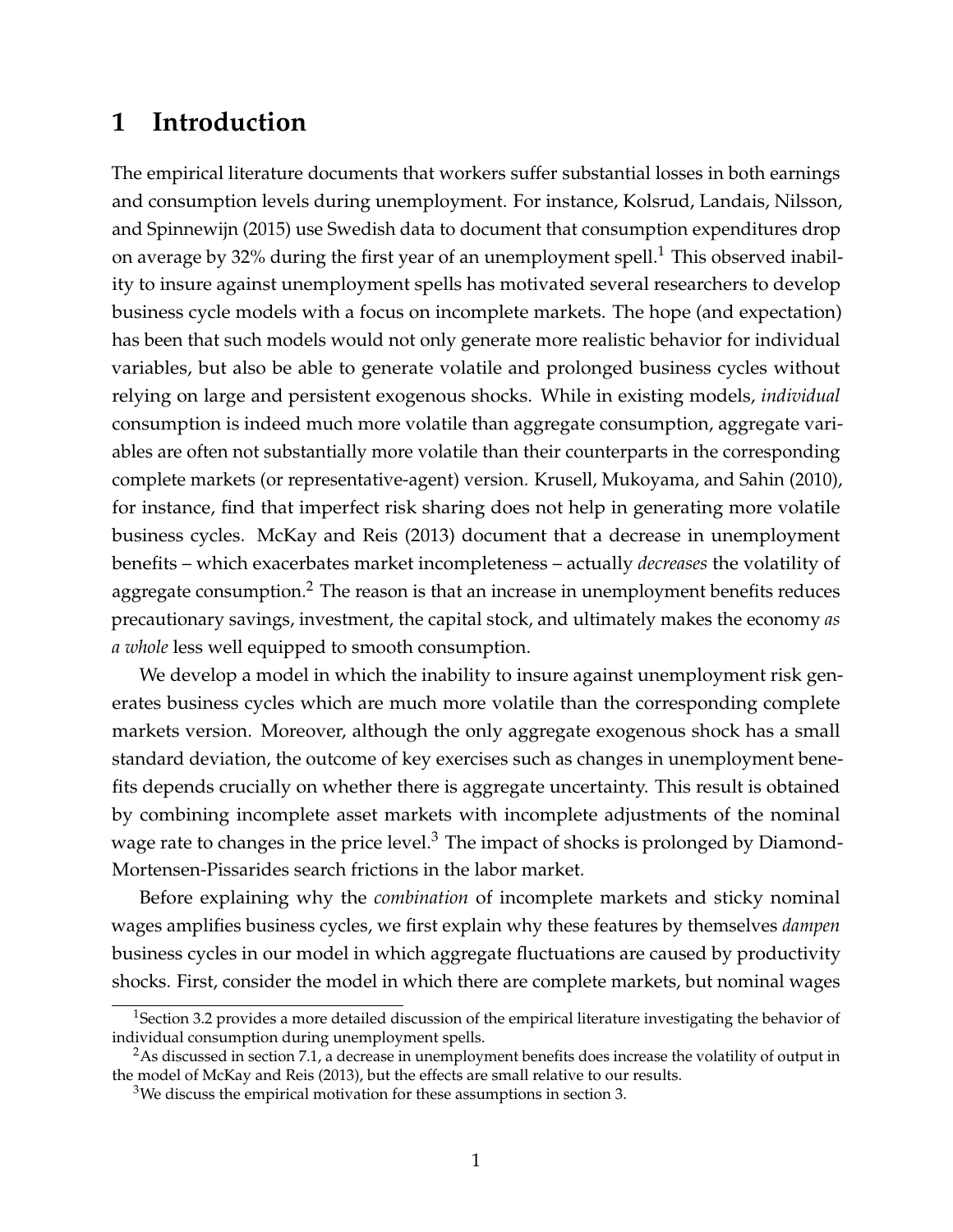do not respond one-for-one to price level changes. A negative productivity shock operates like a negative supply shock which puts upward pressure on the price level. Provided that nominal wages are sticky, the resulting downward pressure on real wages mitigates the reduction in profits caused by the direct negative effect of a decline in productivity. The result is a muted aggregate downturn. Next, consider a model in which nominal wages are flexible, but workers cannot fully insure themselves against unemployment risk. Forward-looking agents understand that a persistent negative productivity shock increases the risk of being unemployed in the near future. If workers are not fully insured against this risk, the desire to save increases for precautionary reasons. However, increased savings leads to an increase in demand for all assets, including productive assets such as firm ownership. This counteracting effect alleviates the initial reduction in demand for productive assets, induced by the direct negative effect of a reduced productivity level and, therefore, *dampens* the increase in unemployment. In either case, sticky nominal wages or incomplete markets lead – in isolation – to a muted business cycle.

Why does the combination of incomplete markets and sticky nominal wages lead to the opposite results? As before, the increased probability of being unemployed in the near future increases agents' desire to save more in all assets. However, the increased desire to hold money puts downward pressure on the price level, which in turn increases real wage costs and reduces profits. This latter effect counters any positive effect that increased precautionary savings might have on the demand for productive investments. Once started, this channel will reinforce itself. That is, if precautionary savings lead – through downward pressure on prices – to increased unemployment, then this will in turn lead to a further increase in precautionary savings, and so on. When does this process come to an end? At some point, the nonlinearities in the matching function, combined with an expanding number of workers searching for a new job, makes it attractive to resume job creating investments.

In addition to endogenizing unemployment, the presence of search frictions in the labor market adds further dynamics to this propagation mechanism. First, the value of a firm – i.e. the price of equity – is forward-looking. As a consequence, a prolonged increase in real wage costs leads to a sharp reduction in economic activity already in the present, with an associated higher risk of unemployment. Second, with low job-finding rates unemployment becomes a slow moving variable. Thus, the increase in unemployment is more persistent than the reduction in productivity itself.

We use our framework to study the advantages of alternative unemployment insurance (UI) policies. We first document that the effects of changes in unemployment benefits on the behavior of aggregate variables and on the well-being of workers differ from the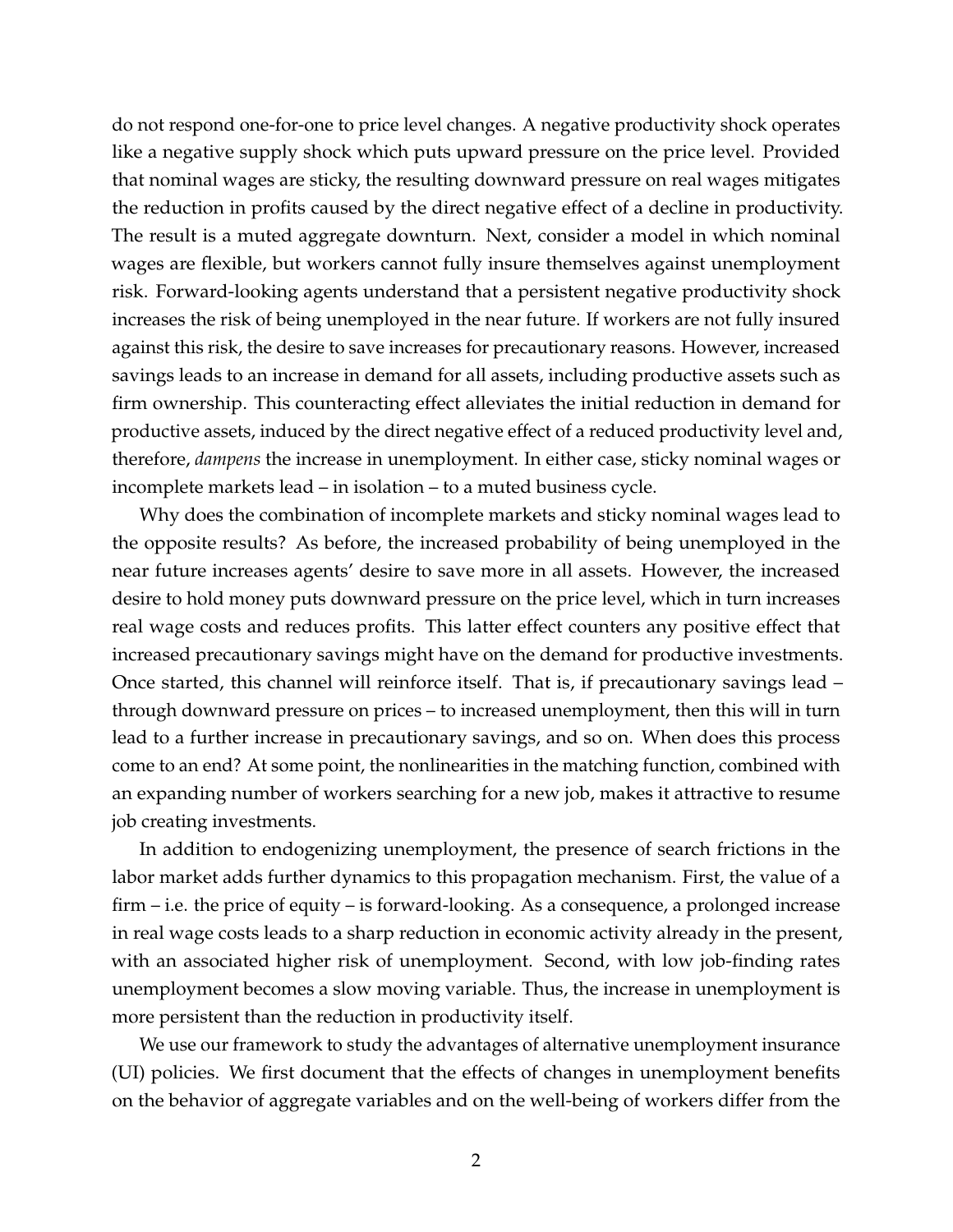effects in other models. For example, in the model of Krusell, Mukoyama, and Sahin (2010) most agents benefit from *reductions* in unemployment benefits even when benefits are reduced to very low levels. We consider a permanent *increase* in the replacement rate from the benchmark value of 50% of the prevailing wage rate to 55% and document that this increase in insurance improves the welfare of *all* agents, provided that the policy switch occurs in a recession. This is true even if wage rates adjust upwards to take into account the strengthened bargaining position of workers. $4$ 

There are a number of factors affecting agents' welfare that are important for this result. As a preview of the analysis, let us mention some that operate in our model, but have not been previously emphasized in the literature. Consider a permanent increase in unemployment benefits at the onset of a recession. This obviously benefits the unemployed directly. But the employed benefit too. Firstly, they benefit because they are better insured against *future* unemployment risk. Secondly, by reducing the negative downward spiral discussed above, the employed are now less likely to be unemployed in the near future. Thirdly, and perhaps more surprisingly, employed agents also benefit because the dampening of the downward spiral implies that the value of their asset holdings drops less relative to the case in which unemployment benefits are not increased.

These features contrast with those exposed in the existing literature, in which increased unemployment benefits brings forth adverse aggregate consequences that eclipse the gains of reduced income volatility (e.g. Young (2004) and Krusell, Mukoyama, and Sahin (2010)). In particular, with lower fluctuations in individual income the precautionary motive weakens, and aggregate investment falls. The result is a decline in average employment and output, with adverse effects on welfare. This channel is important in our model as well. In the version of our model *with* aggregate uncertainty, however, there are two quantitatively important factors that push average employment in the opposite direction, and can overturn the negative effect associated with the reduction in precautionary savings. The first is that the demand for the productive asset can *increase*, because an increase in the level of unemployment benefits stabilizes business cycles and asset prices. The second is that the nonlinearity in the matching process is such that increases in employment during expansions are smaller than reductions during recessions. Consequently, a reduction in volatility can lead to an increase in *average* employment (cf. Jung and Kuester (2011)).

An important aspect of our model is that precautionary savings can be used for investments in both the productive asset (firm ownership) and the unproductive asset (money). This complicates the analysis, because the numerical procedure requires a simultaneous

<sup>4</sup>Wage increases reduce job creation which has negative welfare consequences. Whether *all* agents prefer the switch during an expansion depends crucially to which extent wages adjust.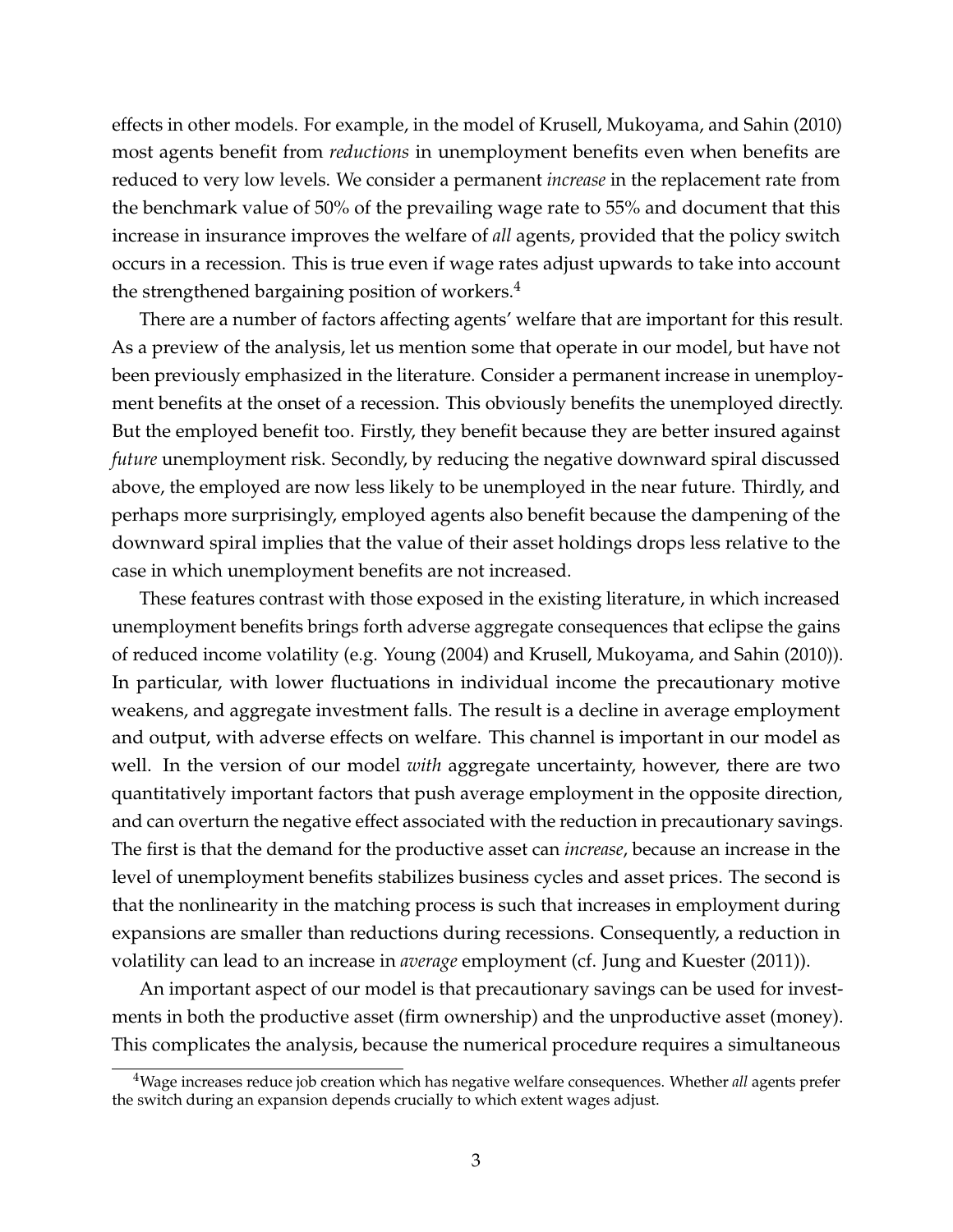solution for a portfolio choice problem for each agent, and for equilibrium prices. Our numerical analysis ensures that the market for firm ownership (equity) is in equilibrium and all agents owning equity discount future equity returns with the correct, that is, their own individual-specific, intertemporal marginal rate of substitution (MRS).<sup>5</sup> By contrast, a typical set of assumptions in the literature is that workers jointly own the productive asset at equal shares, that these shares cannot be sold, and that discounting of the returns of this asset occurs with some average MRS or an MRS based on aggregate consumption. $6.7$ One exceptions is Krusell, Mukoyama, and Sahin (2010)who – like us – allow trade in the productive asset and discount agents' returns on this asset with the correct marginal rate of substitution.<sup>8</sup>

In section 2, we describe the model. In section 3, we provide empirical motivation for the key assumptions underlying our model: sticky nominal wages and workers' inability to insure against unemployment risk. We also discuss the relationship between savings and idiosyncratic uncertainty. In section 4, we discuss the calibration of our model. In sections 5 and 6, we describe the behavior of individual and aggregate variables, respectively. In section 7, we discuss how business cycle behavior is affected by alternative UI policies.

## **2 Model**

The economy consists of a unit mass of households, a large mass of potential firms, and one government. The mass of active firms is denoted *q<sup>t</sup>* , and all firms are identical. Households are ex-ante homogenous, but differ ex-post in terms of their employment status (employed or unemployed) and their asset holdings.

**Notation.** Upper (lower) case variables denote nominal (real) variables. Variables with subscript *i* are household specific. Variables without a subscript *i* are either aggregate variables or variables that are identical across agents, such as prices.

<sup>5</sup>See section 2.7 for a detailed discussion.

 $6$ Examples are Shao and Silos (2007), Nakajima (2010), Gorneman, Kuester, and Nakajima (2012), Favilukis, Ludvigson, and Van Nieuwerburgh (2013), Jung and Kuester (2015), and Ravn and Sterk (2015).

 $<sup>7</sup>$ An alternative simplifying assumption is that the only agents who are allowed to invest in the productive</sup> asset are agents that are not affected by idiosyncratic risk (of any kind). Examples are Rudanko (2009), Bils, Chang, and Kim (2011), Challe, Matheron, Ragot, and Rubio-Ramirez (2014), and Challe and Ragot (2014). Bayer, Luetticke, Pham-Dao, and Tjaden (2014) analyze a more challenging problem than ours, in which firms are engaged in intertemporal decision making. However, in contrast to our model, these firms are assumed to be risk neutral, consume their own profits, and discount the future at a constant geometric rate.

<sup>&</sup>lt;sup>8</sup>The procedure in Krusell, Mukoyama, and Sahin (2010) is only exact if the aggregate shock can take on as many realizations as there are assets and no agents are at the short-selling constraint. Our procedure does not require such restrictions, which is important, because the fraction of agents at the constraint is nontrivial in our model.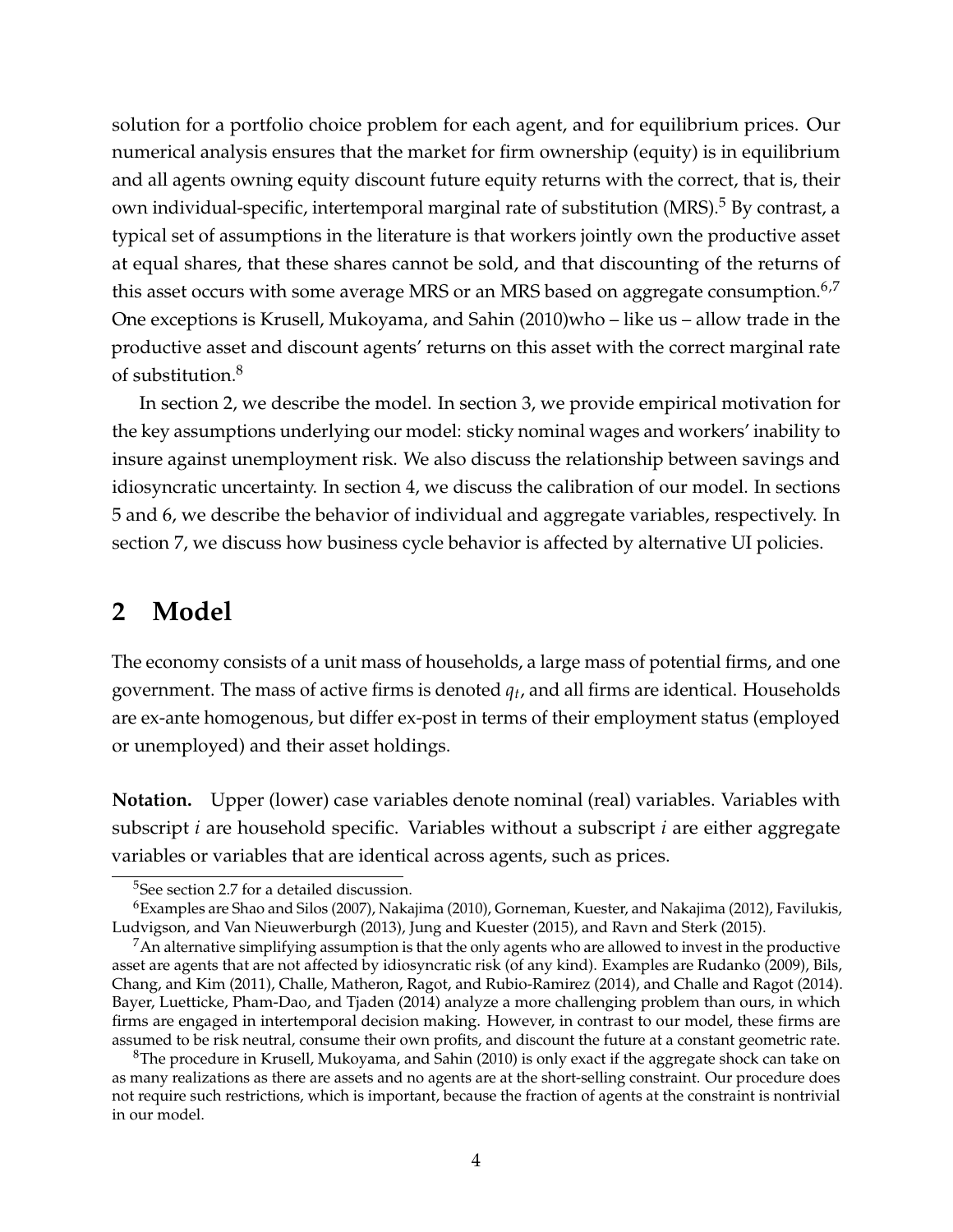### **2.1 Households**

Each household consists of one worker who is either employed,  $e_{i,t} = 1$ , or unemployed,  $e_{i,t} = 0$ . The period-*t* budget constraint of household *i* is given by

$$
P_{t}c_{i,t} + J_{t}(q_{i,t+1} - (1 - \delta) q_{i,t}) + M_{i,t+1}
$$
  
= (1 -  $\tau_{t}$ )  $W_{t}e_{i,t} + \mu (1 - \tau_{t}) W_{t}(1 - e_{i,t}) + D_{t}q_{i,t} + M_{i,t}$ , (1)

where  $c_{i,t}$  denotes consumption of household *i*,  $P_t$  the price of the consumption good,  $M_{i,t}$ the amount of the liquid asset held at the *beginning* of period *t* (chosen in period *t* − 1), *W<sup>t</sup>* , the nominal wage rate, *τ<sup>t</sup>* the tax rate on nominal income, and *µ* the replacement rate. The variable *qi*,*<sup>t</sup>* denotes the amount of equity held at the beginning of period *t*. Equity pay out nominal dividends *D<sup>t</sup>* . In each period, a fraction *δ* of all firms go out of business which leads to a corresponding loss in equity. $^9$  When the term  $q_{i,t+1} - (1-\delta) \, q_{i,t}$  is positive, the worker is buying equity, and vice versa. The nominal value of this transaction is equal to *J*<sup>*t*</sup> ( $q_{i,t+1} - (1 - \delta) q_{i,t}$ ), where *J*<sup>*t*</sup> denotes the nominal price of equity ex dividend.

Households are not allowed to take short positions in equity, that is

$$
q_{i,t+1} \geq 0. \tag{2}
$$

The household maximizes the objective function $10$ 

$$
\mathbb{E}_{t}\left[\sum_{j=0}^{\infty}\beta^{j}\left(\frac{c_{i,t+j}^{1-\gamma}-1}{1-\gamma}+\chi\frac{\left(\frac{M_{i,t+1+j}}{P_{t+j}}\right)^{1-\zeta}-1}{1-\zeta}\right)\right],
$$

subject to constraints (1) and (2).

The first-order conditions are given as

$$
c_{i,t}^{-\gamma} = \beta \mathbb{E}_t \left[ c_{i,t+1}^{-\gamma} \frac{P_t}{P_{t+1}} \right] + \chi \left( \frac{M_{i,t+1}}{P_t} \right)^{-\zeta}, \tag{3}
$$

$$
c_{i,t}^{-\gamma} \geq \beta \mathbb{E}_t \left[ c_{i,t+1}^{-\gamma} \left( \frac{D_{t+1} + (1-\delta) J_{t+1}}{J_t} \right) \frac{P_t}{P_{t+1}} \right], \tag{4}
$$

$$
0 = q_{i,t+1} \left( c_{i,t}^{-\gamma} - \beta \mathbb{E}_t \left[ c_{i,t+1}^{-\gamma} \left( \frac{D_{t+1} + (1-\delta) J_{t+1}}{J_t} \right) \frac{P_t}{P_{t+1}} \right] \right).
$$
 (5)

 $9$ We assume that households hold a diversified portfolio of equity, which means that the porfolio depreciates at rate *δ*.

 $10$ If money and consumption enter the utility function additively, then money does not enter the Euler equation of other assets directly, which is consistent with the empirical results in Ireland (2004).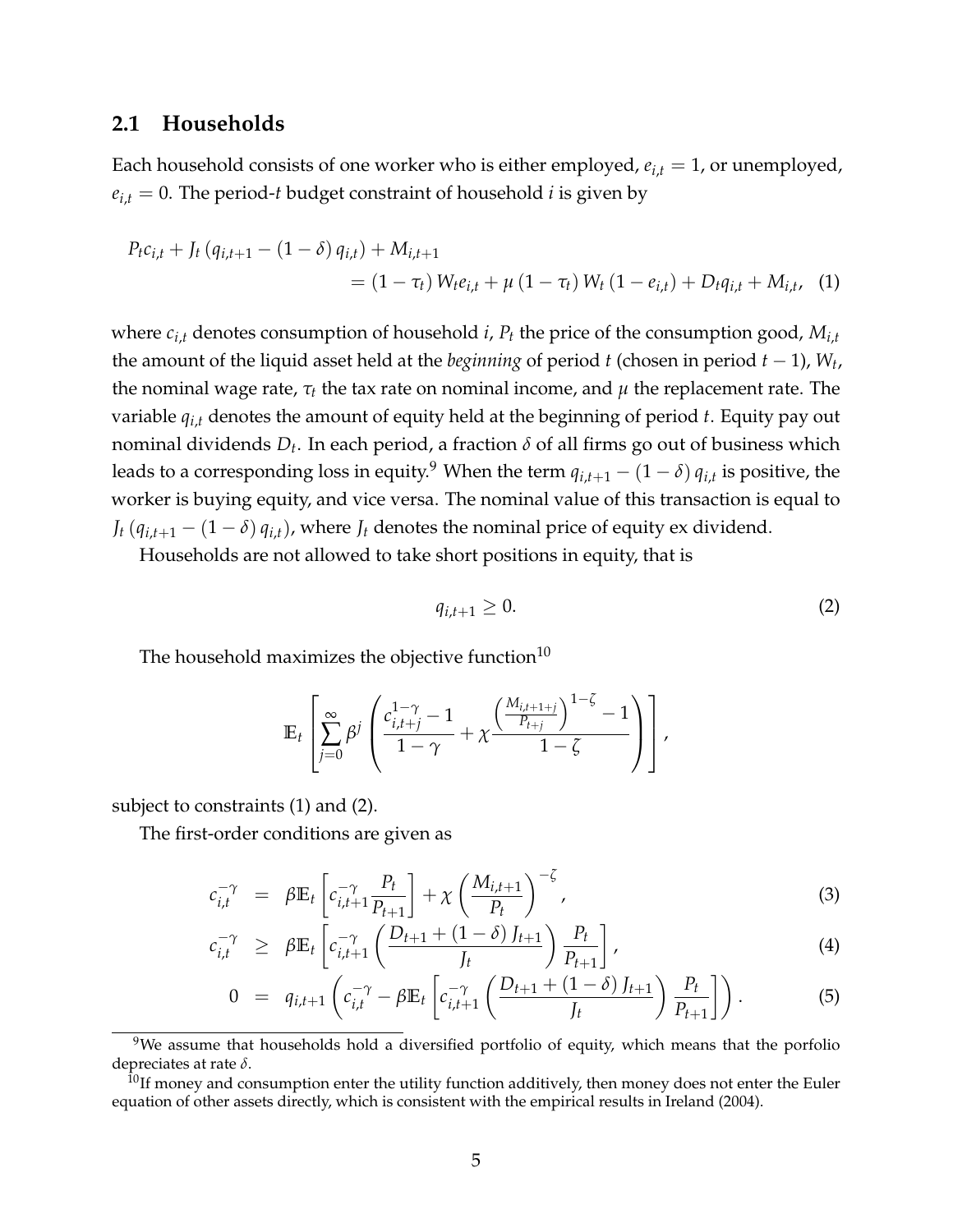Equation (3) represents the Euler equation with respect to real money balances; equation (4) the Euler equation with respect to equity; and equation (5) captures the complementary slackness condition associated with the short-selling constraint in equation (2).

Telyukova (2013) documents that households hold more liquid assets than they need for buying goods. This is consistent with our model, in which agents do not only hold money to facilitate transactions, but also to insure themselves against unemployment risk. The utility specification implies that agents will always choose a positive value of real money balances. Short positions in the liquid asset would become possible if the argument of the utility function is equal to  $(M_{i,t} + \Phi)/P_t$  with  $\Phi > 0$  instead of  $M_{i,t}/P_t$ . At higher values of Φ, agents can take larger short positions in money and are, thus, better insured against unemployment risk. Increases in  $\chi$  – while keeping  $\Phi$  equal to zero – have similar implications, since higher values of  $\chi$  imply higher average levels of financial assets.

#### **2.2 Active firms**

An active firm produces *z<sup>t</sup>* units of the output good in each period, where *z<sup>t</sup>* is an exogenous stochastic variable that is identical across firms. The value of *z<sup>t</sup>* follows a first-order Markov process with a low (recession) and a high (expansion) value. The partition into a recession and an expansion regime simplifies the characterization of the model's properties.<sup>11</sup>

There is one worker attached to each active firm. Thus, the number of active firms, *q<sup>t</sup>* , is equal to the economy-wide employment rate. The nominal wage rate, *W<sup>t</sup>* , is the only cost to the firm. Consequently, nominal firm profits, *D<sup>t</sup>* , are given by

$$
D_t = P_t z_t - W_t. \tag{6}
$$

The nominal wage rate is set according to the rule

$$
W_t = \omega_0 \left(\frac{z_t}{\overline{z}}\right)^{\omega_z} \overline{z} \left(\frac{P_t}{\overline{P}}\right)^{\omega_p} \overline{P},\tag{7}
$$

where  $\bar{z}$  is the average productivity level,  $P_t$  is the price level, and  $P$  is the average price level.<sup>12</sup> A key aspect of this paper is on the responsiveness of nominal wages, *W<sup>t</sup>* , to nominal prices, *P<sup>t</sup>* . Therefore, we need a wage setting rule which allows us to vary this

<sup>&</sup>lt;sup>11</sup>Although the model is solvable for richer processes, this simple specification for  $z_t$  helps in keeping the computational burden manageable.

 $12$ The specified wage is always in the worker's bargaining set, since the wage rate exceeds unemployment benefits, there is no home production nor any disutility from working, and the probability of remaining employed exceeds the probability of finding a job. The parameters are chosen such that the wage rate is never so high that the firm would prefer to fire the worker.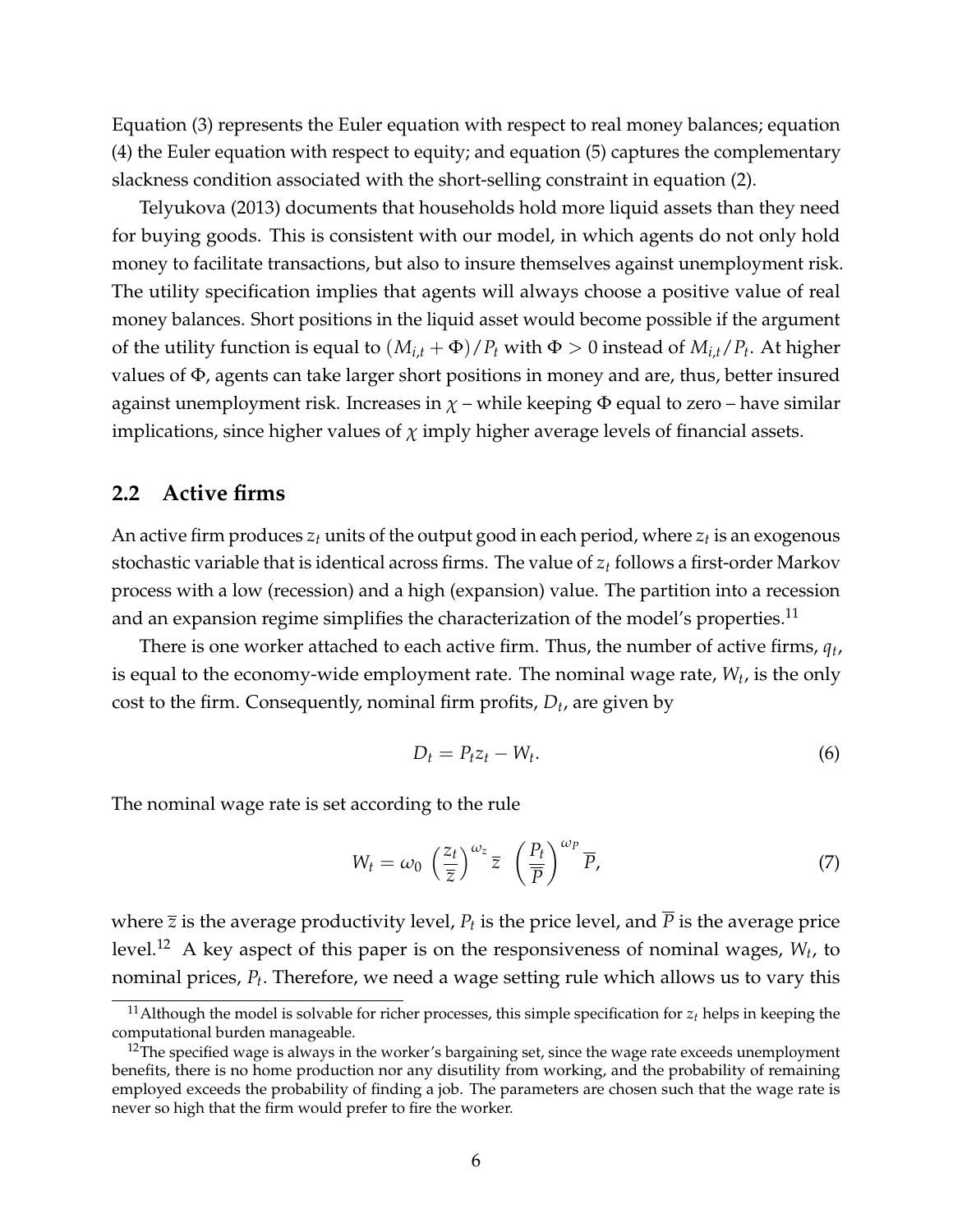responsiveness. The parameter  $\omega_P$  controls how responsive wages are to changes in the price level. If *ω<sup>P</sup>* is equal to one, for instance, then nominal wages adjust one-for-one to changes in *P<sup>t</sup>* . If *ω<sup>P</sup>* instead is equal to zero, by contrast, nominal wages are entirely unresponsive to changes in  $P_t.$  The coefficient  $\omega_0$  indicates the fraction of output that goes to the worker when *z<sup>t</sup>* and *P<sup>t</sup>* take on their average values, and pins down the steady state value of firm profits in real terms. The coefficient  $\omega_z$  indicates the sensitivity of the wage rate to changes in productivity and, thus, controls how wages vary with business cycle conditions. This sensitivity is a key question in the labor search literature. In particular, Hall and Milgrom (2008) argue that the popular Nash bargaining framework renders wages too procyclical by making the relevant reference point the value of being unemployed.<sup>13</sup>

#### **2.3 Government**

The government taxes wages to finance unemployment benefits. Since the level of unemployment benefits is equal to a fixed fraction of the wage rate – and since taxes are proportional to wage income – the government's budget constraint can be written as

$$
\tau_t q_t W_t = (1 - q_t) \mu (1 - \tau_t) W_t. \tag{8}
$$

From this equation, we get an expression for the tax rate, *τ<sup>t</sup>* , which only depends on the employment rate. That is,

$$
\tau_t = \mu \frac{1 - q_t}{q_t + \mu \left(1 - q_t\right)}.\tag{9}
$$

An increase in *q<sup>t</sup>* means that there is an increase in the tax base and a reduction in the number of unemployed. Both lead to a reduction in the tax rate.

### **2.4 Firm creation and equity market**

Agents that would like to increase their equity position in firm ownership, i.e., agents for whom  $q_{i,t+1} - (1 - \delta) q_{i,t} > 0$ , can do so by buying equity at the price  $J_t$  from agents that would like to sell equity, i.e., from agents for whom  $q_{i,t+1} - (1 - \delta) q_{i,t} < 0$ . Alternatively, agents who would like to obtain additional equity can also acquire new firms by creating them. How many new firms are created by investing *vi*,*<sup>t</sup>* real units depends on the number of unemployed workers, *u<sup>t</sup>* , and the *aggregate* amount invested, *v<sup>t</sup>* . In particular, the

<sup>&</sup>lt;sup>13</sup>Under Nash bargaining, workers' wages vary with their individual wealth level, which would increase the computational burden. One could question whether this is an empirically relevant feature. Moreover, the results in Krusell, Mukoyama, and Sahin (2010) indicate that this complication has a negligible effect on agents' wages apart from the very poorest.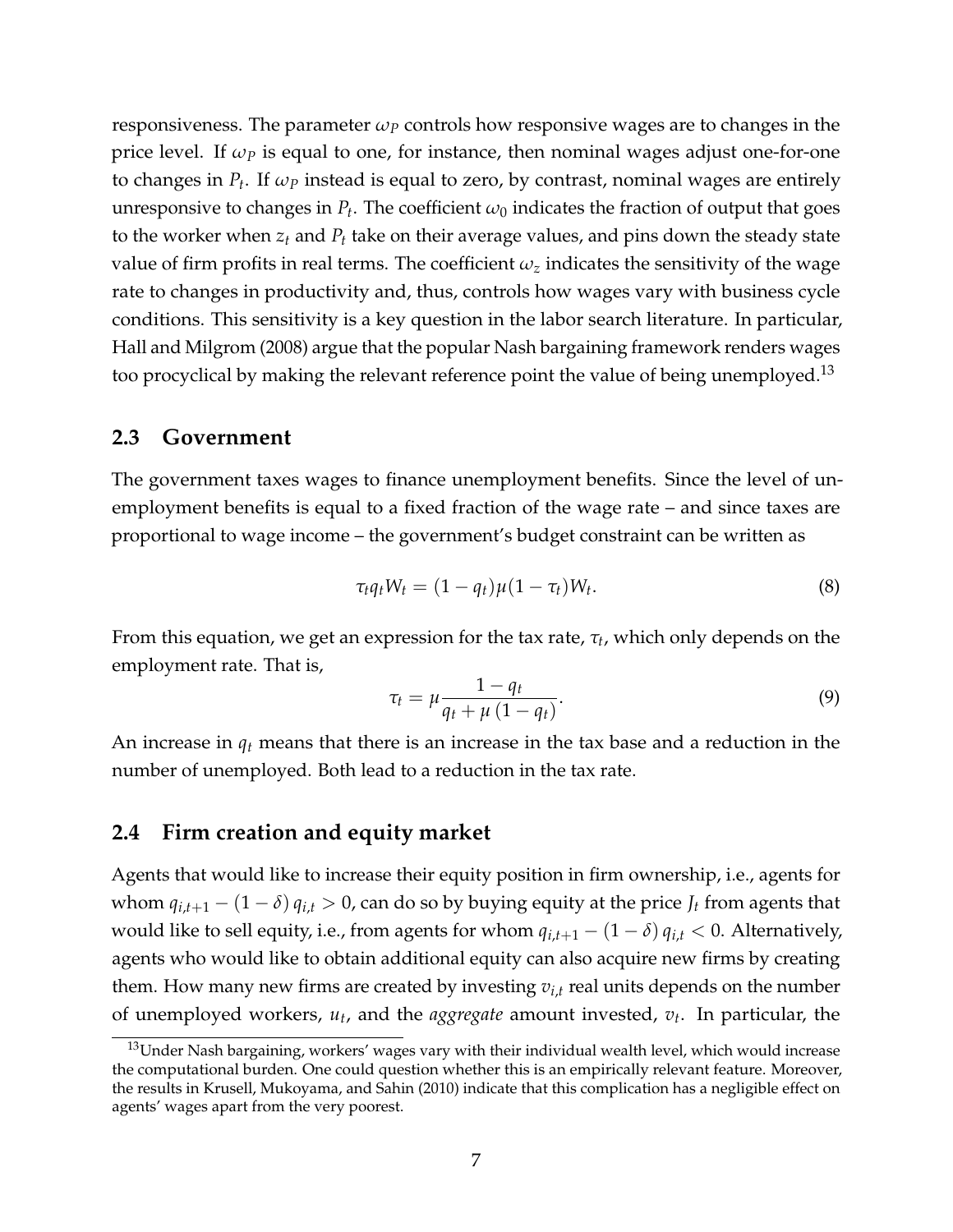aggregate number of new firms created is equal to

$$
h_t \equiv q_t - (1 - \delta) q_{t-1} = \psi v_t^{\eta} u_t^{1 - \eta}
$$
 (10)

and an individual investment of  $v_{i,t}$  results in  $(h_t/v_t)v_{i,t}$  new firms. In equilibrium, the cost of creating one new firm,  $v_t/h_t$ , has to be equal to the real market price,  $J_t/P_t$ , since new firms are identical to existing firms. Setting  $v_t/h_t$  equal to  $J_t/P_t$  and using equation (10) gives

$$
v_t = \left(\psi \frac{J_t}{P_t}\right)^{1/(1-\eta)} u_t.
$$
\n(11)

Thus, investment in new firms/jobs is increasing in *Jt*/*P<sup>t</sup>* and increasing in the mass of workers looking for a job, *u<sup>t</sup>* .

Equilibrium in the equity market requires that the supply of equity is equal to the demand of equity. That is,

$$
h_{t} + \int_{i \in \mathcal{A}_{-}} ((1 - \delta) q_{i} - q (e_{i}, q_{i}, M_{i}; s_{t})) dF_{t} (e_{i}, q_{i}, M_{i})
$$
  
= 
$$
\int_{i \in \mathcal{A}_{+}} (q (e_{i}, q_{i}, M_{i}; s_{t}) - (1 - \delta) q_{i}) dF_{t} (e_{i}, q_{i}, M_{i}),
$$
 (12)

with

$$
\mathcal{A}_{-} = \{i : q(e_i, q_i, M_i; s_t) - (1 - \delta)q_i \le 0\}, \mathcal{A}_{+} = \{i : q(e_i, q_i, M_i; s_t) - (1 - \delta)q_i \ge 0\},
$$

and where  $F_t$  ( $e_i$ ,  $q_i$ ,  $M_i$ ) denotes the cross-sectional cumulative distribution function in period *t* of the three individual state variables: the employment state, *e<sup>i</sup>* , money holdings,  $M_i$ , and equity holdings,  $q_i$ . The variable  $s_t$  denotes the set of aggregate state variables and its elements are discussed in Section 2.6.

Combining the last three equations gives

$$
\psi^{1/(1-\eta)}\left(\frac{J_t}{P_t}\right)^{\eta/(1-\eta)}u_t = \int_{i\in\mathcal{A}} \left(q\left(e_i, q_i, M_i; s_t\right) - (1-\delta) q_i\right) dF_t\left(e_i, q_i, M_i\right),\tag{13}
$$

with  $A = \{A_+ \cup A_-\}$ . In appendix B.2, we discuss how our algorithm ensures that this equilibrium condition always holds.

Our representation of the "matching market" looks somewhat different than usual. As documented in appendix C, however, it is equivalent to the standard search-and-matching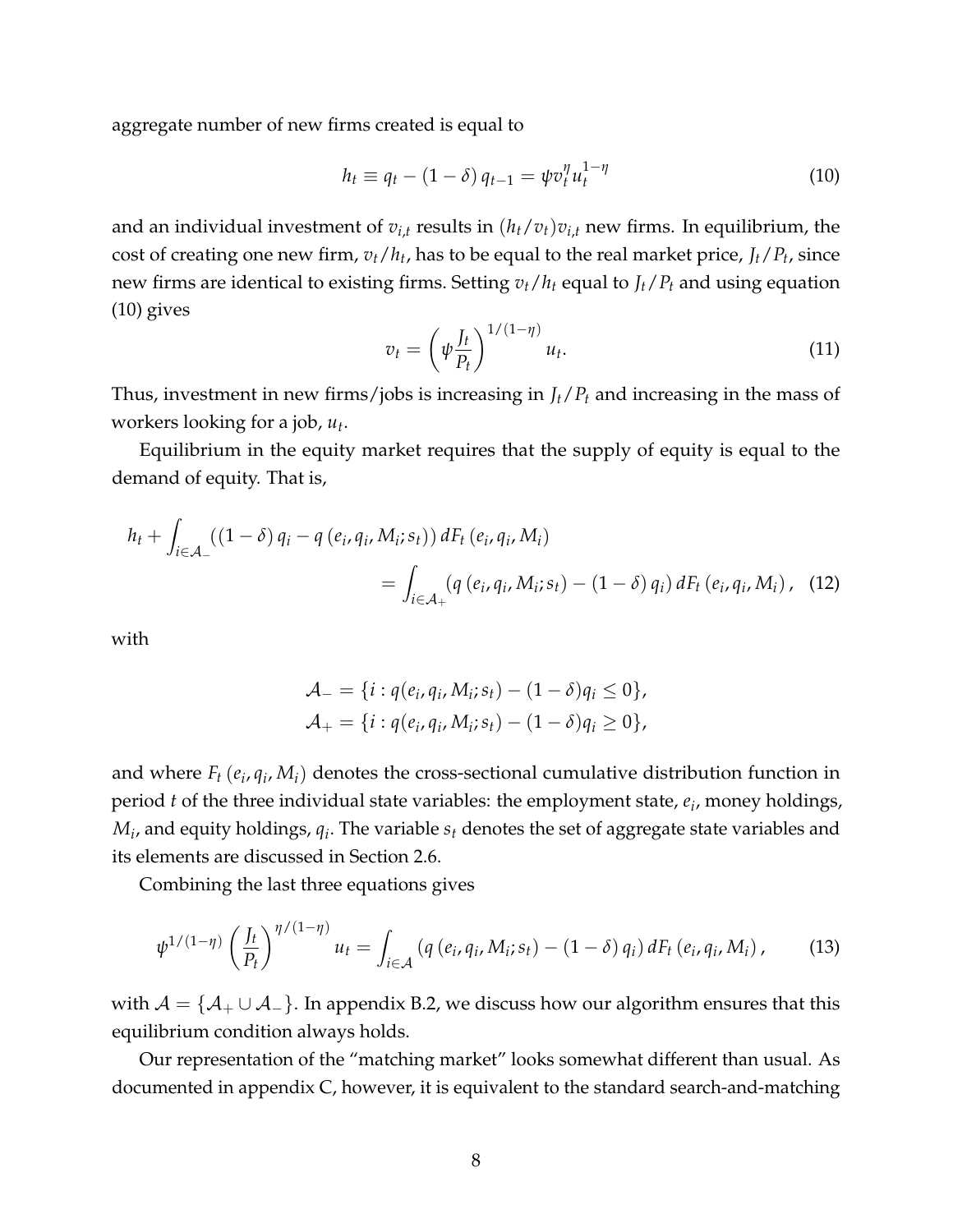setup. Our way of"telling the story" has two advantages. First, there is only one type of investor, namely the household. That is, we do not have entrepreneurs who fulfil a crucial arbitrage role in the standard setup, but attach no value to their existence or activities pursued. Second, all agents in our economy have access to the same two assets; firm ownership and money. By contrast, households and entrepreneurs have different investment opportunities in the standard setup. $<sup>14</sup>$ </sup>

### **2.5 Money market**

Equilibrium in the market for money holdings requires that the net demand of households wanting to increase their money holdings is equal to the net supply of households wanting to decrease their money holdings. That is,

$$
\int_{i \in \mathcal{B}_-} (M_i - M(e_i, q_i, M_i; s_t)) dF_t(e_i, q_i, M_i)
$$
\n
$$
= \int_{i \in \mathcal{B}_+} (M(e_i, q_i, M_i; s_t) - M_i) dF_t(e_i, q_i, M_i), \quad (14)
$$

with

$$
\mathcal{B}_{-} = \{i : M(e_i, q_i, M_i; s_t) - M_i \leq 0\},\
$$
  

$$
\mathcal{B}_{+} = \{i : M(e_i, q_i, M_i; s_t) - M_i \geq 0\}.
$$

Money supply,  $\overline{M}$ , is constant in the benchmark economy. In section 7.2, we describe how liquidity injections would affect model outcomes and whether central banks are likely to pursue such policies.

## **2.6 Equilibrium and model solution**

In equilibrium, the following conditions hold: (i) asset demand is determined by the households' optimality conditions, (ii) the cost of creating a new firm equals the market price of an existing firm, (iii) the demand for equity from households that want to buy equity equals the creation of new firms plus the supply of equity from households that

<sup>&</sup>lt;sup>14</sup>There is one other minor difference. In our formulation, there is no parameter for the cost of posting a vacancy and there is no variable representing the number of vacancies. Our version only contains the product, i.e., the total amount invested in creating new firms. In the standard setup, the vacancy posting cost parameter is not identified unless one has data on vacancies. The reason is that different combinations of this parameter and the scalings coefficient of the matching function can generate the exact same model outcomes as long as vacancies are not taken into consideration.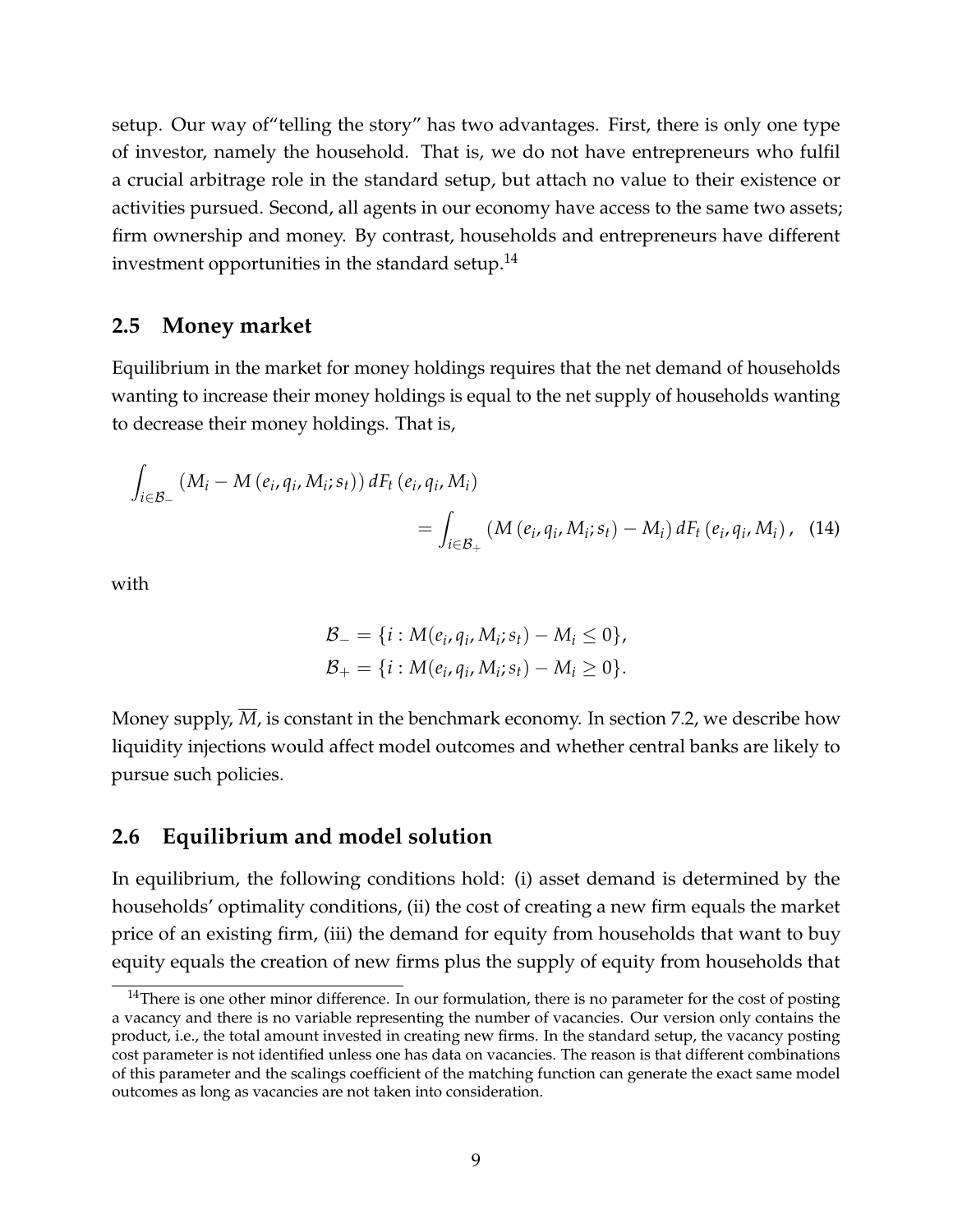want to sell equity, (iv) the demand for the liquid assets from households that want to increase their holdings is equal to the supply from households that want to reduce their holdings, and (v) the government's budget constraint is satisfied.

The state variables for agent *i* are individual asset holdings, employment status, and the aggregate state variables. The latter consist of the aggregate productivity level, *z<sup>t</sup>* , and the cross-sectional joint distribution of employment status and asset holdings, *F<sup>t</sup>* . We use an algorithm similar to the one used in Krusell and Smith (1998) to solve for the laws of motion of aggregate variables. Details on the numerical procedure are given in appendix B.2.

## **2.7 Discounting firm profits correctly with heterogeneous ownership**

With incomplete markets and heterogeneous firm ownership, the question arises how to discount future firm profits. In our model, each and every firm owner discounts firm profits as indicated by the agent's individual optimality condition. The reason is that agents can buy and sell equity. This means that the Euler equation for equity is satisfied with equality for all investors holding equity, which implies that all firm owners discount the proceeds of the equity investment with the correct, i.e., their own, individual-specific, MRS.<sup>15</sup> Our numerical algorithm ensures that market prices and quantities are such that the equilibrium conditions as well as each agent's Euler equations are satisfied.

In our model, all agents can choose to invest in the risky productive asset and in the less risky and unproductive asset. Previous research studying precautionary savings and idiosyncratic risk often assumes that agents can only trade in the unproductive asset. The productive asset is then subject to some form of communal ownership, with fixed ownership shares that can never be sold no matter how keen an agent would be to do so.<sup>16</sup> Aggregate investment decisions in the productive asset are then determined by an "Euler equation" using an MRS based either on aggregate consumption; on an average of the marginal rate of substitution of all agents; or on risk neutral geometric discounting. Another approach is to assume that there exist two distinct types of agents: One type of agent faces idiosyncratic risk but cannot invest in the productive asset; the other who

 $15$ Krusell, Mukoyama, and Sahin (2010) also describe a procedure to discount firm profits (almost) correctly. They assume that the number of assets is equal to the number of realizations of the aggregate shock. Firm profits can then be discounted with the prices of the two corresponding contingent claims and this would be exactly correct if borrowing or short-sell constraints are not binding for any investor. Our procedure allows investors to be constrained and the number of realizations of the aggregate shock can exceed the number of assets.

<sup>&</sup>lt;sup>16</sup>Examples are Shao and Silos (2007), Nakajima (2010), Gorneman, Kuester, and Nakajima (2012), Favilukis, Ludvigson, and Van Nieuwerburgh (2013), Jung and Kuester (2015), and Ravn and Sterk (2015).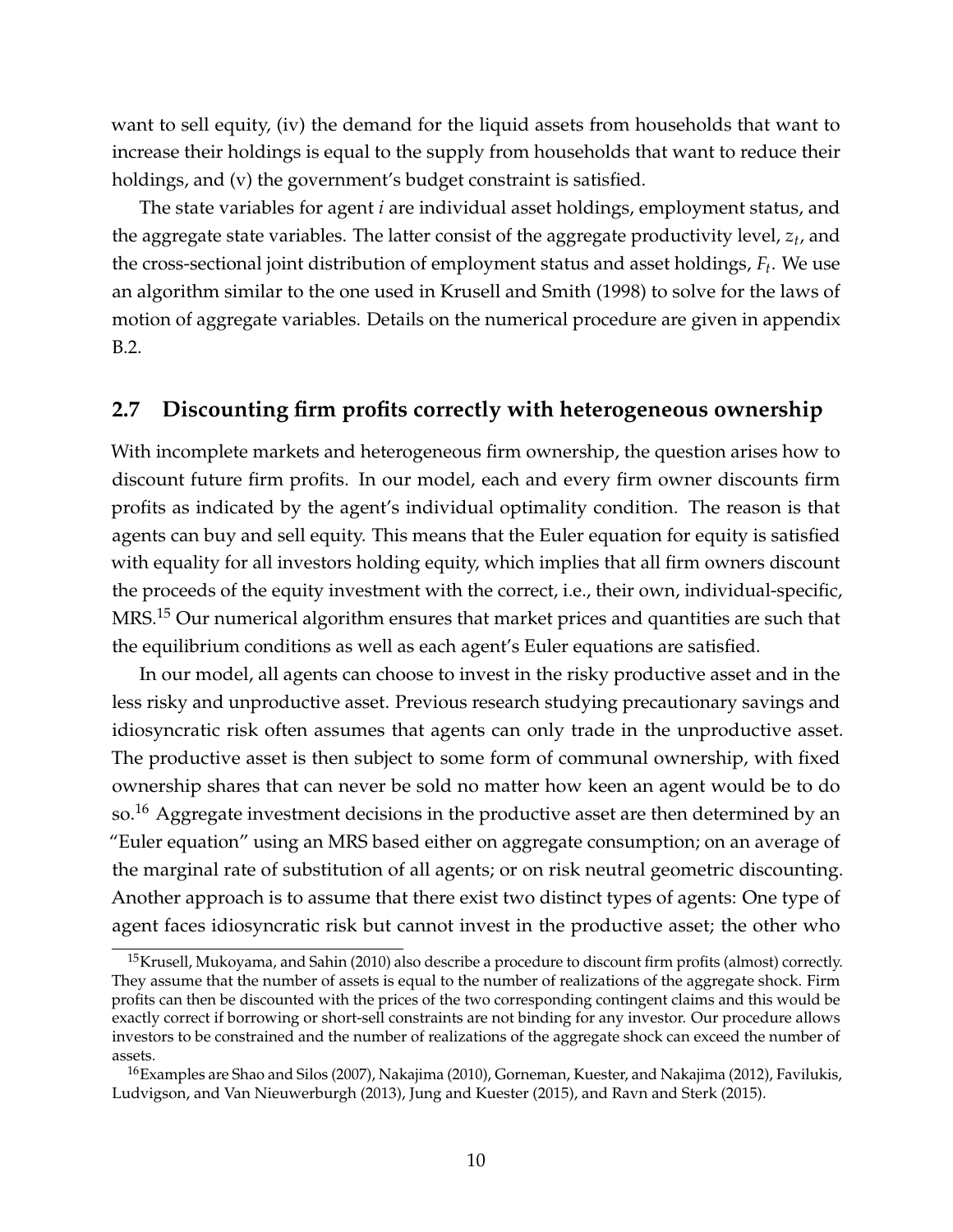can invest in the productive asset, but is not affected by idiosyncratic risk. Since there is no ex-post heterogeneity within the group of the latter type, their analysis lends itself to a representative agent, which then dictates the aggregate investment decisions in the economy.<sup>17</sup> Both approaches simplify the analysis considerably, but both direct any possible consequences of precautionary savings induced by idiosyncratic risk towards the unproductive asset only, which limits our understanding of the effect of idiosyncratic risk on business cycles.

A long outstanding and unresolved debate in corporate finance deals with firm decision making when owners are heterogeneous and markets are incomplete. This is not an issue here since active firms do not take any decisions beyond that of having entered the market.<sup>18</sup> If firms had to make such decisions, we would have to deal with this challenging issue and specify how firm decisions are made.<sup>19</sup> Conditional on this specification, however, our approach can still be used and firm owners would still discount firm profits correctly.

# **3 Empirical motivation for key model components**

In this section, we discuss some key empirical observations that motivate our analysis. First, we discuss the evidence in favor of sticky nominal wages and whether that has or has not affected wage costs during the recent economic downturn. Second, we discuss the inability of individuals to insure themselves against unemployment spells. Lastly, we discuss whether savings respond to an increase in idiosyncratic uncertainty. The discussion mainly highlights the behavior of key Eurozone variables during the recent financial crisis, although we will also discuss evidence from other periods and countries outside the Eurozone. Details on the data sources are given in appendix A.

<sup>&</sup>lt;sup>17</sup>Examples are Rudanko (2009), Bils, Chang, and Kim (2011), McKay and Reis (2013), Challe, Matheron, Ragot, and Rubio-Ramirez (2014), and Challe and Ragot (2014).

 $18$ Note that firm creation is a static decision and all agents in the economy would compare the cost of creating one firm, *vt*/*h<sup>t</sup>* , and its market value, *Jt*/*P<sup>t</sup>* , in the same way.

 $19$ The analysis would be complicated even if the firms' objective function is given and all firms have the same objective. For example, suppose that all firms maximize their current market value. Identical firms could then very well end up making different decisions. To see why, suppose that all firms make the same intertemporal decision. By deviating and providing different future payoff realizations, a firm can create value by "completing the market". There are, however, some special cases for which this analysis is tractable. As discussed in Ekern and Wilson (1974), if firms decisions do not alter the set of returns available to the whole economy, then investors can "undo" the effects of firm decisions on the payoffs of their individual portfolio. Consequently, investors would agree on what choices the firm should make. Carceles-Poveda and Coen-Pirani (2009) show that this happens in their model in which firms have constant return to scale technology and there are no binding borrowing constraints.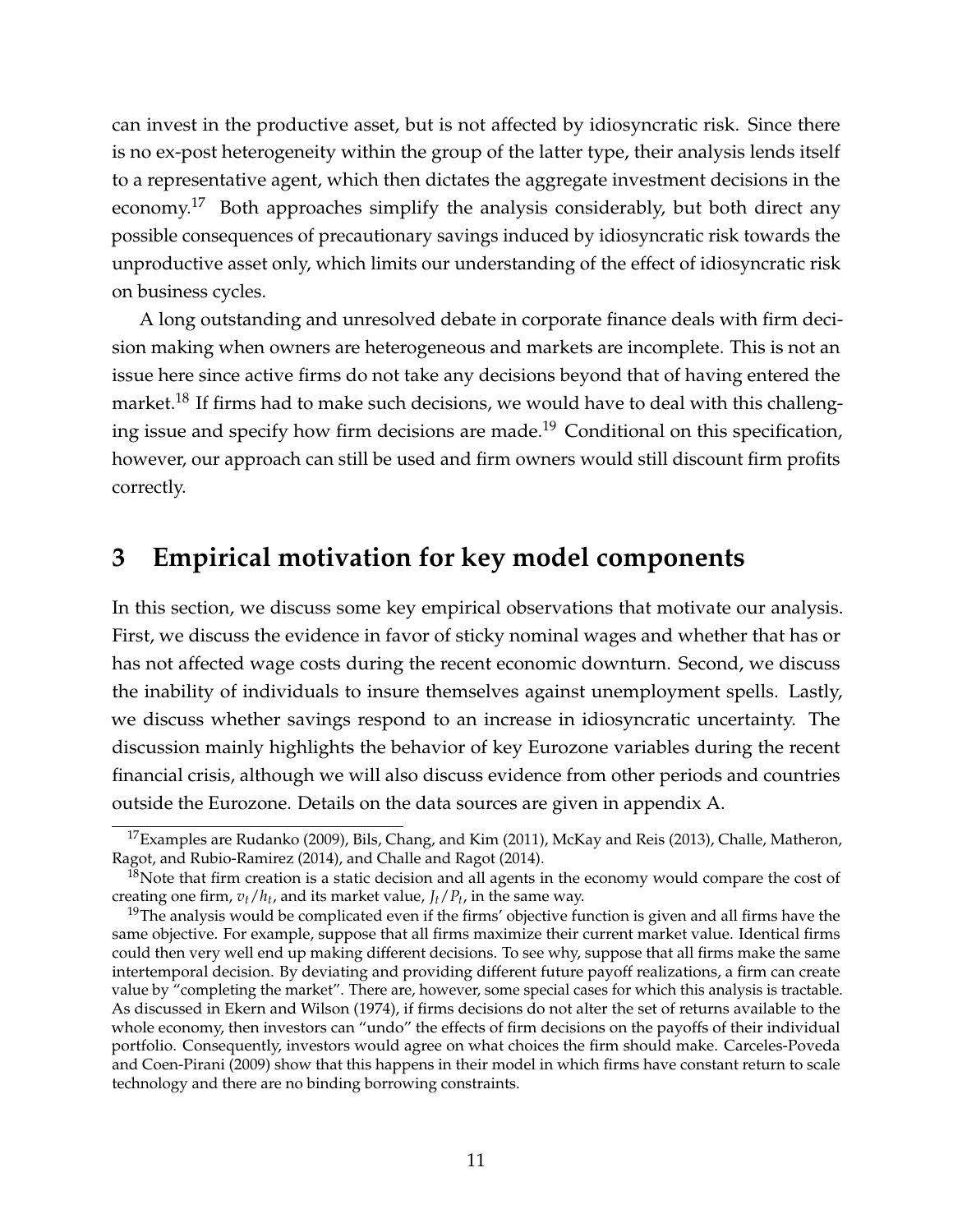## **3.1 Deflationary pressure and sticky nominal wages**

In our heterogeneous-agent model, precautionary savings put upward pressure on the demand for money, which in turn puts downward pressure on prices. If nominal wages do not fully respond to changes in prices, then this puts upward pressure on real unit wage costs during recessions.

There are four elements to this story. First, there is downward pressure on prices.<sup>20</sup> Second, nominal wages do not fully adjust to changes in the price level. Third, real unit wage costs increase, that is, upward pressure on real wages is not offset by increases in labor productivity.<sup>21</sup> Fourth, the increase in wage costs is also relevant for new jobs. These elements are discussed next.

**Deflationary pressure.** Our paper focuses on recessions during which households' inability to fully insure themselves against increased idiosyncratic risk increases households' desire to save, which puts downward pressure on prices. The top panel of figure 1 shows the GDP deflator for the Eurozone alongside its pre-crisis trend.<sup>22</sup> The figure shows that the growth in the price level slowed considerably during the crisis relative to the trend.<sup>23</sup>

**Nominal wage stickiness and inflation.** There are many papers that document that nominal wages are sticky.<sup>24</sup> However, what is important for our paper is the question of to which extent nominal wages adjust to aggregate shocks and, in particular, to changes in the aggregate price level. Druant, Fabiani, Kezdi, Lamo, Martins, and Sabbatini (2009) provide survey evidence for a sample of European firms with a focus on the wages of the firms' main occupational groups; these would not change for reasons such as promotion. Another attractive feature of this study is that it explicitly investigates whether nominal wages adjust to inflation or not. In their survey, only 29.7% of Eurozone firms indicate that they have an internal policy of taking inflation into account when setting wages, and only

<sup>&</sup>lt;sup>20</sup>Our story does not require prices to be procyclical. That is, the channel we identify is also present when the precautionary motive only dampens countercyclical behavior.

<sup>&</sup>lt;sup>21</sup>Our model has ambiguous predictions for the cyclicality of real wages. If nominal wages respond little to lower inflation *and* little to lower productivity, then it is possible that the *real* wage rate *increases* in response to a negative shock. In our benchmark model, real wages initially increase following a negative productivity shock, but then start to decrease and fall below previous levels two periods after the shock.

 $^{22}$ The pre-crisis trend is defined as the time path the deflators would have followed if inflation beyond the forth quarter of 2007 had been equal to the average inflation rate over the five preceding years.

 $^{23}$ Remarkable deflationary pressure is also visible in the US consumer price index (CPI), which dropped by 3.4% during the period from September 2008 to December 2008.

<sup>&</sup>lt;sup>24</sup>See, for example, Dickens, Goette, Groshen, Holden, Messina, Schweitzer, Turunen, and Ward (2007), Druant, Fabiani, Kezdi, Lamo, Martins, and Sabbatini (2009), Barattieri, Basu, and Gottschalk (2010), Daly, Hobijn, and Lucking (2012), and Daly and Hobijn (2013).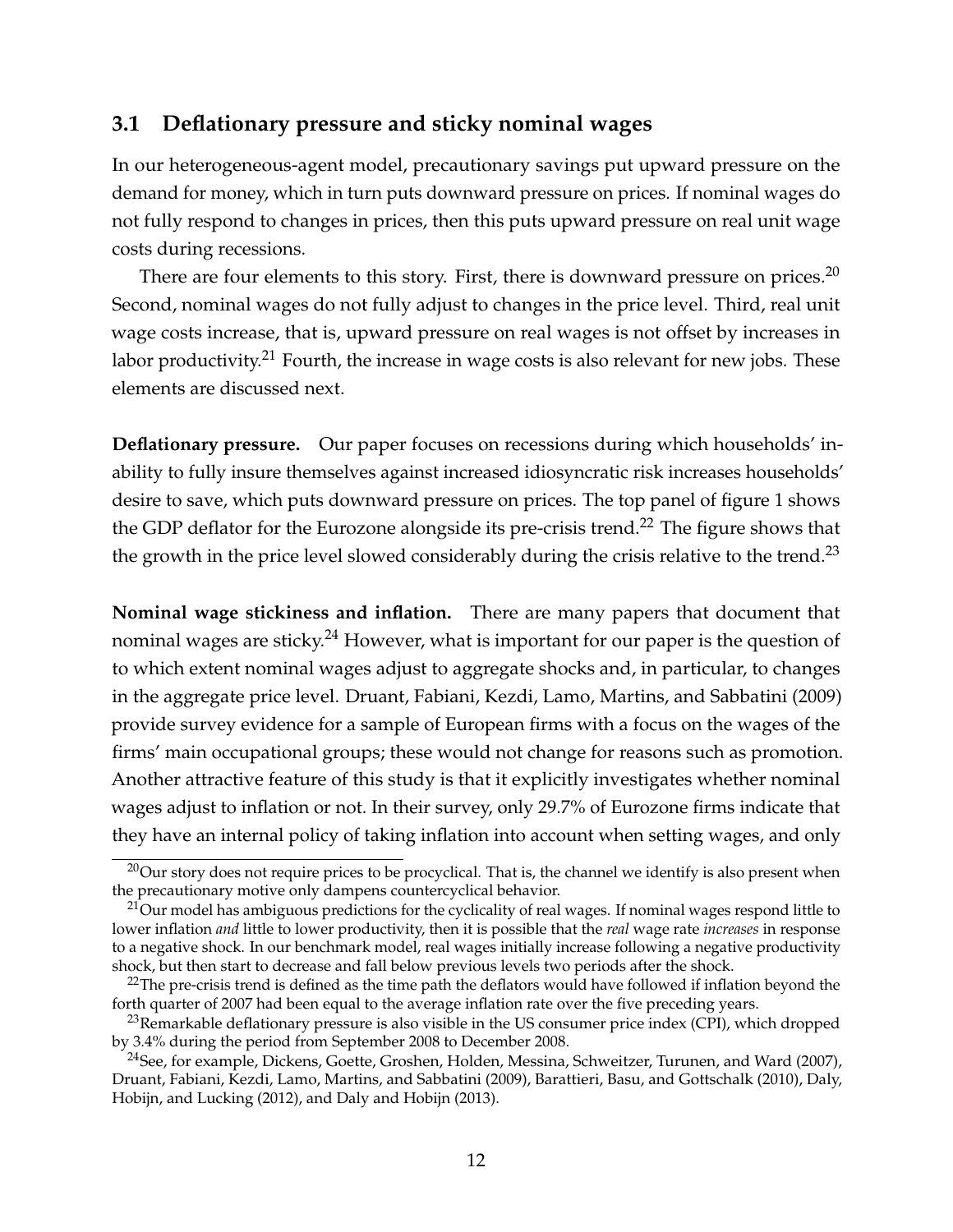half of these firms do so by using automatic indexation. Moreover, most firms that take inflation into account are backward looking. Both findings imply that real wages increase (or decrease by less) when inflation rates fall.



Figure 1: Key Eurozone variables before and after the financial crisis.

*Notes.* Panel (a) illustrates the Eurozone GDP deflator together with its pre-crisis trend. Panel (b) illustrates nominal hourly earnings, the GDP deflator, and their associated pre-crisis trends. Panel (c) illustrates nominal unit labor costs together with the GDP deflator. Source: OECD.

Papers that document nominal wage rigidity typically highlight the importance of *downward* nominal wage rigidity. Suppose there is downward, but no upward nominal wage rigidity. Does this imply that all nominal wages respond fully to changes in aggregate prices as long as aggregate prices increase? The answer is no. The reason is that firms are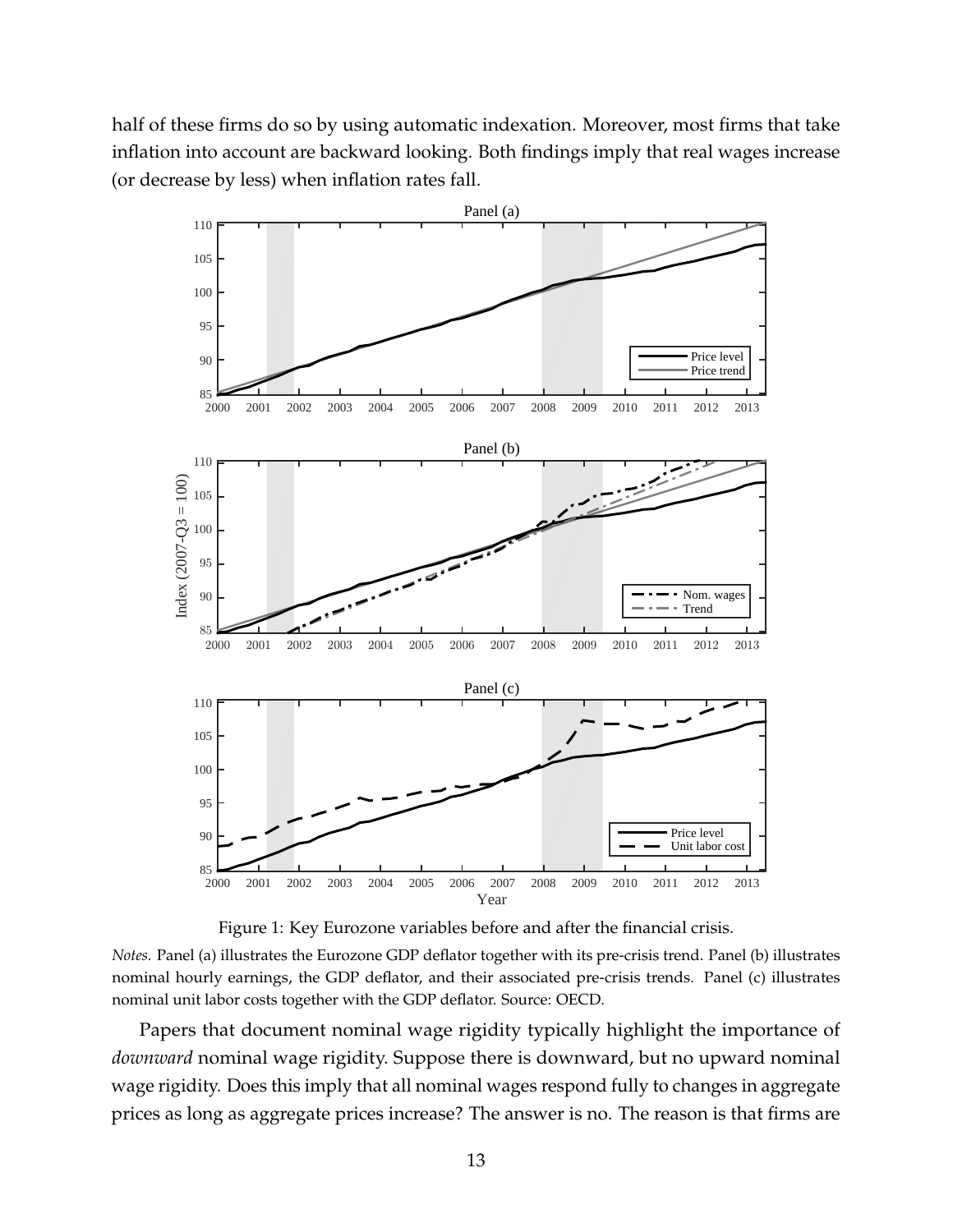heterogeneous and a fraction of firms can still be constrained by the inability to adjust nominal wages downward. In fact, downward nominal wage rigidity is supported by the empirical finding that the distribution of firms' nominal wage changes has a large mass-point at zero.<sup>25</sup> The fraction of firms that is affected by this constraint would increase if the aggregate price level increases by less. In fact, Daly, Hobijn, and Lucking (2012) document that the fraction of US workers with a constant nominal wage increased from 11.2% in 2007 to 16% in 2011, whereas the fraction of workers facing a reduction in nominal wages was roughly unchanged.<sup>26</sup> This indicates that there is upward pressure on real wages when the inflation rate falls, even if it remains positive and nominal wages are only rigid downward.

To investigate whether nominal wages followed the slowdown in inflation, the second panel of figure 1 displays nominal hourly earnings together with the GDP deflator. The panel also shows the realizations of both variables if they would have grown at rates equal to their pre-crisis trends. We find that nominal wages continued to grow at pre-crisis rates or above, despite a substantial reduction in inflation rates. This means that real wages *increased* relative to trend.<sup>27</sup>

**Real wage costs.** The observed increases in real wages are not necessarily due to a combination of low inflation and downward nominal wage rigidity. It is possible that solid real wage growth reflects an increase in labor productivity, for example, because workers that are laid off are less productive than those that are not. To shed light on this possibility, we compare the nominal unit wage cost with the price level.<sup>28</sup> The results are shown in the bottom panel of figure 1. The panel shows that nominal unit labor costs have grown faster than prices since the onset of the crisis, whereas the opposite was true before the crisis. This indicates that real labor costs increased during the crisis even if one corrects for productivity.<sup>29</sup>

<sup>&</sup>lt;sup>25</sup>See Barattieri, Basu, and Gottschalk (2010), Dickens, Goette, Groshen, Holden, Messina, Schweitzer, Turunen, and Ward (2007), Daly, Hobijn, and Lucking (2012), and Daly and Hobijn (2013).

 $^{26}$ Similarly, at http://nadaesgratis.es/?p=39350, Marcel Jansen documents that from 2008 to 2013 there was a massive increase in the fraction of Spanish workers with no change in the nominal wage. There is some increase in the fraction of workers with a decrease in the nominal wage, but this increase is small relative to the increase in the spike of the histogram at constant nominal wages.

<sup>&</sup>lt;sup>27</sup>Similarly, Daly, Hobijn, and Lucking (2012) and Daly and Hobijn (2013) document that real wages increased during the recent recession in the US.

 $28$ The nominal unit wage cost is defined as the cost of producing one unit of output, i.e., the nominal wage rate divided by labor productivity. The price index used as comparison is the price index used in defining labor productivity.

<sup>&</sup>lt;sup>29</sup>The observation that real unit labor costs are not constant over the business cycle is interesting in itself. If the real wage rate is equal to the marginal product of capital and the marginal product is proportional to average labor productivity – properties that hold in several business cycle models – then real unit labor costs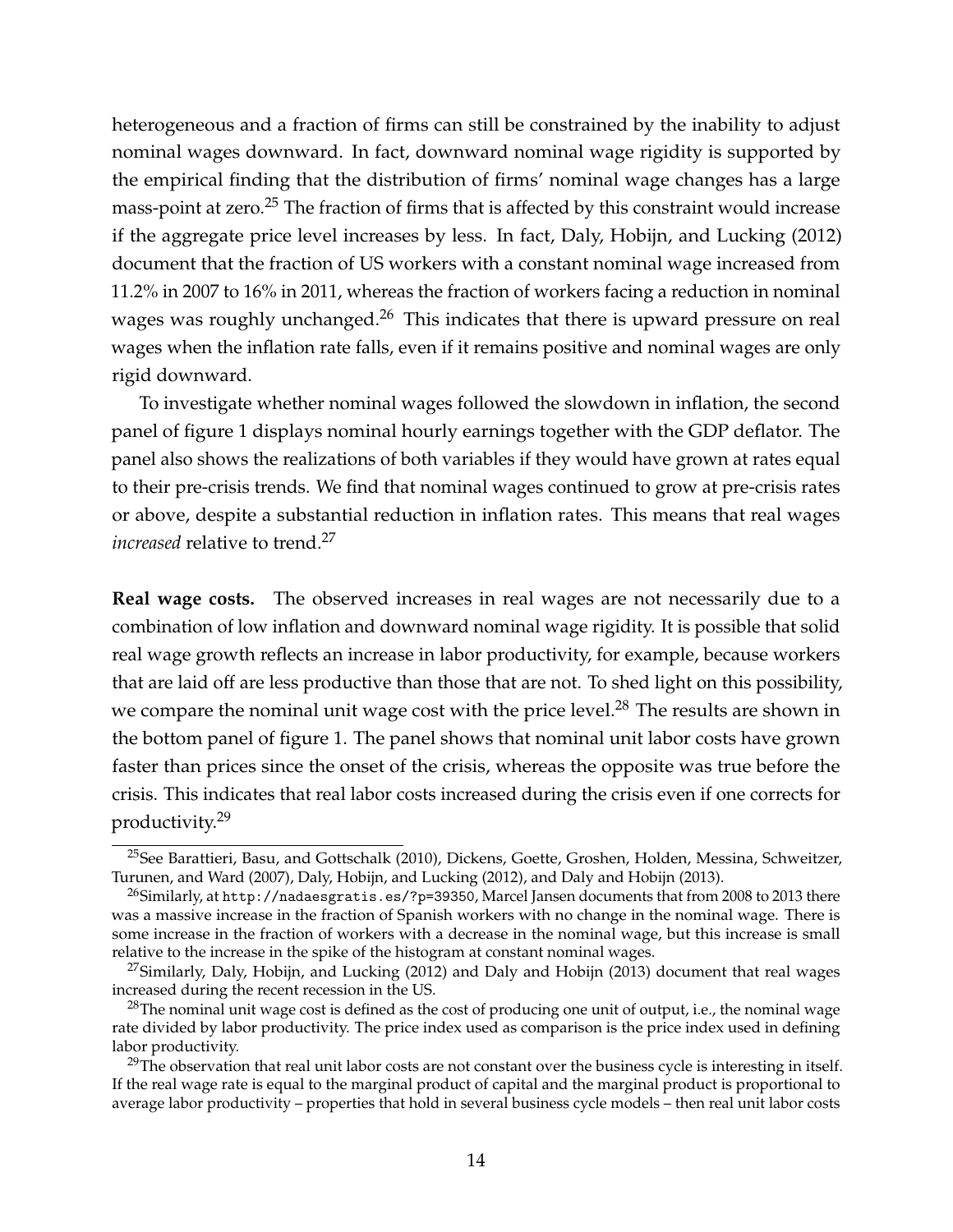These observations are consistent with the hypothesis that the combination of deflationary pressure and nominal wage stickiness increased wage costs. In principle, it is still possible that nominal wages in the Eurozone did respond fully to prices. However, in that case, it must be true that the reduction in employment is mainly due to an outflow of workers that earn low wages *and* could produce at low real unit labor cost, since both real wages and real unit labor costs increased. That is, it must be the case that the workers who left employment were the ones who had a wage that was low relative to their productivity. This does not seem plausible.

**Wages of new and existing relationships.** What matters in labor market matching models is the flexibility of wages of *newly* hired workers. Haefke, Sonntag, and van Rens (2013) argue that wages of new hires respond almost one-to-one to changes in labor productivity. Gertler, Huckfeldt, and Trigari (2014), however, argue that this result reflects changes in the composition of new hires and that – after correcting for such composition effects – the wages of new hires are not more cyclical than wages of existing employees. More importantly, however, what matters for our paper is whether nominal wages respond to changes in the price level, and this question is not addressed in either paper. As mentioned above, Druant, Fabiani, Kezdi, Lamo, Martins, and Sabbatini (2009) find that many firms do not adjust wages to inflation. One would think that their results apply to new as well as old matches, since their survey evidence focuses on the firms' main occupational groups.

## **3.2 Inability to insure against unemployment risk**

An important feature of our model is that workers are poorly insured against unemployment risk. That is, that consumption decreases considerably following a displacement. Using Swedish data, Kolsrud, Landais, Nilsson, and Spinnewijn (2015) document that expenditures on consumption goods drop sharply during the first year of an unemployment spell, after which they settle down at 34% below the pre-displacement level. This sharp fall is remarkable given that Sweden has a quite generous unemployment benefits program. As will be discussed in section 4, one reason is that the amount of assets workers hold at the start of an unemployment spell is low. Another reason is that average borrowing actually *decreases* during observed unemployment spells.

Using US data Stephens Jr. (2004), Saporta-Eksten (2014), Aguiar and Hurst (2005), Chodorow-Reich and Karabarbounis (2015) provide empirical support for substantial drops in consumption follow job loss, even when expenditures on durables are not in-

would be constant.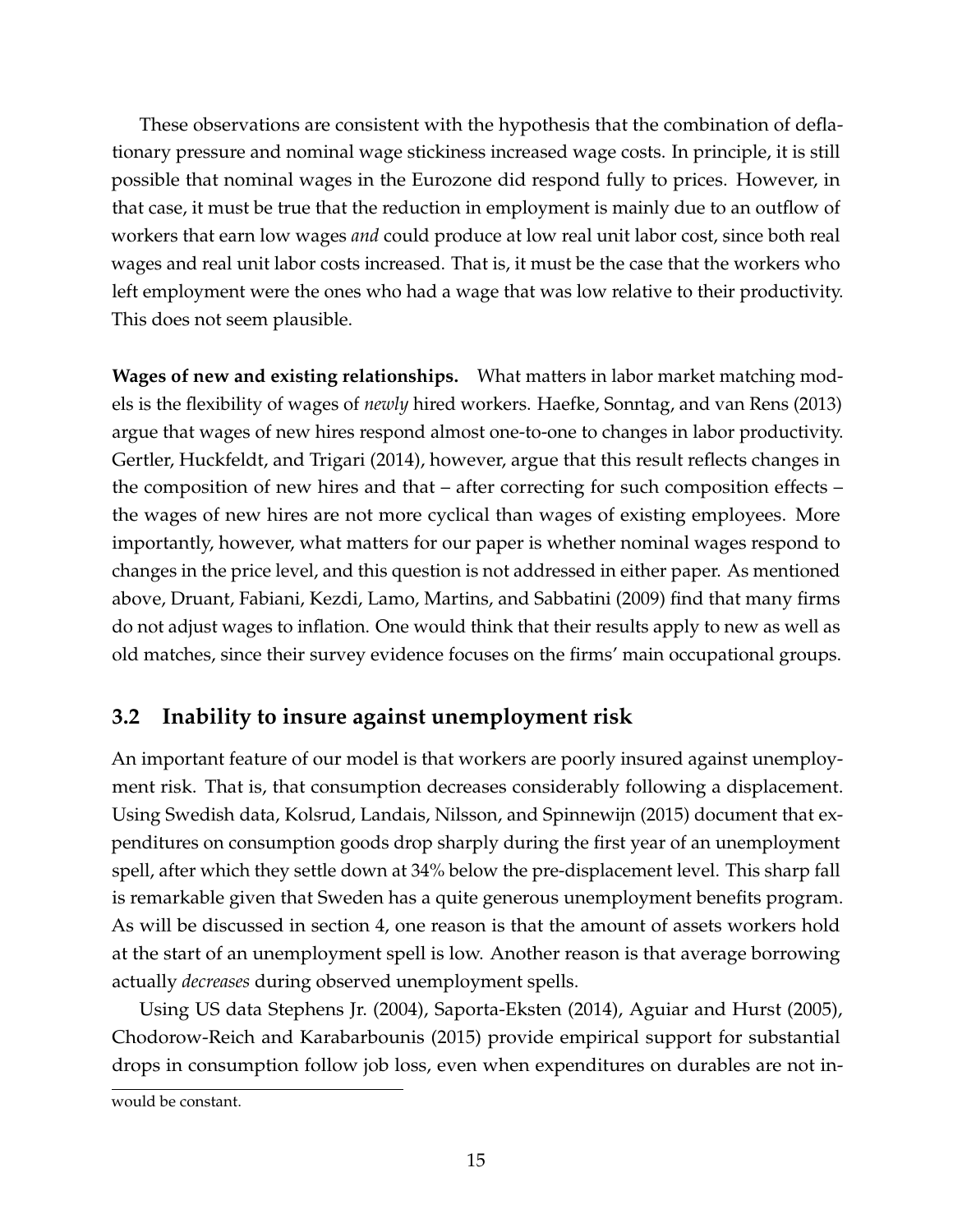cluded.<sup>30</sup> Using Canadian survey data, Browning and Crossley (2001) find that workers that have been unemployed for six months report that their total consumption expenditures level during the last month is 14% below consumption in the month before unemployment.

## **3.3 Savings and idiosyncratic uncertainty**

The idea that idiosyncratic uncertainty plays an important role in the savings decisions of individuals has a rich history in the economics literature. From a theoretical point of view Kimball (1992) shows that idiosyncratic uncertainty increases savings when the third-order derivative of the utility function with respect to consumption is positive and/or the agent faces borrowing constraints. Moreover, idiosyncratic uncertainty regarding unemployment is more important in recessions which are characterized by a prolonged downturn and an increase in the average duration of unemployment spells. Krueger, Cramer, and Cho (2014) document that during the recent recession the number of long-term unemployed increased in Canada, France, Italy, Sweden, the UK, and the US. They only case in which they found a decrease is Germany. The results are particularly striking for the US. During the recent recession, the amount of workers who were out of work for more than half a year relative to all unemployed workers reached a peak of 45%, whereas the highest peak observed in previous recessions was about 25%.

Several papers have provided empirical support for the hypothesis that increases in idiosyncratic uncertainty increases savings. Using 1992-98 data from the British Household Panel Survey (BHPS), Benito (2004) finds that an individual whose level of idiosyncratic uncertainty would move from the bottom to the top of the cross-sectional distribution reduces consumption by 11%. An interesting aspect of this study is that the result holds both for a measure of idiosyncratic uncertainty based on an individuals' own perceptions as well as on an econometric specification.<sup>31</sup> Further empirical evidence for this relationship during the recent downturn can be found in Alan, Crossley, and Low (2012). They

 $31$ Although the sign is correct, the results based on individuals' own perceptions are not significant.

 $30$ Using the four 1992-1996 waves of the Health and Retirement Study (HRS), Stephens Jr. (2004) finds that annual food consumption is 16% lower when a worker reports that he is no longer working for the employer of the previous wave either because of a layoff, business closure, or business relocation, that is, the worker was displaced between two waves. Similar results are found using the Panel Study of Income Dynamics (PSID). Using the 1999-2009 biannual waves of the PSID, Saporta-Eksten (2014) finds that job loss leads to a drop in total consumption of 17%. About half of this loss occurs before job loss and the other half around job loss. The drop before job loss suggests that either the worker anticipated the layoff or labor income was already under pressure. Moreover, this drop in consumption is very persistent and is only slightly less than 17% six years after displacement. Using data for food and services, Chodorow-Reich and Karabarbounis (2015) find that the consumption level of workers that are unemployed for a full year is 21% below the consumption level of employed workers. Using scanner data for food consumption, Aguiar and Hurst (2005) report a drop of 19%.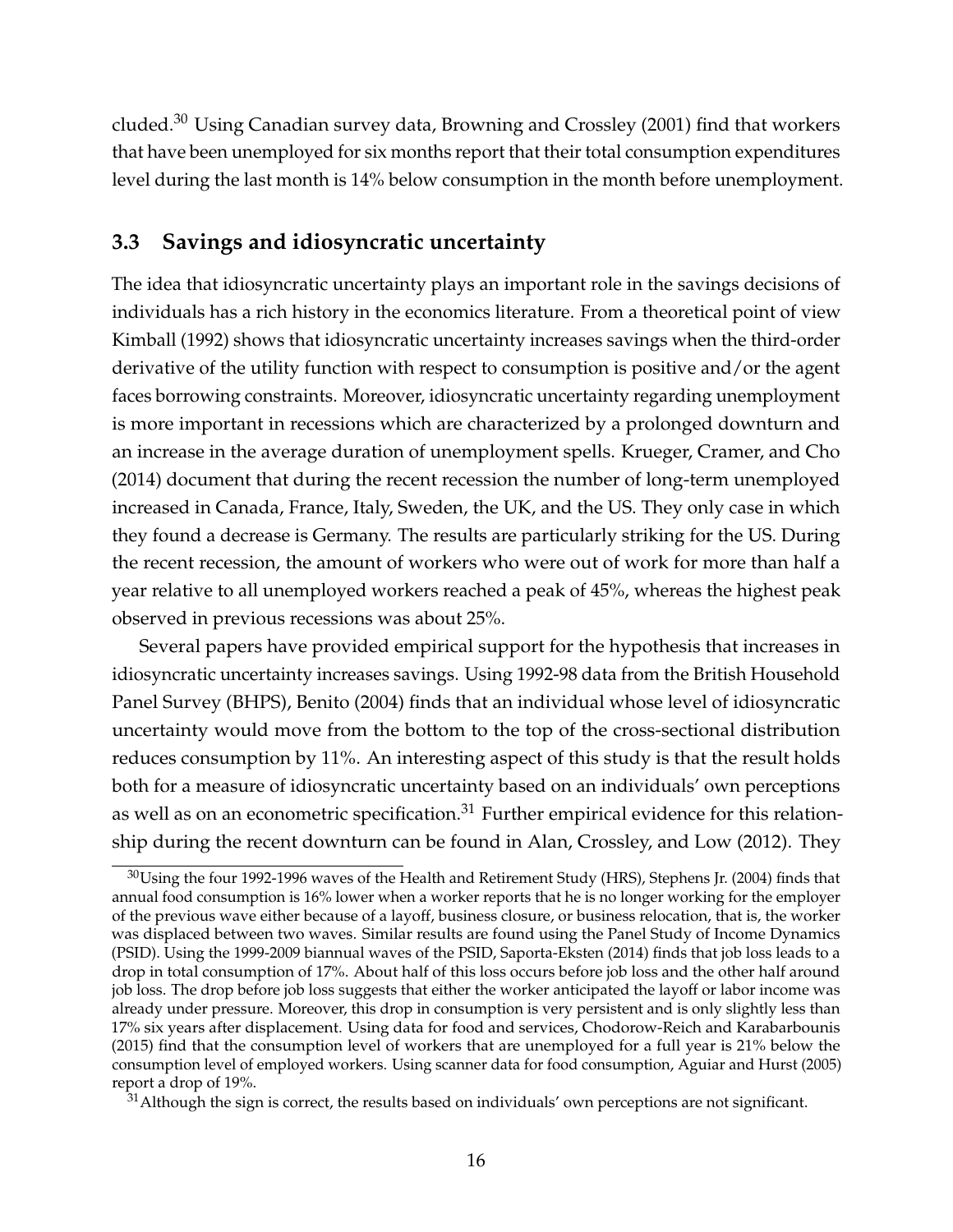argue that the observed sharp rise in the savings ratio of the UK private sector is driven by increases in uncertainty, rather than other explanations such as tightening of credit standards. In line with the mechanism emphasized in this paper, Carroll (1992) argues that employment uncertainty is especially important because unemployment spells are the reason for the most drastic fluctuations in household income. In addition, Carroll (1992) provides empirical evidence to support the view that the fear of unemployment leads to an increased desire to save even when controlling for expected income growth.

## **4 Calibration**

This section starts with a discussion of the parameter values that play a key role in generating the results, followed by a discussion of the remaining and less crucial parameter values. The model period is one quarter. Targets are constructed using Eurozone data from 1980 to 2012.<sup>32</sup> We focus on the Eurozone for two reasons. First, our empirical results for the Eurozone indicate that inflation slowed down during the crisis and nominal unit wage costs did not.<sup>33</sup> Second, many economists have warned of the risks of a deflationary spiral in the Eurozone.<sup>34</sup>

**Key parameter values.** Regarding the choice of key parameter values, our strategy is to show that our main results can be generated with conservative choices. For example, we set the coefficient of relative risk aversion equal to 2. Even though risk aversion is not that high, the differences between our heterogeneous-agent model and the representative-agent version are substantial.

The incidence and duration of unemployment spells are obviously important. The probability of job destruction, *δ*, and the parameter characterizing efficiency in the matching market,  $\psi$ , are chosen to ensure that the unemployment rate and the expected duration of an unemployment spell in the economy without aggregate risk match their observed counterparts, which are equal to 10.7% and 3.57 quarters, respectively.<sup>35</sup> These numbers

<sup>&</sup>lt;sup>32</sup> Average unemployment duration data are based on all of Europe, since no Eurozone data is available for this time period. Details about data sources are given in appendix A.

 $33$ We found that this is not the case for the US even though – similar to Eurozone developments – real wages did increase sharply during the crisis.

 $34$ According to the May 2014 survey of the Centre for Macroeconomics, half of the macroeconomists in the panel thought that there was a significant risk of sustained negative inflation in the coming two years. Details can be found at http://cfmsurvey.org/surveys/euro-area-deflation-and-risk-uk-economy-may-2014. For our story, inflation does not have to be negative. It is sufficient if deflationary pressure lowers inflation, which increases real wage costs when nominal wages are sticky.

 $35$ Finding the right parameter values requires solving the model numerous times, which is very computer intensive for the model with aggregate uncertainty. For that reason, we calibrate these parameters by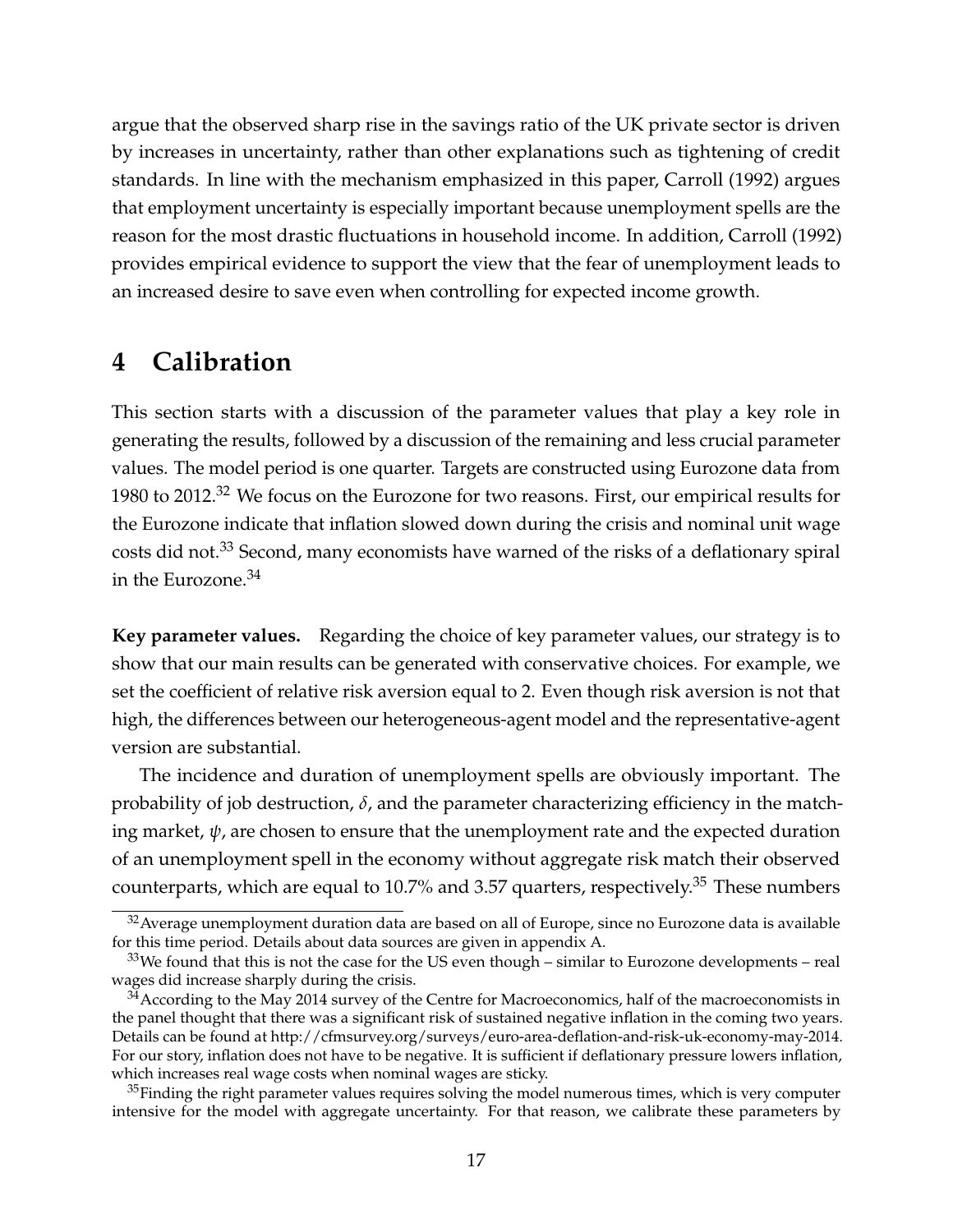suggest a 3.36% quarterly job separation rate and a value for *ψ* equal to 0.574, implying a quarterly matching probability of 28%.

Unemployment insurance regimes vary a lot across countries in Europe. Esser, Ferrarini, Nelson, Palme, and Sjöberg (2013) report that net replacement rates for insured workers vary from 20% in Malta to just above 90% in Portugal. Most countries have net replacement rates between 50% and 70% with an average duration of around one year. Coverage ratios vary from about 50% in Italy to 100% in Finland, Ireland, and Greece. Net replacement rates for workers that are not covered are much lower. In most countries, these are less than 40%. In the model, unemployment benefits are set equal to 50% and – for computational convenience – are assumed to last for the entire duration of the unemployment spell. A replacement rate of 50% is possibly a bit less than the average observed, but this is compensated for by the longer duration of unemployment benefits in the model.

The inability to fully insure against unemployment risk plays a key role. It is, therefore, important that the model generates a realistic drop in consumption during an unemployment spell. While data for the Eurozone is unavailable for this purpose, Kolsrud, Landais, Nilsson, and Spinnewijn (2015) provide evidence for Sweden. They report that consumption drops on average by 34% during the first year of an unemployment spell. A key parameter to target this number is the scale parameter,  $\chi$ , which characterizes the liquidity benefits of money.<sup>36</sup> This parameter affects the average level of financial assets held and, thus, the ability of agents to insure against unemployment spells. The literature also provides some evidence on pre-displacement wealth levels. Gruber (2001) provides evidence for the US. In section 5, we will show that our calibration is conservative. That is, we generate the targeted consumption drop without making agents unrealistically poor.

The main focus of this paper is on the interaction between sticky nominal wages and the deflationary pressure arising from uncertain job prospects. Consequently, a key role is played by  $\omega_p$ , the parameter that indicates how responsive nominal wages are to changes in the price level. Our benchmark value for  $\omega_p$  is equal to 0.7, which means that a 1% increase in the price level leads to an 0.7% increase in nominal wages. As mentioned before, Druant, Fabiani, Kezdi, Lamo, Martins, and Sabbatini (2009) report that only 6% of European firms adjust wages (of their main occupational groups) more than once a year to inflation and only 50% do so once a year.<sup>37</sup>

matching the targets in the model without *aggregate* uncertainty. The corresponding statistics in the model with aggregate uncertainty are somewhat different; the average unemployment rate is equal to 11.7% and the average duration is equal to 4.03 quarters.

<sup>&</sup>lt;sup>36</sup>Its calibrated value is equal to  $4.00e - 5$ .

 $37$ Moreover, even if firms adjust for inflation they typically do so using backward looking measures of inflation, which reduces the responsiveness to changes in inflationary pressure.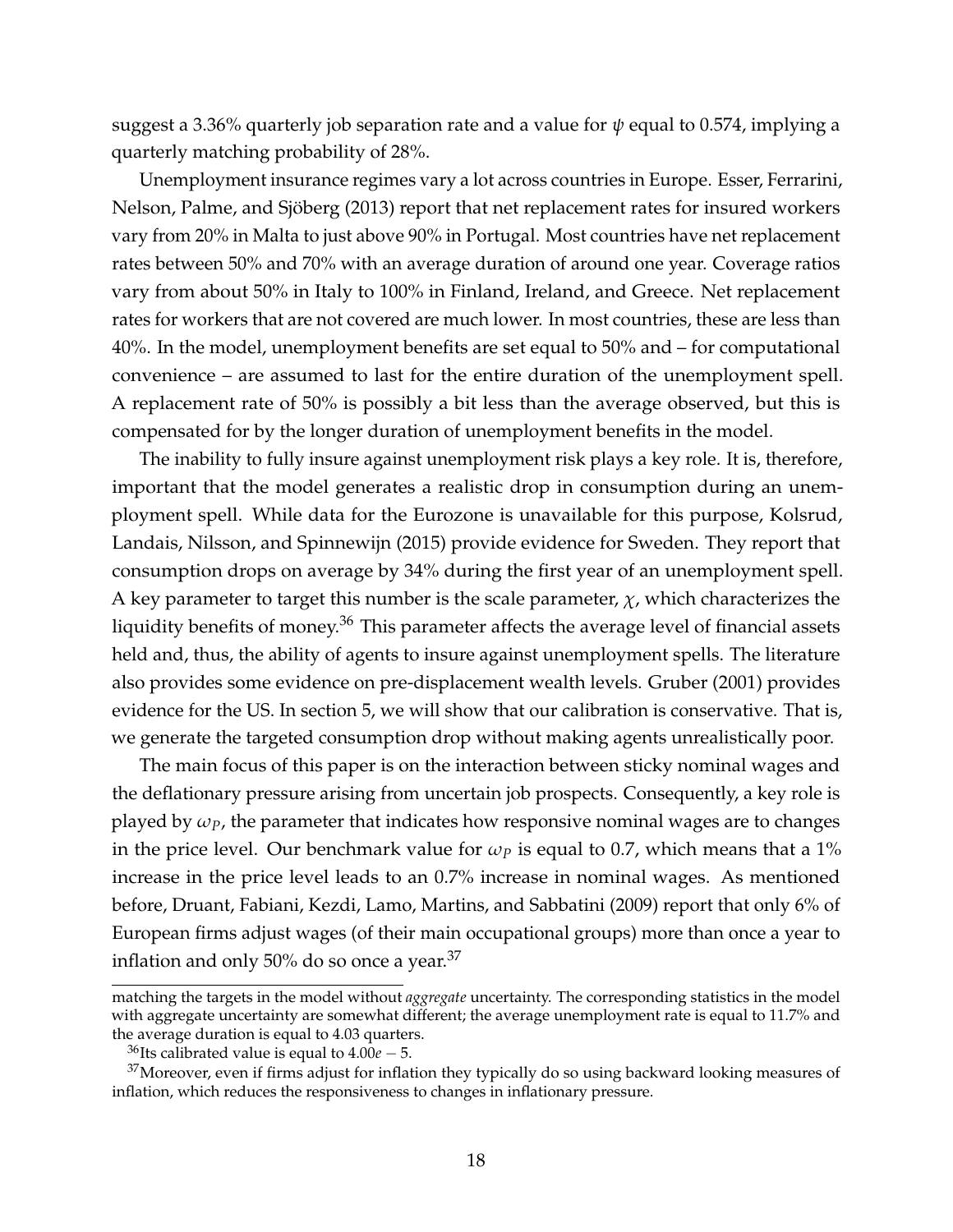Finally, the curvature parameter in the utility component for liquidity services, *ζ*, plays an important role, because it directly affects the impact of changes in future job security on the demand for the liquid asset. With more curvature, the demand for the liquid asset is less sensitive and increased concerns about future job prospects will generate less deflationary pressure. We follow Lucas (2000), and target a money demand elasticity with respect to the nominal interest rate equal to  $-0.5$ . The resulting value of  $\zeta$  is equal to 2.<sup>38</sup>

**Other parameter values.** Based on the empirical estimates in Petrongolo and Pissarides (2001), the elasticity of the job finding rate with respect to tightness, *η*, is set equal to 0.5. The average share of the surplus received by workers,  $\omega_0$ , and the elasticity of the wage rate with respect to changes in aggregate productivity,  $\omega_z$ , are set such that the standard deviation of employment relative to the standard deviation of output are in line with their empirical counterpart.<sup>39</sup>

In our model, the presence of idiosyncratic risk lowers average real rates of return. This motivates us to set the discount factor, *β*, to 0.985, which is slightly below its usual value of 0.99.<sup>40</sup> The two values for  $z_t$  are 0.978 and 1.023 and the probability of switching is equal to 0.025.<sup>41</sup> Finally, money supply,  $\overline{M}$ , is chosen such that the average price level,  $\overline{P}$ , is equal to 1.

**Parameters values in the representative-agent model.** We will compare the results of our model with those generated by the corresponding representative-agent economy. Parameter values in the representative-agent model are identical to those in the

$$
1 = \beta \left(1 + R_t\right) \beta \mathbb{E}_t \left[ \left( \frac{c_{i,t+1}}{c_{i,t}} \right)^{-\gamma} P_t / P_{t+1} \right].
$$

Using  $\left(1+R_t\right)^{-1}\approx 1-R_t$ , we get

$$
\ln\left(M_{i,t+1}/P_t\right) \approx -\zeta^{-1}\ln R_t + \zeta^{-1}\left(\ln\chi + \gamma\ln c_{i,t}\right).
$$

The other key parameter in money demand functions is the elasticity with respect to income, which captures the volume of transactions. Our transactions variable is consumption and the elasticity of money demand with respect to consumption is equal to *γ*/*ζ*, which equals 1 for our choices for the coefficient of relative risk aversion, *γ*, and *ζ*.

<sup>39</sup>In the benchmark economy,  $\omega_0 = 0.97$  and  $\omega_z = 0.3$ . Without our deflationary mechanism, one would have to choose a higher value for  $\omega_0$  and/or a lower value for  $\omega_z$  to generate the same amount of volatility in employment as pointed out in Hagedorn and Manovskii (2008).

 $^{40}$ At this relatively high 6% annual discount rate, the average real rate of return is already quite low, namely 0.72% on an annual basis in the economy with aggregate uncertainty.

<sup>41</sup>These values are chosen to ensure that  $\mathbb{E}[\ln z_t] = 0$ ,  $\mathbb{E}_t[\ln z_{t+1}] = 0.95 \ln z_t$ , and  $\mathbb{E}_t[(\ln z_{t+1} - \ln z_t)]$  $\mathbb{E}_t[\ln z_{t+1}]$ <sup>2</sup> $] = 0.007^2$ .

 $38$ The first-order condition for a bond with a risk-free nominal interest rate is given by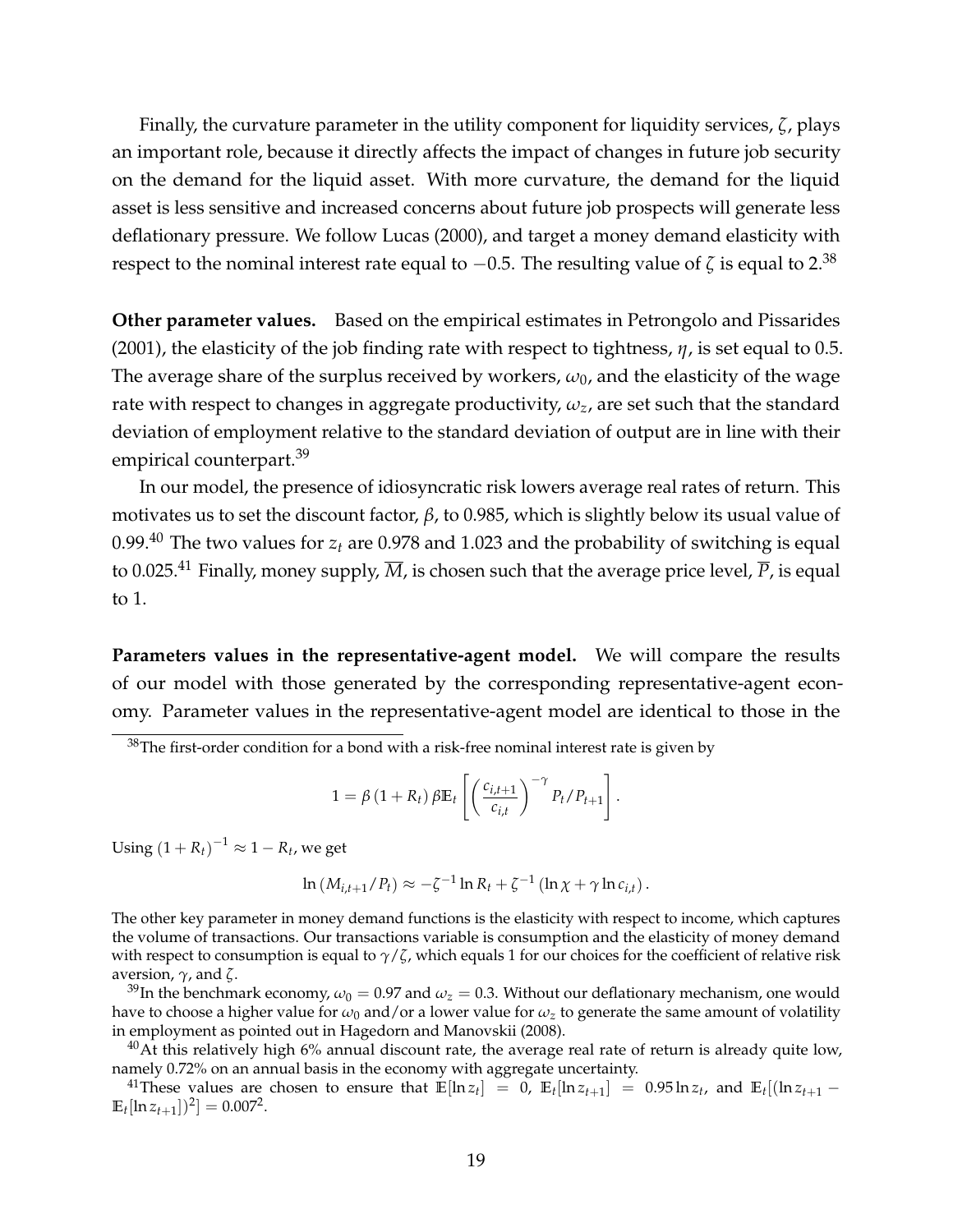heterogeneous-agent model, except for *β*. Using the model without aggregate shocks, we choose the value of *β* for the representative-agent model such that the MRS in the representative-agent model is equal to the MRS for the agents holding equity in the heterogeneous-agent model.<sup>42</sup> Without this adjustment, the agent in the representativeagent economy would have a more shortsighted investment horizon and average employment would be lower.

# **5 Agents' consumption, investment and portfolio decisions**

In section 5.1, we describe key aspects of the behavior of individual consumption, and in particular its behavior during an unemployment spell. In section 5.2, we focus on the individuals' investment portfolio decisions.

## **5.1 Post-displacement consumption**

In this section, we first discuss the reduction of individual consumption following displacement, and then turn to the factors that are behind the substantial drop generated by the model.

**Magnitude of the post-displacement drop in consumption.** Figure 2 displays the average post-displacement change in consumption. The model's parameters are calibrated such that the one-year drop equals its empirical equivalent, that is 34%. Although not targeted, the model predicts a proportional decrease over the first year similar to what is observed in the data.<sup>43</sup> However, whereas the data indicate that the fall in consumption settles down after one year, the model suggests that this happens first after two years. Nevertheless, figure 3 documents the distribution of the duration of unemployment and shows that most unemployment spells do not exceed one year.<sup>44</sup>

There are several reasons why the drop in consumption is of such a nontrivial magnitude. One reason is, of course, that unemployment benefits are only half as big as labor income. But a key factor affecting the magnitude of the drop is the average level of wealth at the beginning of an unemployment spell. Using US data, Gruber (2001) finds that the median agent holds enough gross financial assets to cover 73% of the average net-income

<sup>42</sup>Notice that the expected intertemporal marginal rate of substitution, *β***E***<sup>t</sup>* h (*ci*,*t*+1/*ci*,*t*) −*γ* i , is constant and the same for all agents holding equity in the model without aggregate shocks.

<sup>&</sup>lt;sup>43</sup>See Kolsrud, Landais, Nilsson, and Spinnewijn (2015).

 $4481\%$  of all unemployment spells that start in an expansion last at most four quarters. The corresponding number for recessions is 61%.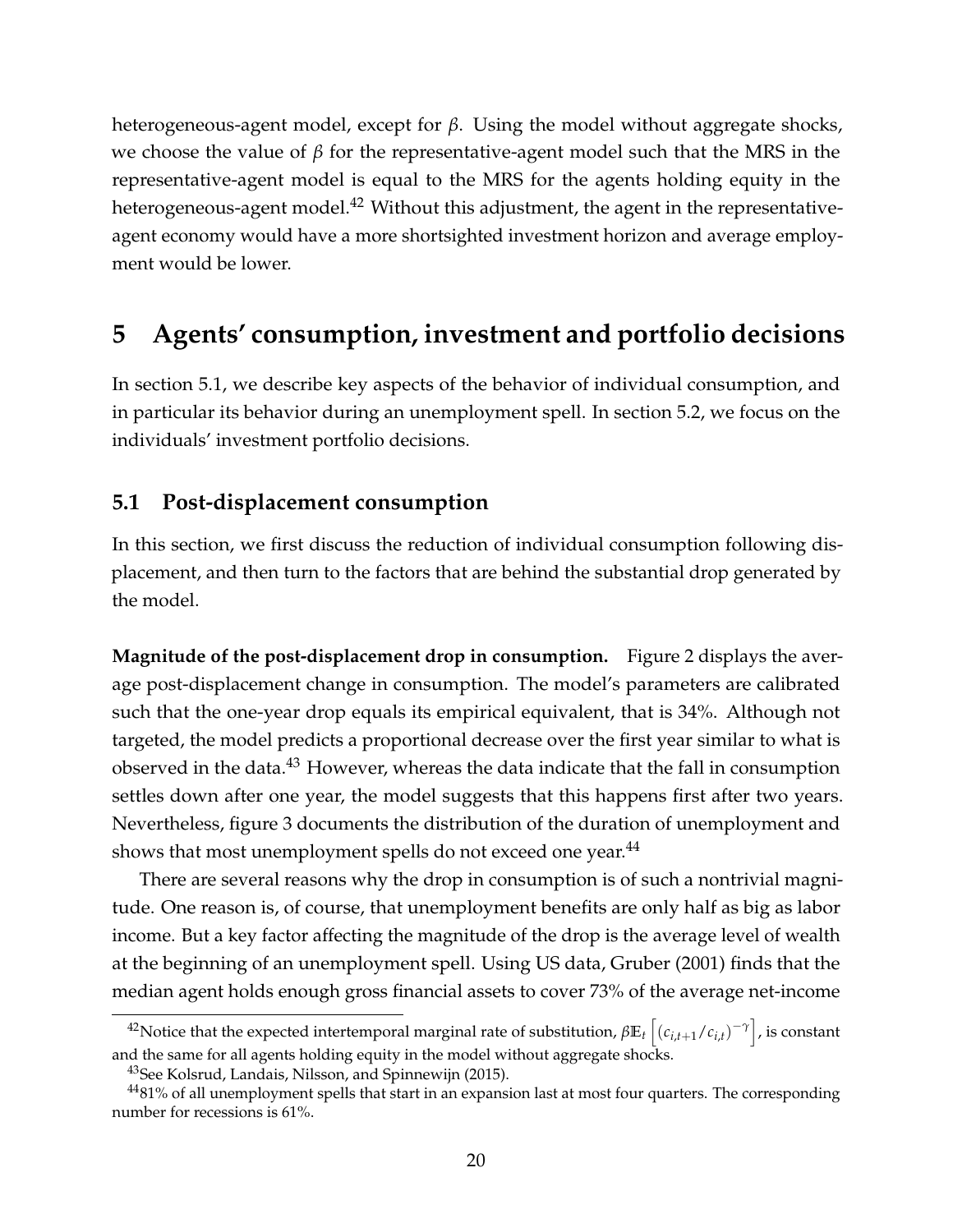loss during an unemployment spell. Moreover, in terms of *net* financial assets, the median



Figure 2: Evolution of consumption drop over the unemployment spell.

*Notes.* The black line illustrates the average path of consumption of an individual that becomes unemployed in period 1, conditional on being in an expansion at the time of displacement. The grey line illustrates the equivalent path conditional on being in a recession.



Figure 3: Distribution of the unemployed.

*Notes.* The black bars measure the fraction of unemployed at various durations conditional on being in an expansion at the time of displacement. The grey bars provide the corresponding measure conditional on being in a recession.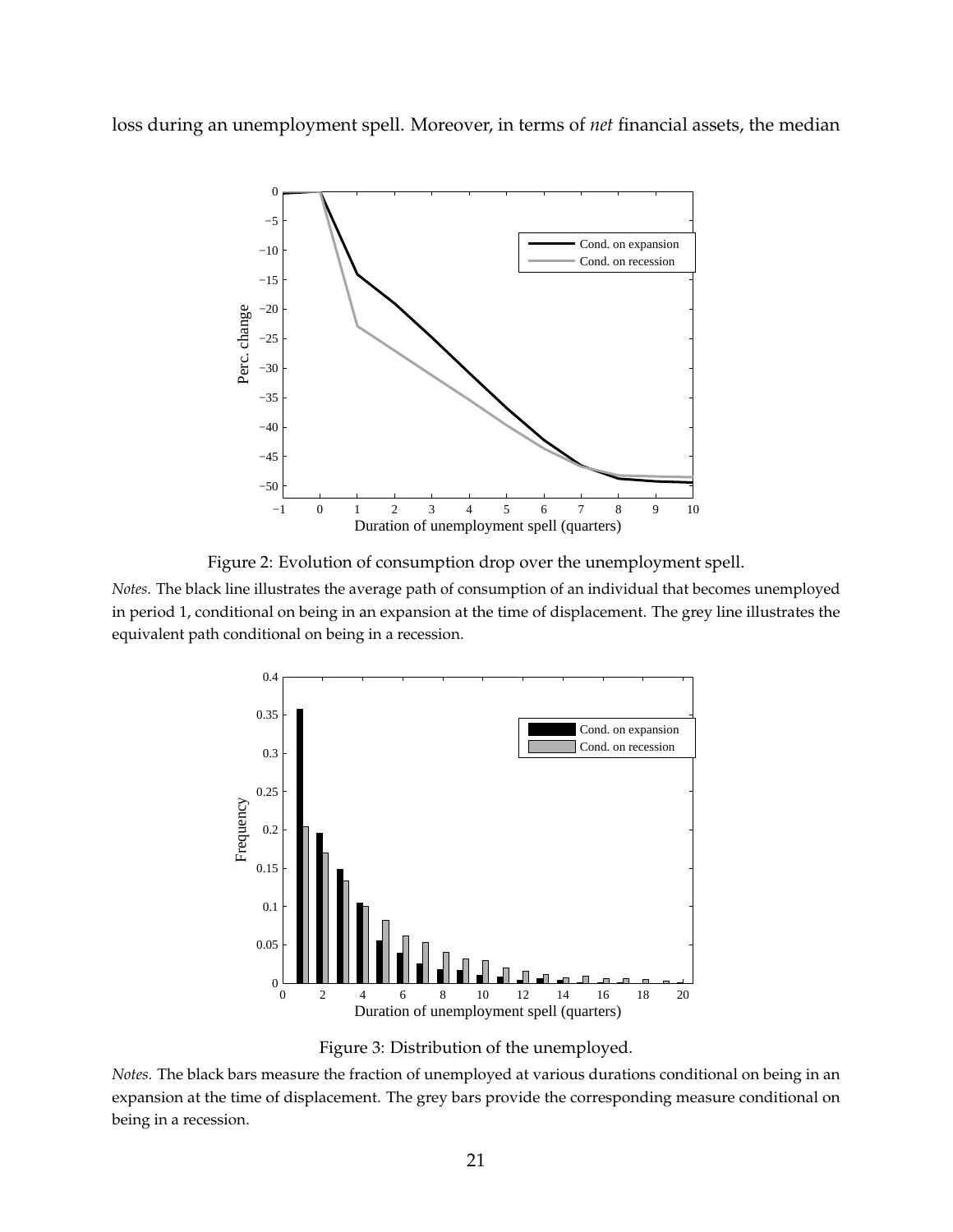agent does not even have enough to cover 10% of the average net-income loss.<sup>45</sup> One would expect that agents accumulate less savings in Europe where unemployment benefits are higher.<sup>46</sup> In our model, the median agent's asset holdings are equal to 54% of the average net-income loss during unemployment spells. This is true for both gross and net asset holdings, since there is no debt in our model. Thus, relative to these observed levels, the median agent is less wealthy in terms of gross financial assets, but a lot wealthier in terms of net financial assets.

Figure 4 displays the complete cumulative distribution function of the value of assets at the beginning of an unemployment spell relative to the average net-income loss. Agents in the bottom of the wealth distribution are substantially richer than their real world counterparts, even if we focus on gross assets. For example, Gruber (2001) documents that 38% of all workers do not have enough assets to cover 25% of the average net-income loss. In our model, the corresponding fraction is only 7%. Thus, it is not the case that we rely on unrealistically low wealth levels to generate the sizeable fall in post-displacement consumption observed in the data.

The question arises why infinitely-lived agents do not build a wealth buffer that insulates them better against this consumption volatility, as is the case in the model of Krusell and Smith  $(1998).^{47}$  The key parameter used to match the observed decline in post-displacement consumption is the scaling coefficient affecting the utility of money, *χ*. Choosing a low value for  $\chi$  to match the observed decline in consumption implies that money holdings – one of the two wealth components – are, on average, lower. The other wealth component is the value of equity holdings, *Jtqi*,*<sup>t</sup>* . Elevated uncertainty about future individual consumption increases the expected value of an agent's MRS, which would increase the price of equity, *J<sup>t</sup>* . As a consequence, the number of new firms as well as the total number of shares outstanding would therefore rise. However, there are several reasons why this component of wealth is not very large in our model. First, the equity price, *J<sup>t</sup>* , cannot increase by too much, because the presence of a liquidasset with a positive

<sup>&</sup>lt;sup>45</sup>Gross financial assets would be the relevant measure if debt can be rolled over during an unemployment spell. Net financial assets would be the relevant measure if that is not the case. Kolsrud, Landais, Nilsson, and Spinnewijn (2015) find that average debt *decreases* during unemployment spells, which means that the observed gross measure clearly overestimates the amount of funds agents have to cover income losses.

 $^{46}$ In contrast to Gruber (2001), Kolsrud, Landais, Nilsson, and Spinnewijn (2015) do not provide predisplacement wealth levels as a function of expected earnings losses. But some information is available. In particular, using an average unemployment spell duration of 4 months, the median Swedish agent's level of gross financial assets is equal to roughly 13% of average net-income loss. In our model, calibrated to an average level of European unemployment benefits, net income drops by more (by half as opposed to one third in Sweden), but agents that become unemployed are wealthier.

 $47$ For the model of Krusell and Smith (1998), solved in Den Haan and Rendahl (2010) using a 15% unemployment replacement rate, the average post-displacement consumption drop is 5% after one year, whereas we find a 34% drop with a 50% unemployment replacement rate.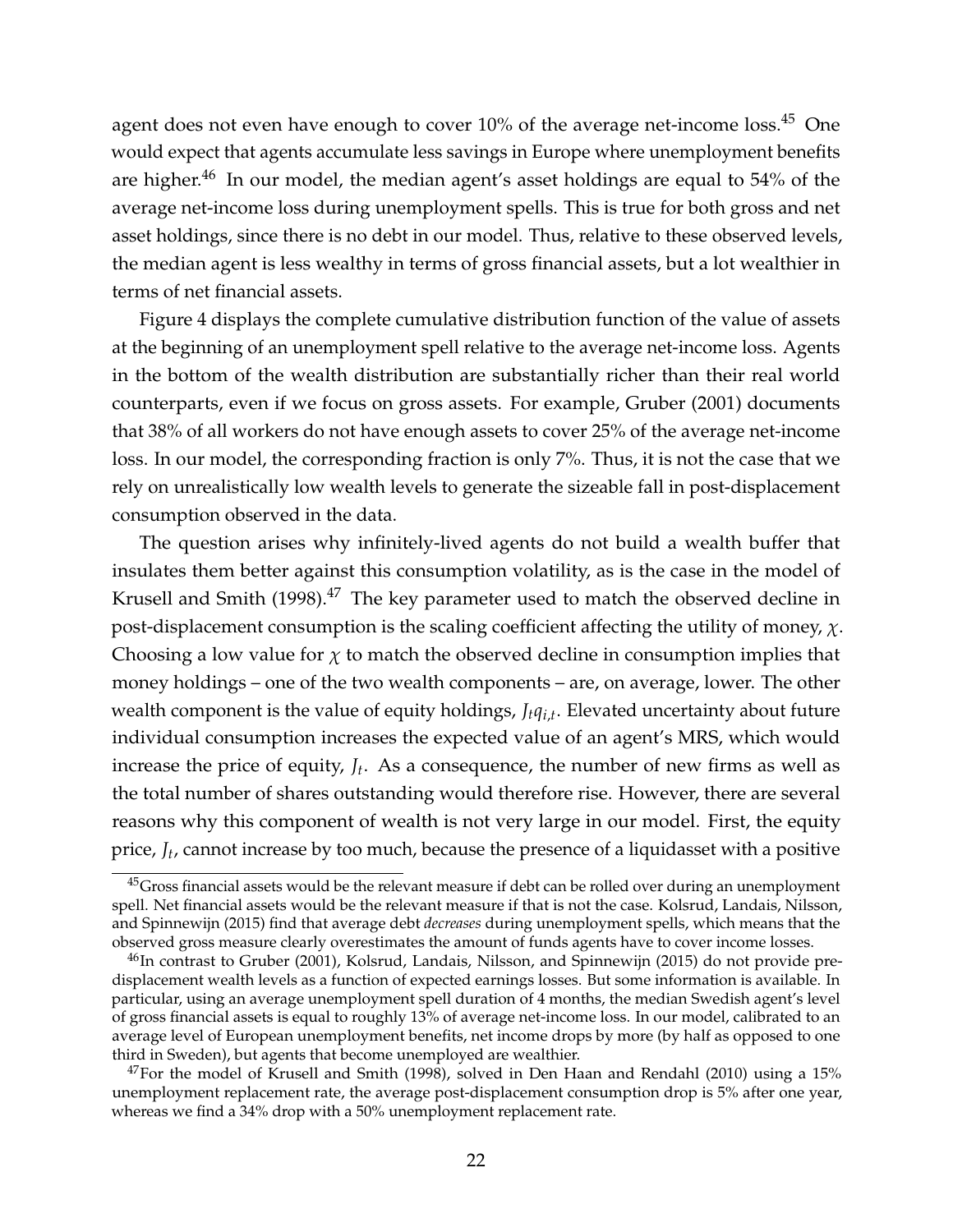transactions benefit puts a lower bound on the average real return on equity. Moreover, the nonlinearity of the matching function dampens the impact of an increase in equity prices on the creation of new firms. Lastly, the equity price depends positively on the average share of output going to firm owners,  $1 - \omega_0$ . To generate sufficient volatility in employment we chose a relatively high value for  $\omega_0$ , which reduces the value of  $J_t.^{48}$  For all these reasons, agents in our model do not build up large buffers of real money balances or equity to insure themselves against the large declines in consumption upon and during unemployment.



Figure 4: Financial assets at the beginning of an unemployment spell.

Another aspect affecting consumption during unemployment is the ability to borrow. In our model, agents cannot go short in any asset, and they would presumably hold less financial assets if they had the option to borrow. Kolsrud, Landais, Nilsson, and Spinnewijn (2015) report, however, that the amount of consumption that is financed out of an increase in debt actually *decreases* following a displacement. More importantly, we think that the key feature to capture is the level of the drop in consumption upon and during

 $^{48}$ A small modification of the model would decrease the value of output going to workers and have only marginal effects on the main mechanism. In particular, suppose that output is increased from  $z_t$  to  $(1 + \Lambda)z_t$ with  $\Lambda > 0$ . Also, suppose that operating a firm depends on using an additional factor, say land. This factor is owned by another agent for whom this is the only source of income. If bargaining is such that this factor receives Λ*z<sup>t</sup>* each period, then our numerical results are exactly the same except that total GDP is now equal to  $(1+\Lambda)z_tq_t.$  This modification increases output by  $\Lambda\%$  , but has a much bigger impact on the net present value of the additional non-labor income stream. Consequently, with a small value for  $\Lambda$  the model would be more realistic in terms of having more wealthy agents while leaving the other properties of the model largely unchanged.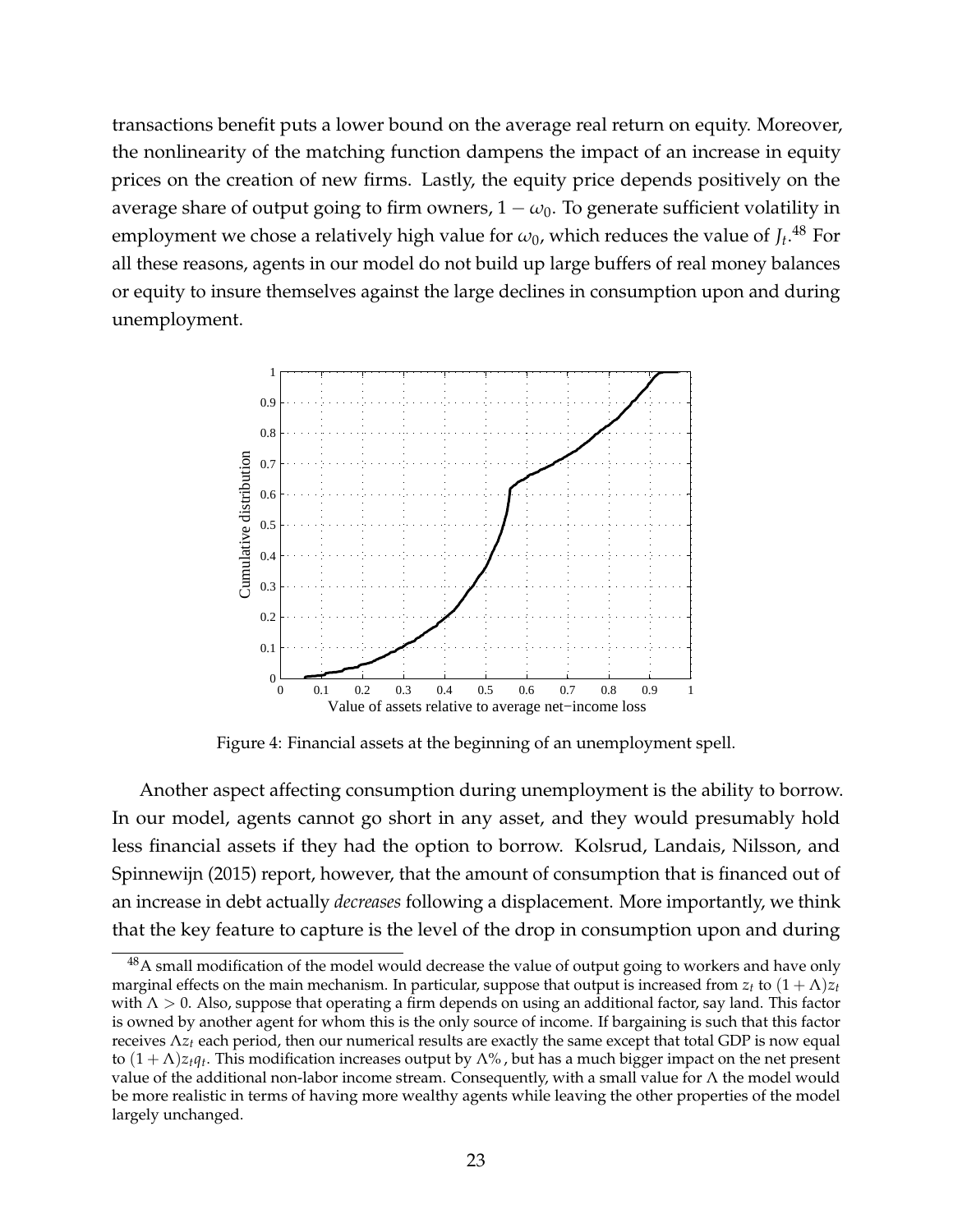unemployment, and not whether this is accomplished by limited borrowing or by some borrowing combined with a lower level of financial assets.

**State dependence of consumption drop.** Figure 5 presents a scatter plot of the reduction in consumption (*y*-axis) and beginning-of-period cash on hand (*x*-axis), where both are measured in the period when the agent becomes unemployed.<sup>49</sup> There are two distinct patterns, one for expansions and one for recessions.<sup>50</sup>



Figure 5: Consumption drop upon becoming unemployed.

Consistent with figure 2, figure 5 documents that the drop in consumption is, on average, *much* more severe if the unemployment spell initiates in a recession. The figure also underscores the non-trivial role played by the agents' wealth levels. In particular, during recessions the decline in consumption varies from 18.9% for the richest agent to 35.1% for the poorest. This range increases during an expansion: The richest agent faces a modest drop of 8.8%, whereas the poorest agent can expect to see consumption fall by 33.9%. The latter is only slightly below the equivalent number in a recession.

There are several reasons why consumption falls by more during recessions. First, job finding rates are on average lower in recessions than in expansions. As a consequence,

 $49$ Cash on hand is equal to the sum of non-asset income (here unemployment benefits), money balances, dividends, and the value of equity holdings.

 $50$ The level of employment is also important for the observed decline in consumption, which explains the scatter of observations. In particular, the fall in the level of consumption is smaller at the beginning of an expansion and larger at the beginning of a recession. The reason is that expected investment returns are higher (lower) at the beginning of the expansion (recession), which would put upward (downward) pressure on consumption when the income effect dominates the substitution effect.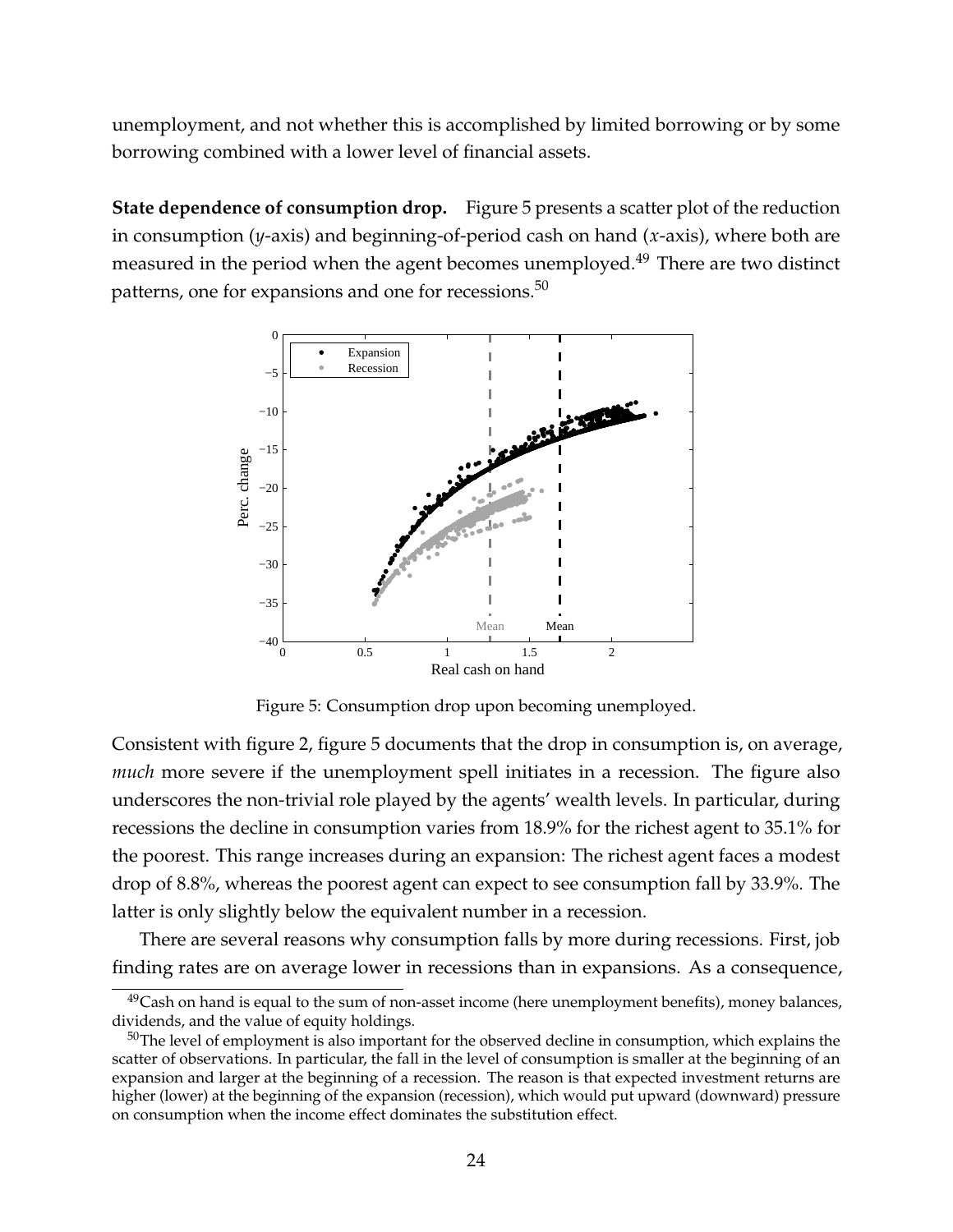agents anticipate longer unemployment spells and will, for a given amount of cash on hand, therefore reduce consumption more sharply. A second factor that affects agents' reduced consumption is the amount of cash on hand they hold. Because the price of equity declines in recessions, so does the agents' cash on hand. Indeed, the average value of cash on hand held by a newly unemployed agent is equal to 1.26 in a recession compared to 1.68 in an expansion.

In reality, a typical worker may not face such a large decline in the value of their equity position when the economy enters a recession. After all, quite a few workers do not own equity at all. We think, however, that the cyclicality of post-displacement consumption behavior that is driven by the cyclicality of equity prices, capture real world phenomena. First, although not all workers hold equity, many hold assets such as housing that also have volatile and cyclical prices. Second, unemployed workers may receive handouts, and or loans, from affluent family members, friends, or financial intermediaries whose ability and willingness may be affected by the value of their assets, which is likely to be cyclical.

## **5.2 Investment decisions**

A key aspect of our heterogeneous-agent model is that money demand increases during recessions, whereas it decreases in the representative-agent version. In this section, we shed light on this difference. In particular, we first discuss how portfolio shares vary with agents' wealth levels, employment status, and the business cycle. We then turn to the behavior of money demand along the same dimensions.

**Portfolio composition and cash-on-hand levels.** Figure 6 presents a scatter plot of the liquid asset's share in the agents' investment portfolios (*y*-axis) and the beginning-ofperiod cash-on-hand levels (*x*-axis). Although the pattern is somewhat intricate, the figure can be characterized reasonably well as follows. First, the fraction invested in money is higher at lower cash-on-hand levels. Second, conditional on the cash-on-hand level, this fraction also increases when an agent becomes unemployed. Third, conditional on the cashon-hand level and employment status, this fraction increases when the economy enters a recession. These three properties imply that the portfolio share invested in money increases during a recession. Without large enough increases in money portfolio *shares*, aggregate demand for money would decrease during recessions, like it does in the representativeagent model. This is because the total amount of funds carried over into the next period decreases during recessions, which in turn implies that the value of agents' portfolios is lower.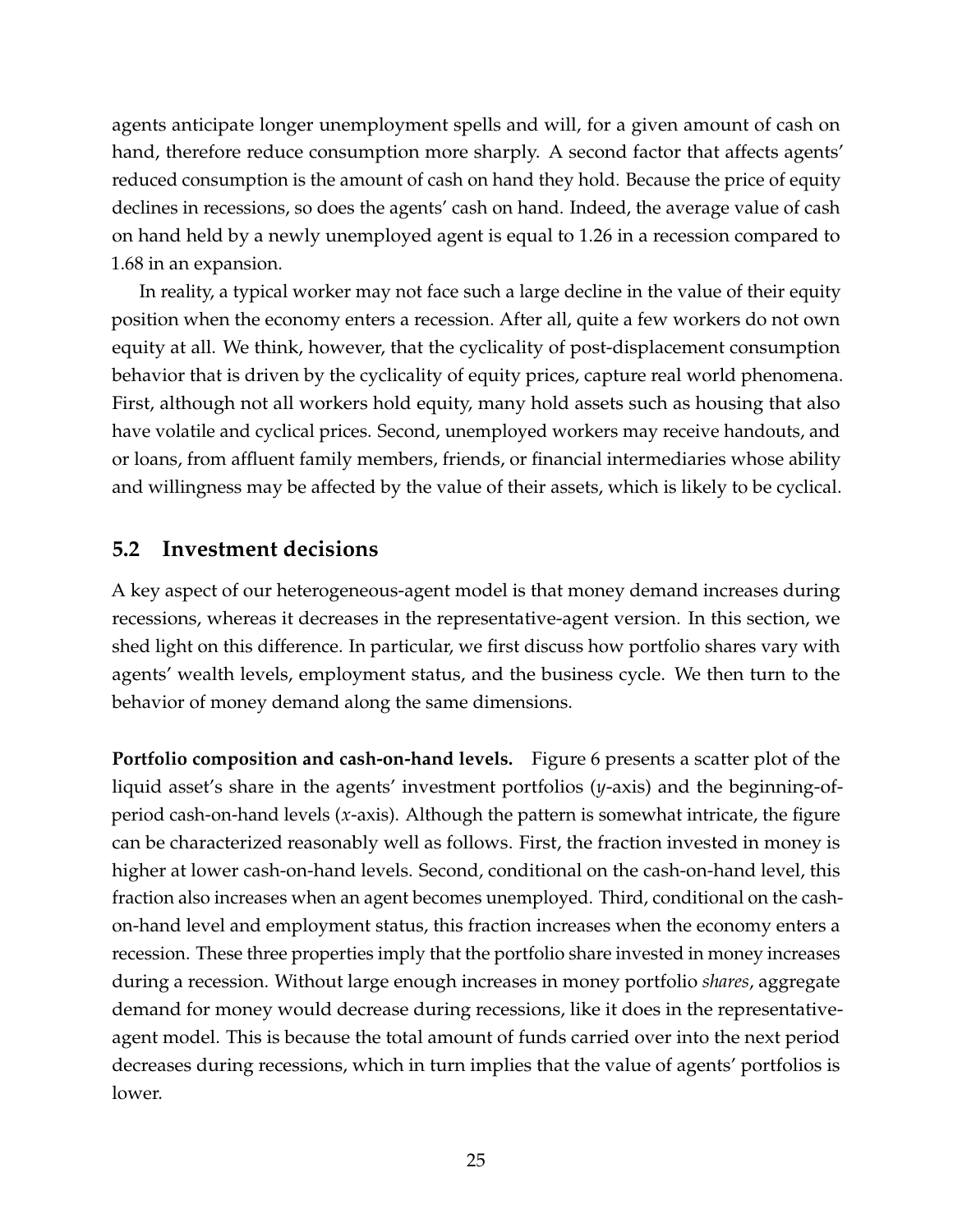

Figure 6: Portfolio shares in liquid asset.

*Notes.* This figure displays the fraction of financial assets invested in the liquid asset as a function of beginning-of-period cash on hand for workers of the indicated employment status and for both outcomes of aggregate productivity

Which forces explain the observed patterns? The first is that the transaction benefits of money are subject to diminishing returns. As a consequence, agents whose total demand for financial assets is high tend to invest a smaller fraction in money. This explains why the fraction invested in money is generally lower for agents with higher cash-on-hand levels. The second driving force is that money is less risky than equity. Therefore, agents whose total demand for financial assets is high relative to their non-asset income invest a *larger* fraction in money. For a given cash-on-hand level, this explains why the fraction invested in money increases when a worker becomes unemployed, and why the fraction increases when the economy enters a recession. $51$  The observed patterns are intricate because these two features push the money portfolio share in different directions and the outcome depends on the relative strengths of each force.

**Money demand and cash on hand.** Figure 7 presents a scatter plot of the demand for real money balances (*y*-axis) and beginning-of-period cash-on-hand levels (*x*-axis). There are four distinct patterns depending on the stance of the business cycle (expansion or

<sup>&</sup>lt;sup>51</sup>Notice that for a given cash-on-hand level unemployed agents are more asset rich than employed agents, and therefore demand more money. The Euler equation for money, equation (3), implies a monotone positive relationship between the level of money demand and the level of consumption when there is no aggregate uncertainty, because the expected marginal rate of substitution is constant in that case. This implies that the unemployed hold a lower amount of money balances.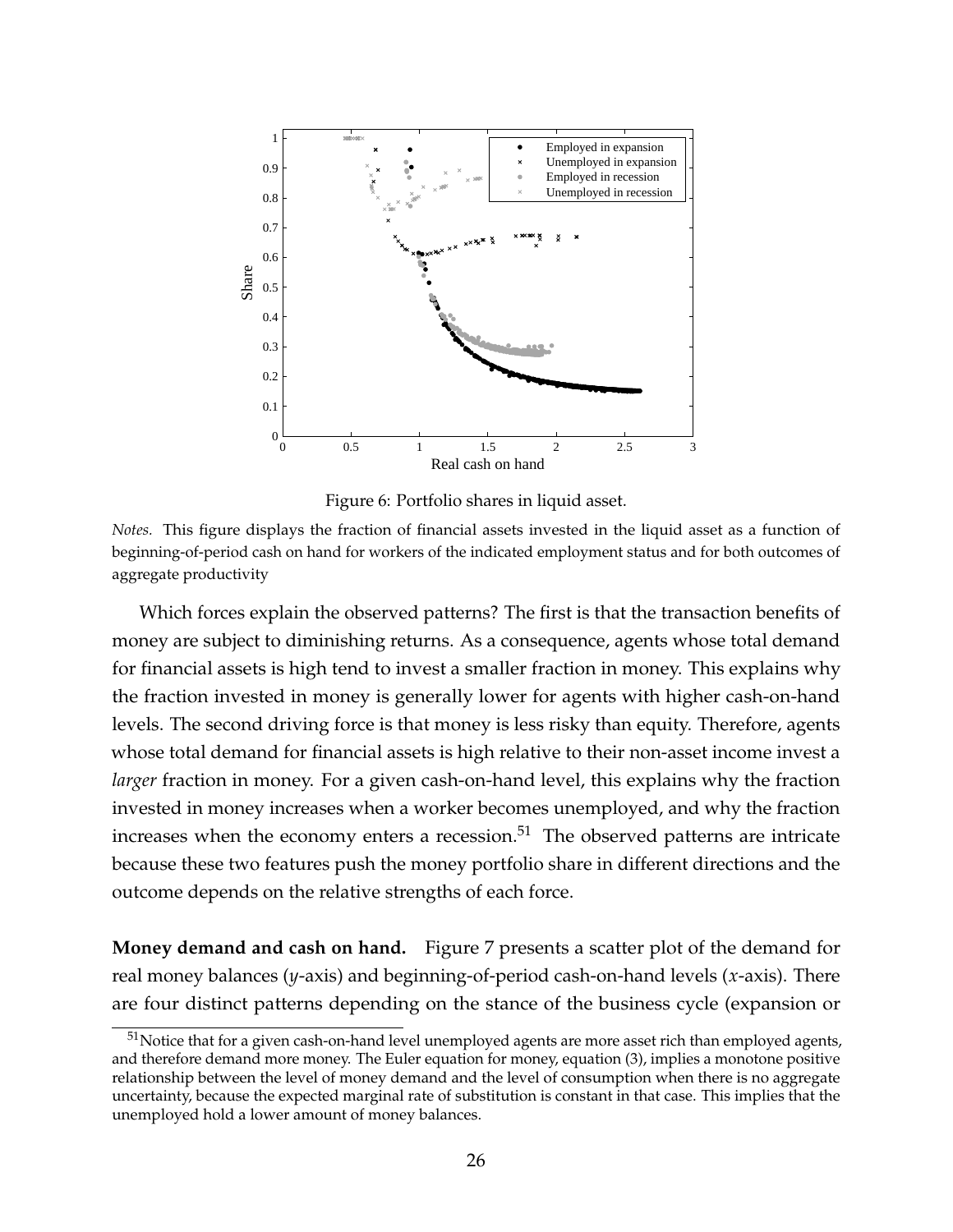recession) and the agent's employment status. As discussed above, almost all unemployed workers hold larger shares of their portfolio in the liquid asset than employed workers, and both types of workers typically hold a larger share in the liquid asset during recessions than during expansions. Figure 7 shows that both properties are also true when we consider the amount of real money balances as opposed to its share in the portfolio.<sup>52</sup> The figure also illustrates that – everything else equal – the demand for real money balances increases with beginning-of-period cash on hand.



Figure 7: Money demand (real).

*Notes.* This figure displays the amount invested in the liquid asset as a function of beginning-of-period cash on hand for workers of the indicated employment status and for both outcomes of aggregate productivity

A key result of this paper is that the interaction between sticky nominal wages and the inability to insure against unemployment risk deepens recessions. An integral part of the mechanism underlying this result is the upward pressure on money demand that emerges when job prospects worsen. When the economy enters a recession, aggregate money demand is pushed in opposite directions by different factors. In particular, during recessions aggregate cash on hand falls, since equity prices fall. This *reduces* demand for all assets, including real money balances. Because of incomplete markets, however, there are two further reasons that explain why aggregate demand for money *increases* in our economy. As documented in figure 7, for given cash-on-hand levels, all agents demand more money during recessions. Lastly, unemployed agents demand more money

<sup>52</sup>Whereas the observations are *typically* true when the *share* invested in the liquid asset is considered, the observations are *always* true when the *level* of money demand is considered.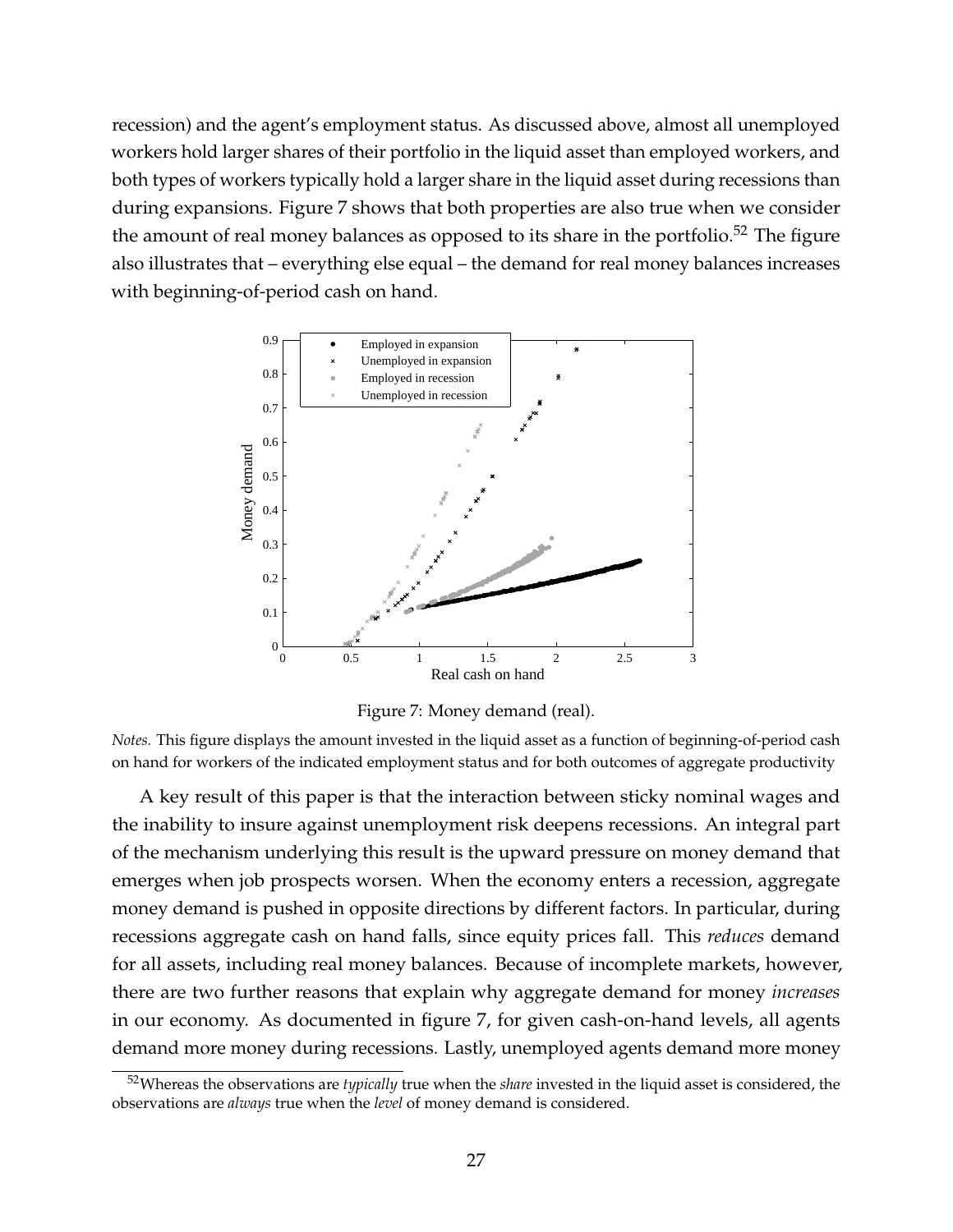than employed agents, and there are more unemployed agents in the economy during recessions. The last two effects dominate the first, and aggregate money demand *increases* during recessions. This result stands in sharp contrast with the representative-agent version of our economy, in which aggregate money demand unambiguously *decreases* during recessions.

To see that this is a remarkable result, envisage a partial equilibrium version of our model in which the price level, wages, and the equity price are all constant, and there is no short-sale constraint. Markets are still incomplete because the agents cannot insure fully against unemployment risk. Now consider a temporary decrease in the job finding probability. Could this lead to an *increase* in the demand for real money balances? The answer is no. In this economy, demand for real money balances, *Mi*,*t*+1/*P<sup>t</sup>* , and consumption, *ci*,*<sup>t</sup>* always move in the same direction. In particular, when agents lower consumption in response to a *decrease* in the job finding probability, money demand will decrease as well. The reason is the following. The Euler equation for equity in (4) – which now holds with equality – implies that the individual MRS is unaffected by the increase in risk.<sup>53</sup> The Euler equation for money in (3) then directly implies that  $c_{i,t}$  and  $M_{i,t+1}/P_t$  move in the same direction. By contrast, in our model – in which prices adjust to clear markets and the short-sale constraint is binding for some agents – aggregate money demand and aggregate consumption move in opposite directions.

**Financial assets during unemployment spells.** Consumers dampen the drop in consumption following displacement by selling financial assets. Figures 8 and 9 document what this means for equity and money holdings, respectively. Although the total amount of financial assets, and the amount invested in equity, sharply decrease, the amount held in the liquid asset actually *increases* during the first two periods of an unemployment spell. The loss of wage income means that workers' cash-on-hand levels drop when they become unemployed. This reduces the demand for real money balances. However, and as discussed above, the unemployed actually hold more money for a given level of cash on hand. Figure 9 documents that the last effect dominates in the beginning of an unemployment spell.

$$
J_t = \beta \mathbb{E}_t \left[ \left( \frac{c_{i,t+1}}{c_{i,t}} \right)^{-\gamma} \right] (D + (1 - \delta) J_{t+1}),
$$

which implies that the individual MRS,  $\beta \mathbb{E}_t\left[(c_{i,t+1}/c_{i,t})^{-\gamma}\right]$ , is pinned down by aggregate prices only, and is therefore unaffected by risk.

 $53$ In this case, equation (4) can be rearranged as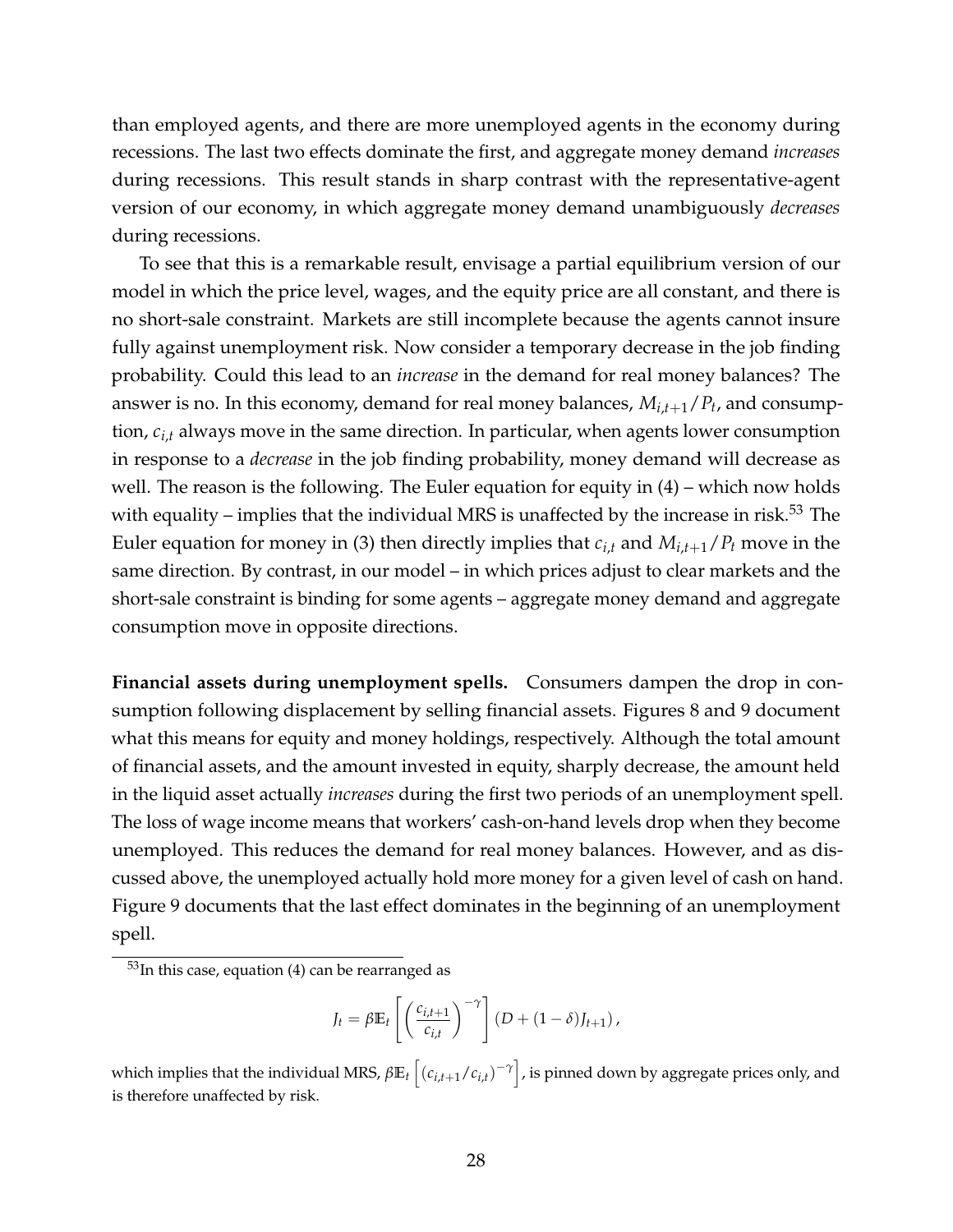



*Notes.* The black line illustrates the average path for equity holdings of an individual that becomes unemployed in period 1, conditional on being in an expansion at the time of displacement. The grey line illustrates the equivalent path conditional being in a recession.



Figure 9: Post displacement money holdings.

*Notes.* The black line illustrates the average path for money holdings of an individual that becomes unemployed in period 1, conditional on being in an expansion at the time of displacement. The grey line illustrates the equivalent path conditional on being in a recession.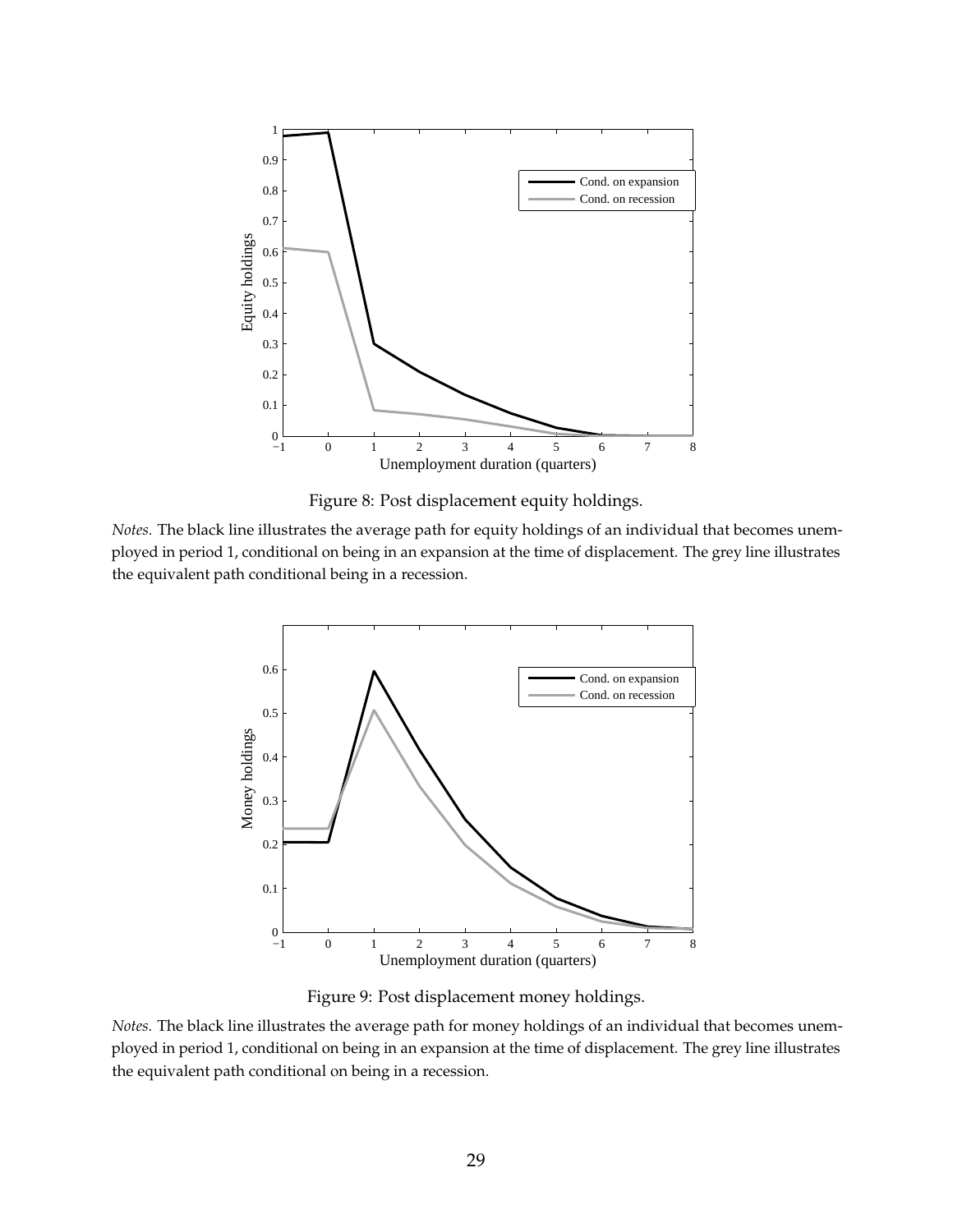## **6 Economic aggregates over the business cycle**

In the previous section, we showed that the inability of agents to insure against unemployment risk means that workers face a sharp drop in consumption when they become unemployed. We also discussed how imperfect insurance affects money demand in ways that are not present in an economy with complete markets. In this section, we discuss what this implies for aggregate activity. In particular, we document and explain why the interactions between sticky nominal wages, gloomy outlooks regarding future employment prospects, and the inability to insure against unemployment risk can deepen recessions. We first compare the business cycle properties of the benchmark economy with imperfect risk sharing and sticky nominal wages, i.e.  $\omega_P < 1$ , to those of an economy with full risk sharing. Subsequently, we discuss the same comparison when nominal wages are not sticky, i.e.,  $\omega_p = 1$ .

### **6.1 The role of imperfect insurance when nominal wages are sticky**

Figure 10 shows the impulse response functions (IRFs) of key aggregate variables to a negative productivity shock for our benchmark economy and for the corresponding representative-agent economy.<sup>54</sup> The two graphs in the top row of the figure display the responses for output and employment. These two graphs document that the economy with incomplete risk sharing faces a much deeper recession than the economy with complete risk sharing. In particular, output drops by 7.2% in the heterogeneous-agent economy and by only 4.3% in the representative-agent economy.

The key aspect in understanding this large difference is the behavior of the price level. In the representative-agent economy, the reduction in real activity decreases the demand for money and *increases* the price level. In our benchmark calibration wages are sticky  $(\omega_P = 0.7)$ , and a 1% increase in the price level leads to a 0.7% increase in nominal wages and therefore a 0.3% *decrease* in real wages. Thus, the direct effect of the reduction of productivity, *z<sup>t</sup>* , on profits is counteracted, because nominal wages do not fully respond to the associated increase in the price level. That is, our starting point is an economy in which the sluggish response of nominal wages to changes in prices actually *dampens* the economic downturn.

<sup>54</sup>In our benchmark calibration, productivity takes on only two values. The IRFs are calculated as follows. The starting point is period *s*, when productivity takes on its "expansion" value and employment is equal to its mean value conditional on being in an expansion. We then calculate the following two time paths for each variable. The "no-shock" time path is the *expected* time path from this point onward. The "shock" time path is the *expected* time path when the productivity switches to the low value in period *s* + 1. The IRF is the difference between these two time paths.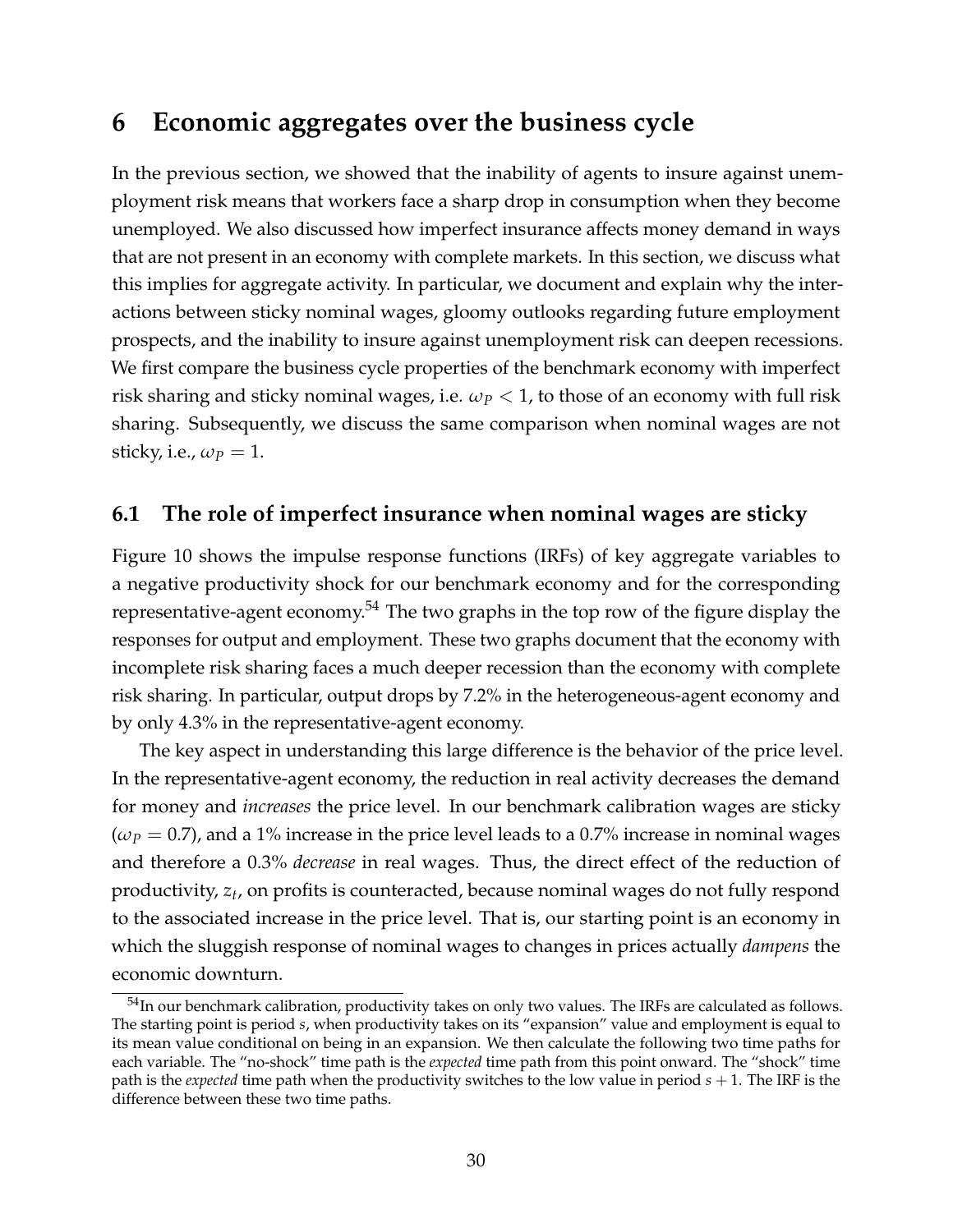

Figure 10: Impulse responses with sticky nominal wages

*Notes.* These graphs illustrate the difference between the expected time path when the economy is in an expansion in period 0 and the expected time path conditional on being in a recession in period 1.  $\omega_p = 0.7$ , i.e., nominal wages increases with 0.7% when prices increase with 1%.

By contrast, the price level falls in the heterogeneous-agent economy. This fall is caused by an *increase* in the aggregate demand for the safer asset, i.e., money. To understand this different outcome, consider again figure 7, which illustrates the relationship between the demand for money as a function of beginning-of-period cash-on-hand levels during expansions and recessions, for both employed and unemployed agents. The reduction in real activity lowers cash-on-hand levels which reduces the demand for money by both employed and unemployed agents. The drop in cash-on-hand levels is substantial because the value of equity declines sharply. Nevertheless, aggregate money demand *increases*. As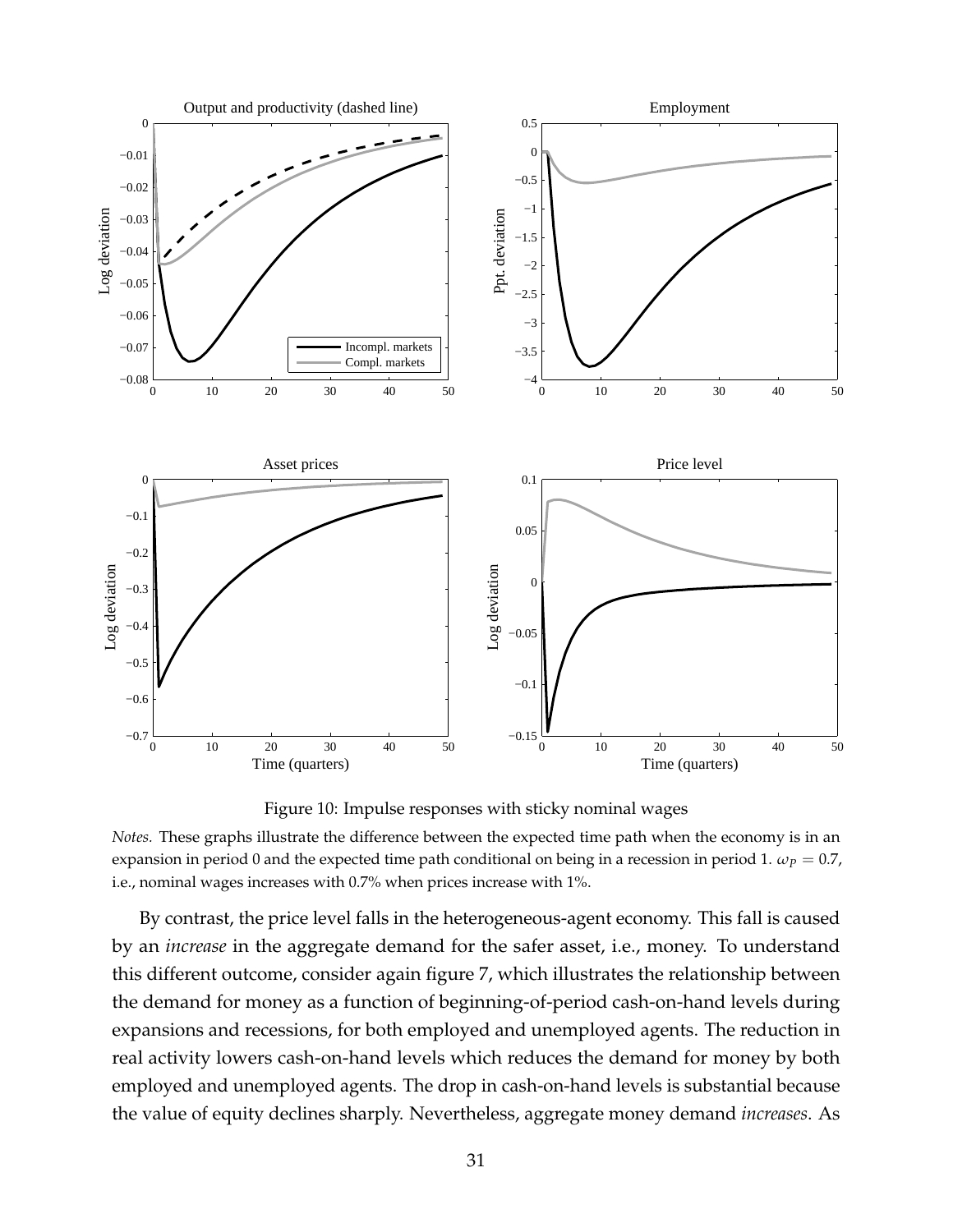previously discussed, both employed and unemployed agents hold more money during recessions for the same cash-on-hand level. In addition, there are more unemployed agents during recessions, and unemployed agents have larger money holdings than employed at the same level of cash on hand.

Whereas sticky nominal wages reduce the depth of recessions in the representativeagent economy, they worsen recessions in the heterogeneous-agent economy. This is a quantitatively important effect, because a reduction in the price level (for any reason) starts a self-reinforcing process that deepens recessions. In particular, the reduction in the price level puts upward pressure on real wages, which reduces profits. The fall in profits reduces investment in new jobs, which in turn reduces employment.<sup>55</sup> Since this reduction in employment is persistent, employment prospects worsen. With elevated risk there is a further increase in the demand for money, which in turn puts additional upward pressure on the price level, and so on. The impulse responses show that this mechanism is powerful enough to completely overturn the dampening effect that sticky nominal wages have in an economy with complete risk sharing.

Although this is a powerful mechanism, there is a counterforce. In particular, a higher unemployment rate increases the probability that a firm finds a worker, even at a given level of investment. For the results reported here, this counterforce is strong enough to ensure stability. For some parameter values, the fluctuations could very well become so large that no non-explosive solution exists.<sup>56</sup>

## **6.2 Role of imperfect insurance when nominal wages are not sticky**

In this section, we discuss business cycle properties when changes in the price level leave *real* wages unaffected, that is,  $\omega_P = 1$ . Figure 11 plots the IRFs for the heterogeneous-agent economy and the IRFs for the corresponding representative-agent economy. There are several similarities with our benchmark results, but also one essential difference. We start with the similarities.

<sup>&</sup>lt;sup>55</sup>The negative productivity shock still has a direct negative effect on real wages. Which effect is stronger depends on parameter values. In our benchmark economy, the impulse response function of real wages is positive for the first two years and then turns negative.

<sup>&</sup>lt;sup>56</sup>In particular, changes in parameter values that substantially enhance the deflationary mechanism make it computationally challenging, or even impossible, to find an accurate solution. This does not prove that a stationary solution does not exist, but it would be consistent with this hypothesis. If such a solution would exist, however, it is likely to have complex nonlinear features. This result is in contrast to standard perturbation methods which impose that aggregate shocks of any size will not destabilize the economy as long as arbitrarily small shocks do not. For example, the technique developed in Reiter (2009) to solve models with heterogeneous agents relies on a perturbation solution for changes in the aggregate shock, which implies that the solution *is imposed to be* stable – for shocks of any size – as long as the Blanchard-Kahn conditions are satisfied. Our experience suggests that this may impose stability where there is none.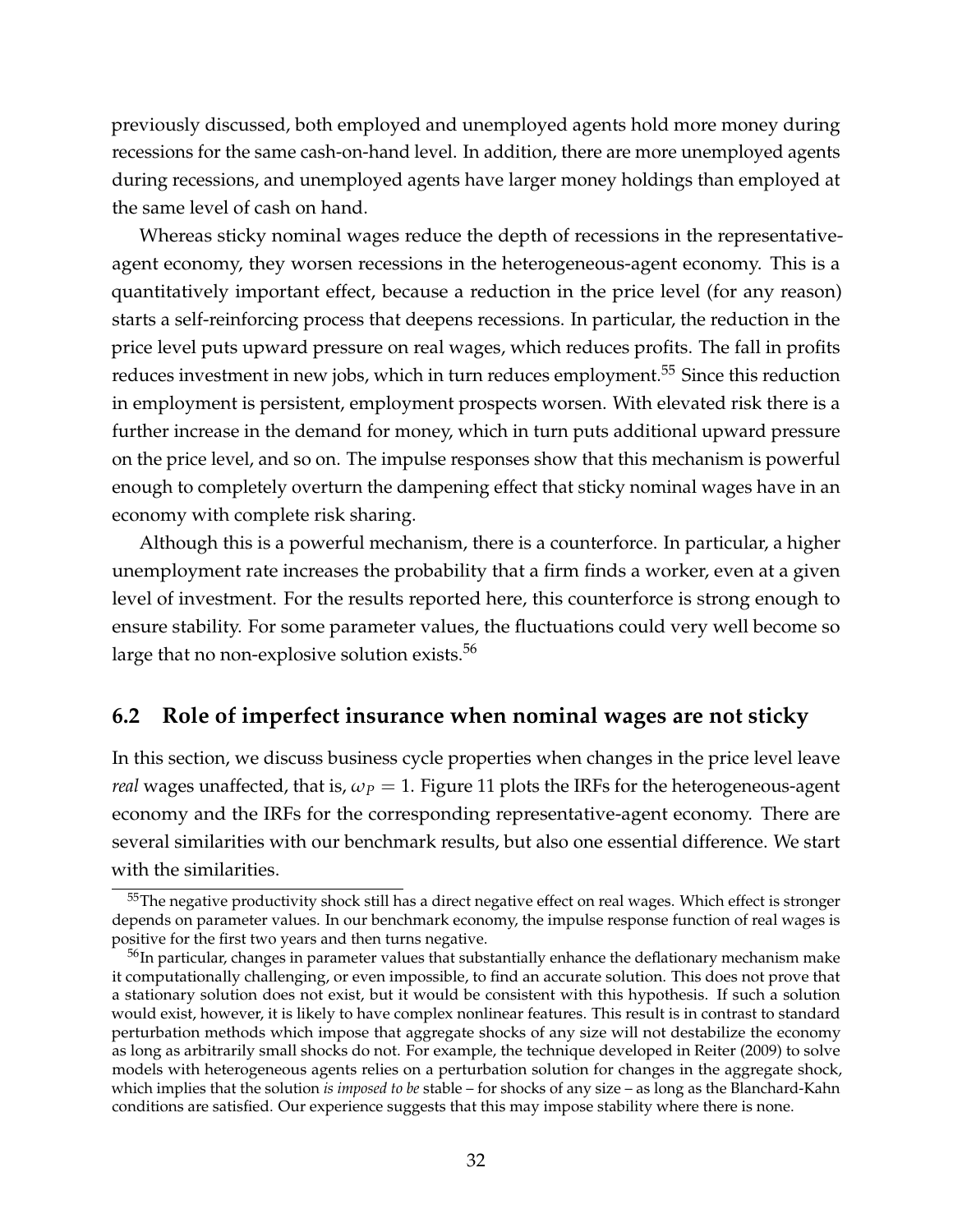

Figure 11: Impulse responses with flexible nominal wages

*Notes.* These graphs illustrate the difference between the expected time path when the economy is in an expansion in period 0 and the expected time path conditional on being in a recession in period 1.  $\omega_P = 1$ , that is, nominal wages respond 1-for-1 to price changes.

A negative productivity shock still has a direct negative effect on profits, which leads to a reduced demand for equity (firm ownership), which in turn means that fewer jobs are created. Also, increased concerns about employment prospects still induce agents in the heterogeneous-agents economy to increase their demand for money holdings, which again is strong enough to push the price level down, while it increases in the representative-agent economy.

There is also a striking difference. In the economy with flexible nominal wages, recessions are *less* severe when agents cannot insure themselves against unemployment risk.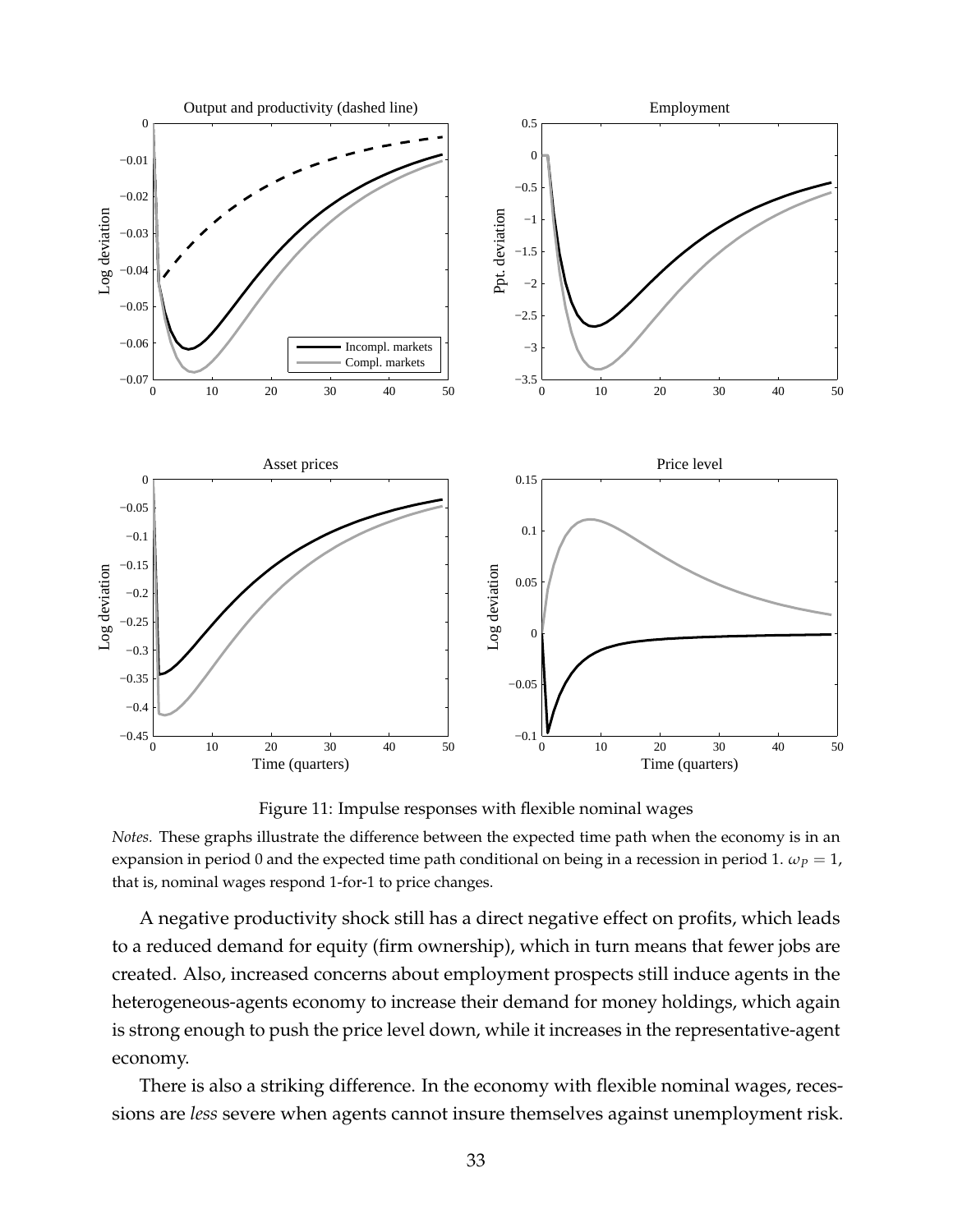The reason is the following. Increased uncertainty, alongside with an expected reduction in individual consumption, increase the expected value of the marginal rate of substitution. This affects the first-order condition of the liquid asset *as well as* the first-order condition of the productive investment, at least if each agent's future revenues are discounted by their own individual MRS. Since wages are flexible, the associated rise in the price level bears no consequence on the return on equity, and the chain of events underlying the deflationary spiral breaks down.

Thus, if the rise in precautionary savings is partially used as productive investments, then this would *dampen* the reduction in the demand for equity induced by the direct negative effect of the productivity shock on profits. The IRFs document that this is indeed the case when nominal wages respond one-for-one to changes in the price level. The magnitude of the dampening effect is nontrivial. Whereas the biggest drop in employment is 3.3ppt in the representative-agent economy, it is equal to 2.7ppt in the heterogeneousagent economy. These results make clear that a researcher would bias the model predictions if this dampening aspect of precautionary savings is not allowed to operate, for example, because there is communal firm ownership.<sup>57</sup>

In our benchmark economy, we allow this channel to operate, but the effect is dominated by the *interaction* between sticky nominal wages and uninsurable unemployment risk. Increased uncertainty may increase the demand for equity, but it will also increase the demand for money. Increased money demand depresses the price level, which, provided that nominal wages are somewhat sticky, increases real wages. The rise in real wages reduces profits, which in turn lowers the demand for equity. This channel dominates any positive effect that precautionary savings may have on the demand for equity.

**Robustness of the dampening effect.** In all cases considered, we find that recessions are less severe in the heterogeneous-agent economy than in the representative-agent economy *if* nominal wages respond one-for-one to change in the price level. That is, this dampening effect is very robust. During the nineties, several papers argued that an increase in idiosyncratic risk could lead to a *reduction* in the demand for a risky asset when investors can save through both a risky and a risk-free asset even though it would increase total savings. This effect is referred to as *temperance*. <sup>58</sup> We find that this result is quite fragile for several reasons.

The first is that it is a partial equilibrium result. In general equilibrium prices adjust. This is important. Suppose that the economy *as a whole* can increase savings through the

<sup>&</sup>lt;sup>57</sup>See footnote 6 for a list of papers following this approach.

<sup>&</sup>lt;sup>58</sup>See Kimball (1990), Kimball (1992), Gollier and Pratt (1996), and Elmendorf and Kimball (2000).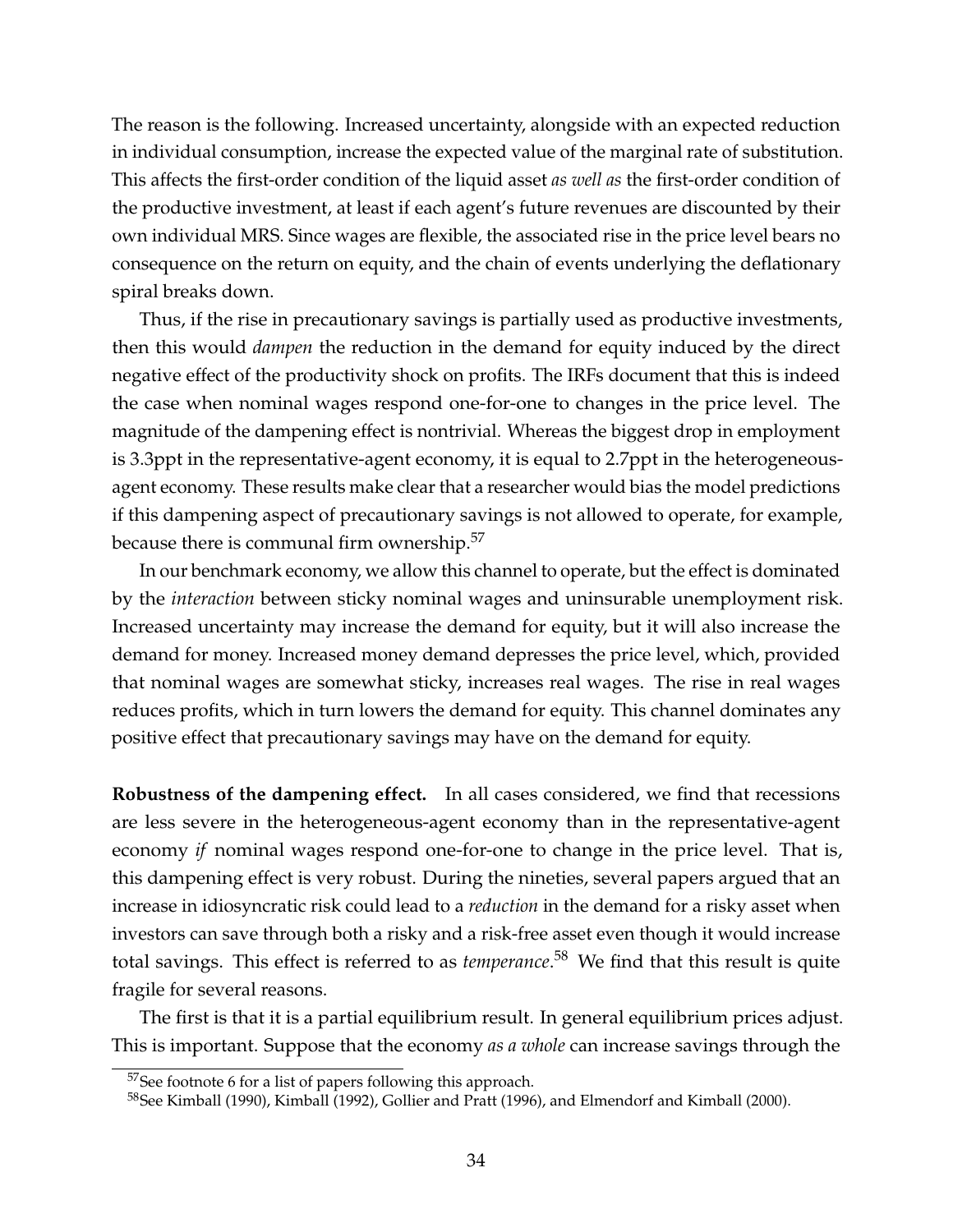risky investment, but not through the risk-free investment. Then the relative price of the risk-free asset would increase making the riskier asset more attractive. This plays a role in our economy, because the only way the economy as a whole can do something now to have more goods in the future is by investing more in the productive asset, that is, in the risky asset. There are several other features, typically present in macroeconomic models, that make temperance less likely. One is that the temperance result relies on idiosyncratic risk to be sufficiently independent of investment risk. In macroeconomic models, that is not the case. The amount of idiosyncratic risk depends on the level of the wage rate.<sup>59</sup> But the level of the wage rate is often correlated with the return of the risky asset, since both are affected by the same shocks. $60$  In appendix D, we show that this feature alone can overturn the temperance result even in a partial equilibrium setting. Another feature that works against the temperance result is the short-sale constraint on equity, which directly prevents a reduction in the demand for equity, at least for some agents. In our model, diminishing returns on the transactions aspect of money also work against temperance. This makes increased investment in the risk-free asset less attractive relative to a framework in which the return remains fixed. In appendix D, we show that this can overturn the temperance result by itself even if the transactions component is very small and there is little convexity in the marginal return on money balances. Finally, in our model, money is not nearly as risky as equity, but it is also not completely risk-free.

It may be the case that temperance can be generated in models with different utility functions, for example, if the utility function is such that the price of risk increases during recessions.<sup>61</sup> We leave this for future research.

## **7 Government policy**

In this section, we discuss the two components of government policy in this model: unemployment insurance and monetary policy.

## **7.1 Unemployment-insurance (UI) policies**

In this section, we analyze the impact of alternative unemployment-insurance policies. In our model, changes in such policies affect the economy quite differently than in many other

 $59$ In the extreme case when the wage rate is zero or equal to the value of home production, there is no unemployment risk.

 $^{60}$ In the model, considered here they are both directly affected by  $z_t$ .

 $61$ We considered models with different degrees of risk aversion, but this does not seem to matter for this particular issue.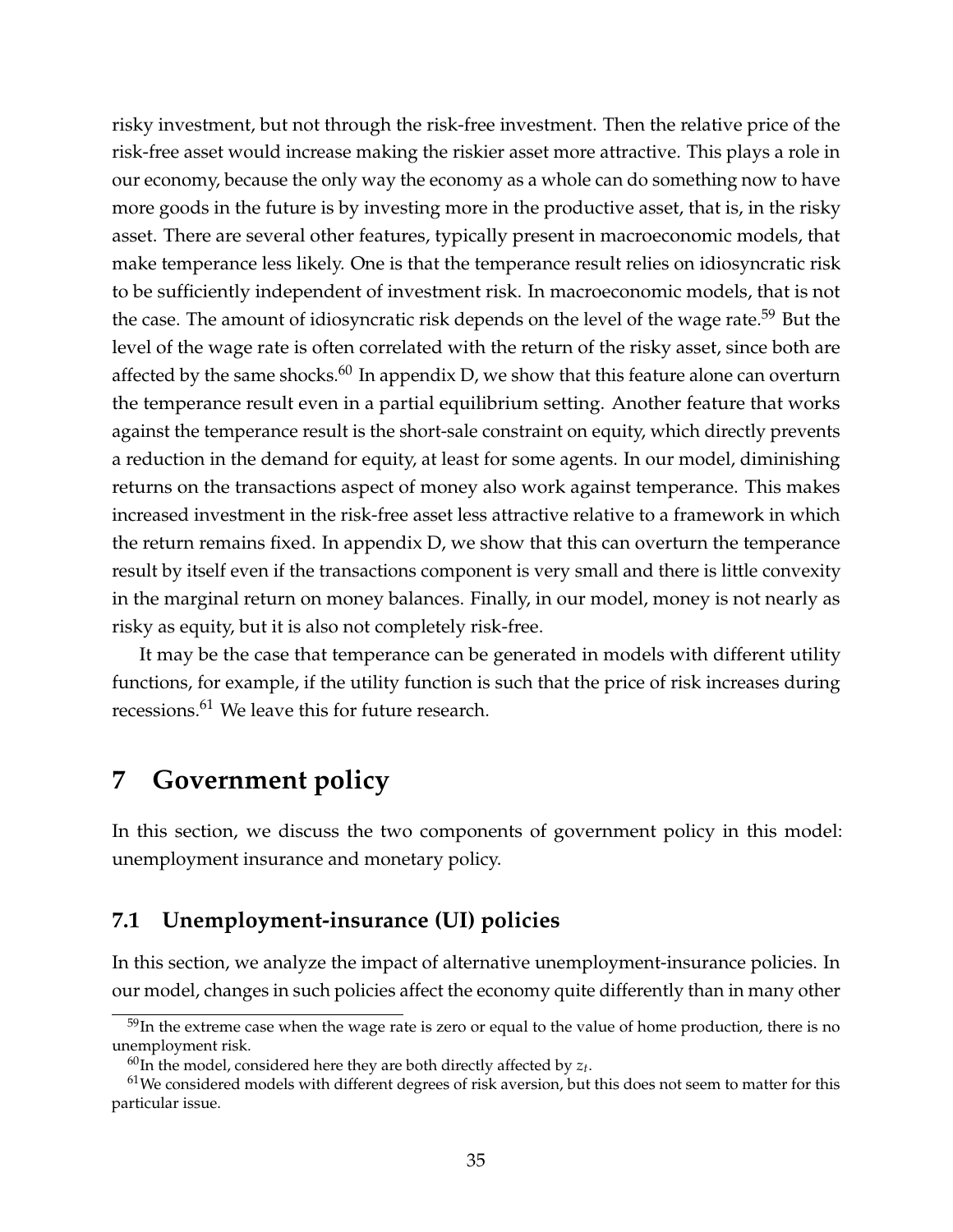models. Our results do not only differ from those of the standard labor search business cycle model with a representative agent, but also from those with heterogeneous agents, such as the models of Krusell, Mukoyama, and Sahin (2010) and McKay and Reis (2013).

The experiments we consider are straightforward. We solve the model for a range of values of the replacement rate,  $\mu$ , and simulate the economy over the course of a long horizon. For each value of *µ*, we report the resulting effect on the *average* employment rate conditional on the economy being in an expansion and in a recession, as well as its unconditional, or expected, value. These experiments are conducted both for sticky  $(\omega_P = 0.7)$  and flexible  $(\omega_P = 1)$  wages, as well when changes in the replacement rate affect the wage rule, and when they do not. $62$  As a comparison, we also show the results of the experiments for the economy without aggregate risk.

#### **7.1.1 Unemployment insurance when nominal wages are sticky,**  $\omega_P = 0.7$ **.**

Figure 12 illustrates the results of these exercises. The value of the replacement rate, *µ*, is provided on the *x*-axis, and the resulting employment rate on the *y*-axis. The top row shows the results with sticky wages, both when changes in the replacement rate does (left graph) and does not (right graph) affect the wage-setting rule.

**Changes in the replacement rate when the wage setting rule is not affected.** First, consider the case without aggregate uncertainty. An increase in the replacement rate means that agents are better insured against idiosyncratic risk, which lowers the expected value of their MRS. The latter triggers a decrease in precautionary savings, which decreases investment and employment. At low values of *µ*, however, changes in the replacement rate have virtually no effect on the employment level. The reason is that the presence of money puts a lower bound on the expected return on equity, and therefore an upper bound on the expected MRS. As a consequence, equity prices are bounded from above, which – through the free-entry condition – implies that employment is as well.<sup>63</sup>

For the case with aggregate uncertainty, we report results for values of  $\mu$  equal to and above 0.5.<sup>64</sup> For values of  $\mu$  above 0.6, the case with aggregate uncertainty is very similar to the case without aggregate uncertainty. The "expansion" and "recession" employment levels form a band around the no-aggregate-uncertainty employment level with a roughly

 $62$ We discuss how changes in the replacement rate may change the wage-setting rule on page 39.

 $63$ In the model without aggregate uncertainty, the presence of money implies that the real return on firm ownership cannot be less than minus the (constant) inflation rate.

 $64$ At lower levels, the deflationary mechanism becomes very strong. This makes it harder to obtain an accurate solution and it might even be the case that at a sufficiently low value for *µ* there is no stable solution to the model.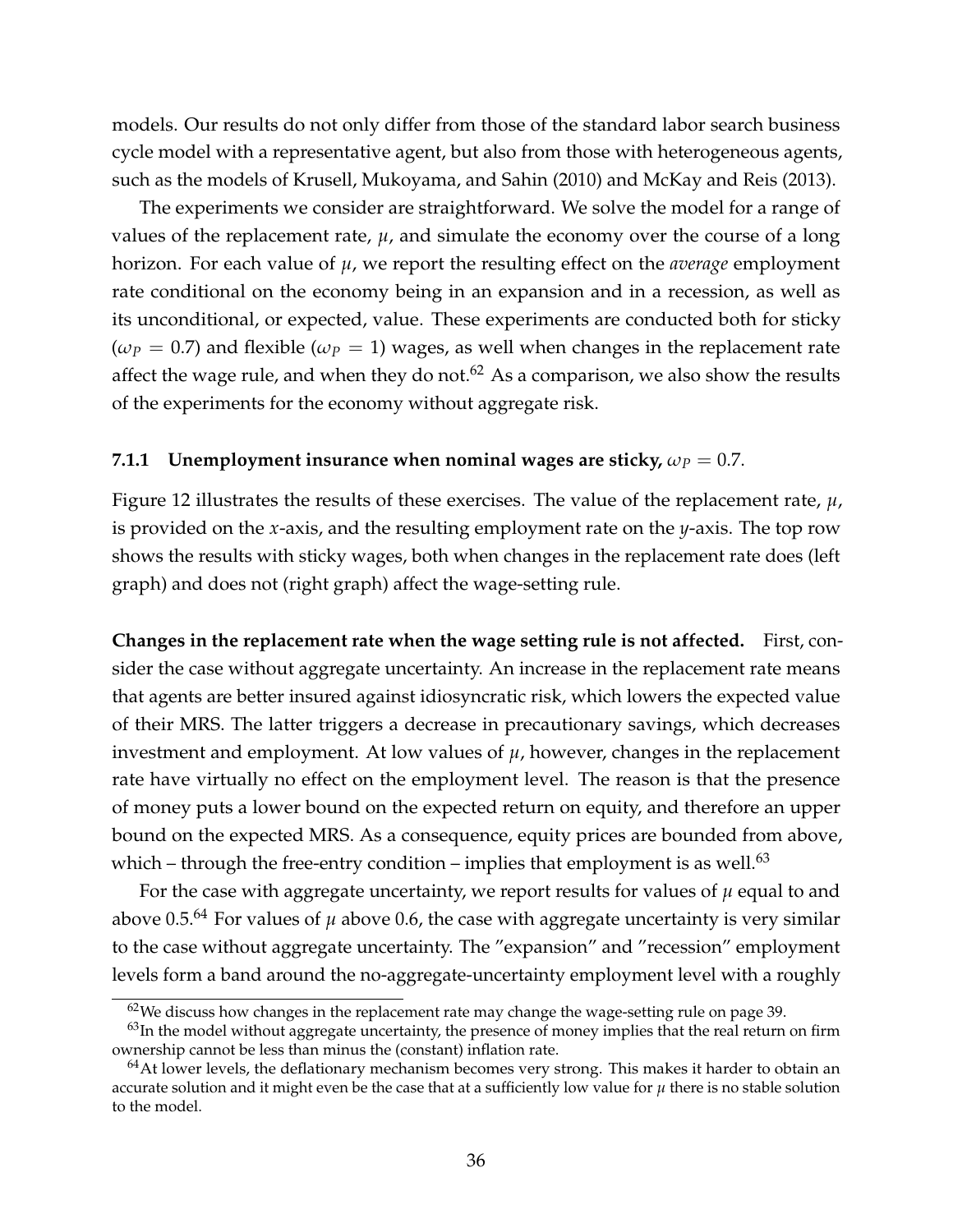

constant width. As the replacement rate increases beyond 0.6, all three employment levels decrease.

Figure 12: Average employment and replacement rates.

*Notes.* The left column displays the results when wage setting is not affected by changes in the replacement rate, *µ*. The right column displays the results when wages setting is such that the implied average Nashbargaining weights are kept constant when  $\mu$  changes. The top row presents the results when nominal wages do not fully respond to changes in the price level and the bottom row presents results when they do.

When *µ* is between 0.5 and 0.6, however, our deflationary mechanism is quantitatively important and an increase in the replacement rate leads to a sharp decrease in aggregate volatility, that is, the band narrows substantially. For example, consider a rise in *µ* from 0.5 to 0.55. The increase in the replacement rate leads to a 50.3% decrease in the standard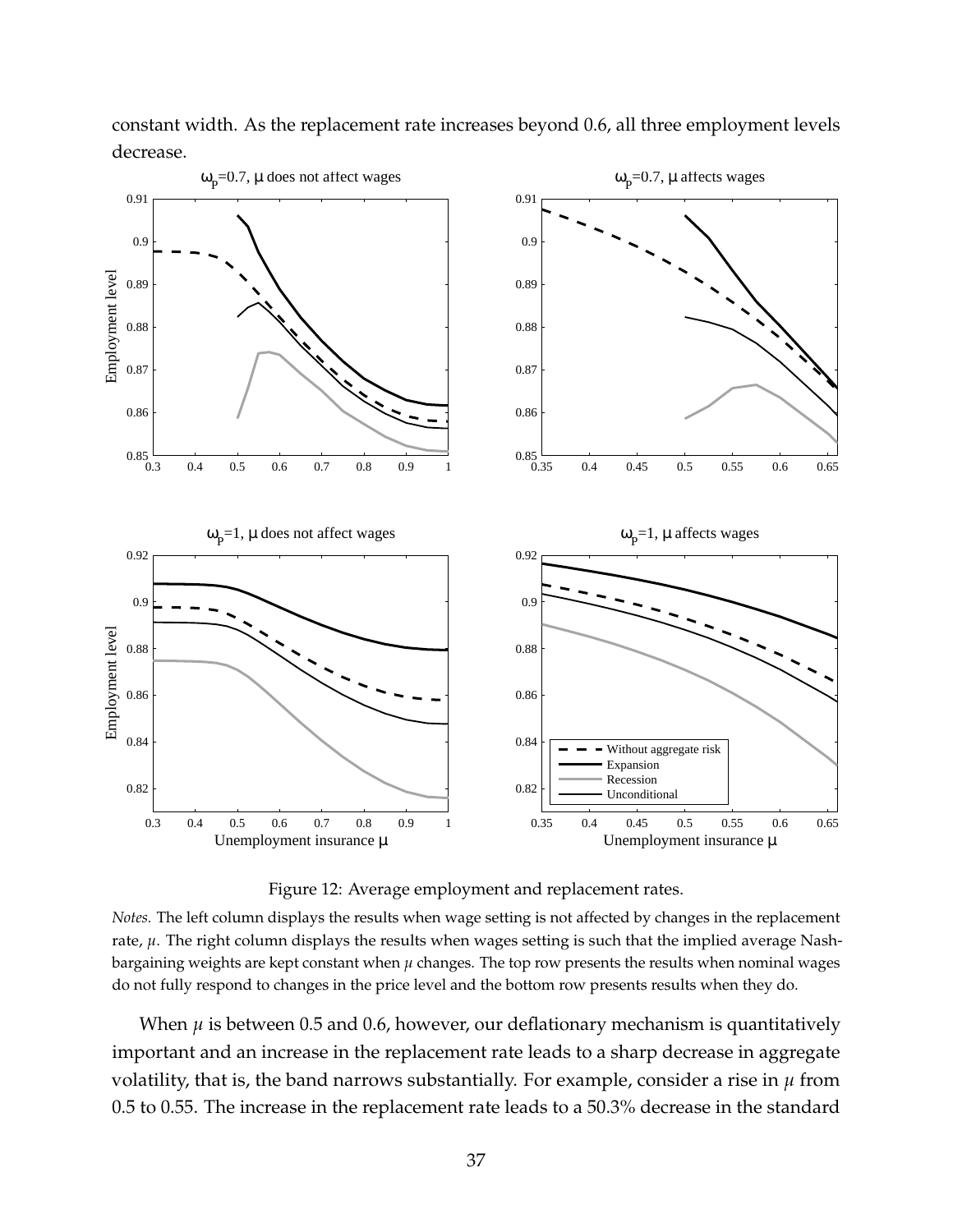deviation of the employment rate. The reason for this decline is that improved insurance lowers the strength of the deflationary mechanism. Indeed, the standard deviation of individual consumption is reduced by 15.3%.

The figure also documents that the increase in  $\mu$  not only decreases aggregate volatility, it can also increase the average employment rate. In particular, the increase of  $\mu$  from 0.5 to 0.55 increases the average employment rate with 0.31ppt. By contrast, in the version of our model without aggregate uncertainty the same increase in the replacement rate leads to a *decrease* in average employment of 0.52ppt. Such comparative statics typically result in similar answers for economies with and without aggregate uncertainty, because aggregate uncertainty is relatively small. Volatility of the only aggregate exogenous random variable, productivity, is indeed modest in our model. Nevertheless, the economy with aggregate uncertainty responds to a change in the replacement rate quite differently than the economy without aggregate uncertainty.

Lastly, it is interesting to note the highly nonlinear effects on employment in recessions for moderate, and for large increases of the replacement rate. In particular, for moderate changes (i.e. for  $\Delta \mu < 0.1$ ), the employment rate in recessions is increasing in  $\mu$ . For larger changes, however, the employment rate is instead decreasing. Nevertheless, it should be noted that the employment rate in recessions is no lower than its benchmark value, even for values of  $\mu$  as high as 0.8.

In the remainder of this section, we explain why an increase in unemployment insurance can lead to an increase in the average employment rate, when the value of the replacement rate is such that the deflationary mechanism is quantitatively important. In particular, in the economy with aggregate uncertainty, there are two effects associated with an increase in the replacement rate that increases the demand for equity and, thus, job creation. The first effect is that more insurance reduces the risk of holding equity, because an increase in the replacement rate not only reduces the volatility of real activity, but also leads to a substantial reduction in stock price volatility. In fact, if *µ* increases from 0.5 to 0.55 the standard deviation of the real equity price drops by 49.8%. This reduction in risk and increased demand for equity leads to more job creation and an increase in average employment of 0.42ppt.<sup>65</sup> The second effect is related to the nonlinearity of the matching process; that is, increases in equity prices have a smaller effect on job creation

 $65$ We calculate this as follows. If there is no aggregate uncertainty, then the increase in  $\mu$  leads to a decrease in employment of 0.52ppt and a decrease in real equity value of 5%. If there is aggregate uncertainty, then the same change in  $\mu$  leads to a decrease in the average real equity value by only 1%. This lower drop in equity value is due to the fact that there also is a decrease in aggregate uncertainty. Assuming that these effects are linear, the difference between the 5% and the 1% drop corresponds to an increase in average employment of 0.416ppt ( $= 4/5 \times 0.52$ ppt).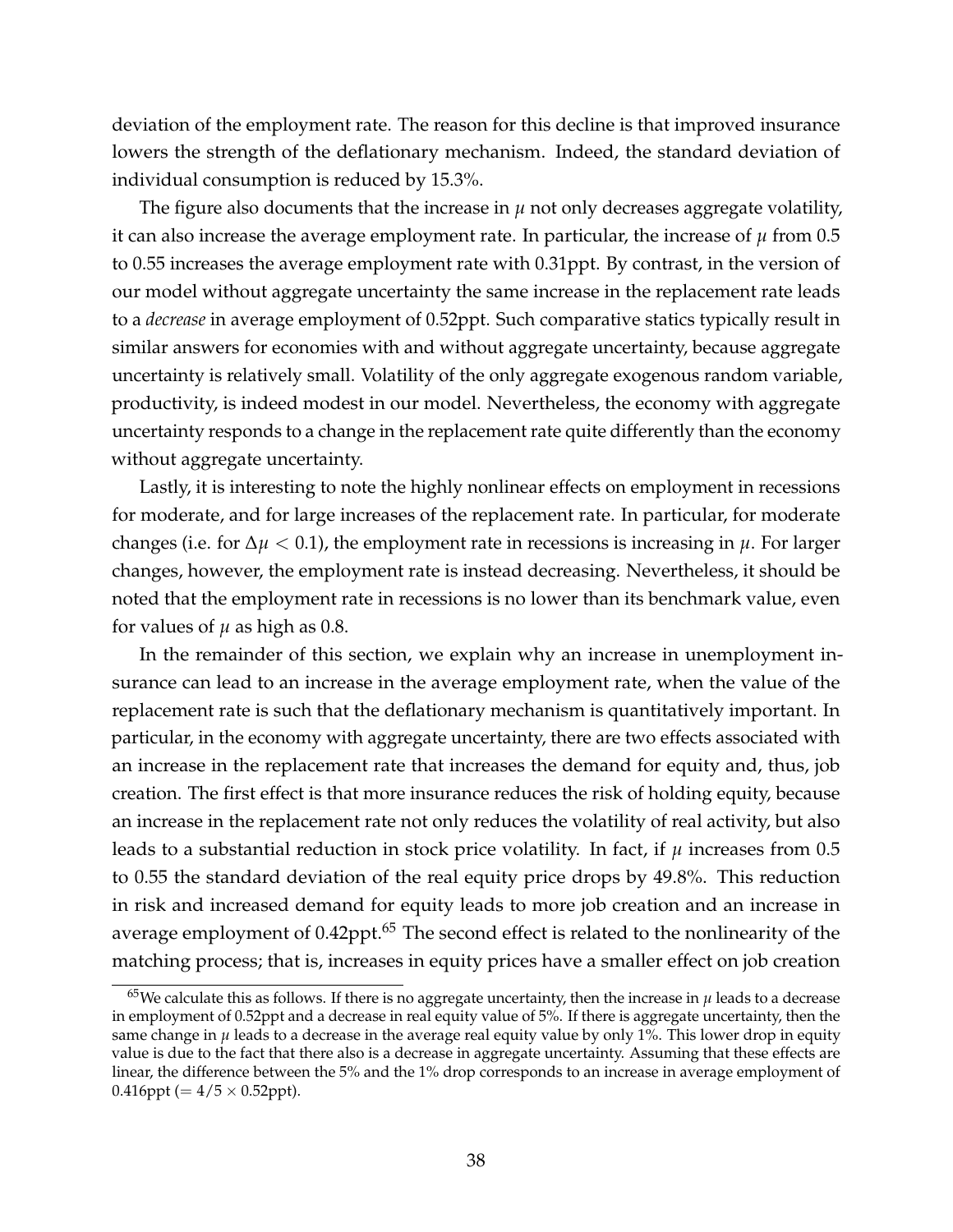than decreases.<sup>66</sup> For the same change in the replacement rate as before, the decrease in the volatility of the real equity price increases average employment with 0.41ppt.<sup>67</sup> We now have all the ingredients to explain why the employment rate increases with 0.31ppt. If we add the 0.41ppt increase due to the nonlinearity of the matching function to the 0.42ppt increase due to a reduction in risk, we get an increase in the employment rate of 0.83ppt. If we subtract the 0.52ppt decrease due to the reduction in savings because of better individual insurance, we get an increase in average employment of  $0.31$ ppt.<sup>68</sup>

A direct effect of an increase in  $\mu$  is an increase in the tax rate. This direct effect is counteracted by the increase in the tax base.<sup>69</sup> The indirect effect is not strong enough to decrease *average* tax rates, but it is strong enough to decrease the tax rate during recessions. The reason is that the reduction in employment volatility and the higher *average* employment rate imply that the tax base is reduced by less when the economy enters a recession. If tax rates were distortionary – which they are not in our model – then lower tax rates during recessions could lead to a further dampening of business cycle fluctuations.

**Changes in the replacement rate when the wage setting rule is affected.** The discussion above considered an increase in unemployment insurance while leaving the wage setting rule unchanged. This is not unreasonable given that several empirical papers find that UI benefits do not have a significant effect on wages.<sup>70</sup> However, not all papers reach this conclusion. Schmieder, von Wachter, and Bender (2014) find that more generous UI benefits have a significant *negative* effect on wages. This could happen if a higher level

 $66$ Ignoring transitions – which occur fast in this model – Equation (13) implies that

$$
\psi^{1/(1-\eta)}\left(\frac{J}{P}\right)^{\eta/(1-\eta)}(1-q) \approx \delta q.
$$

Since  $\eta = \frac{1}{2}$  , we get that

$$
q \approx 1 - \frac{\delta}{\delta + \psi^2 J/P}.
$$

Thus, *q* is a concave function of *J*/*P*.

<sup>67</sup>We calculate this as follows. When  $\mu = 0.5$ , then the introduction of aggregate uncertainty leads to a reduction in employment of 1.01ppt of which 46ppt can be explained by the reduction in the *average* equity price. The remainder of 0.55ppt is, thus, due to the nonlinearity of the matching function. When  $\mu = 0.55$ , then this nonlinearity effect is only 0.14ppt. Thus, when  $\mu$  increases from 0.5 to 0.55 in the economy with aggregate uncertainty, then there is a reduction of the impact of the nonlinearity on average employment of 0.55ppt−0.14ppt=0.41ppt.

 $68$ The fact that the numbers add up means that interaction of the different effects either cancels out or is negligible.

 $^{69}$ In our model, taxes are only used to finance unemployment benefits and are, thus, very low. The increase in revenues caused by an increase in the tax base would be higher when average tax rates are higher.

 $^{70}$ See, for example, Card, Chetty, and Weber (2007), Lalive (2007), van Ours and Vodopivec (2008), and Le Barbanchon (2012).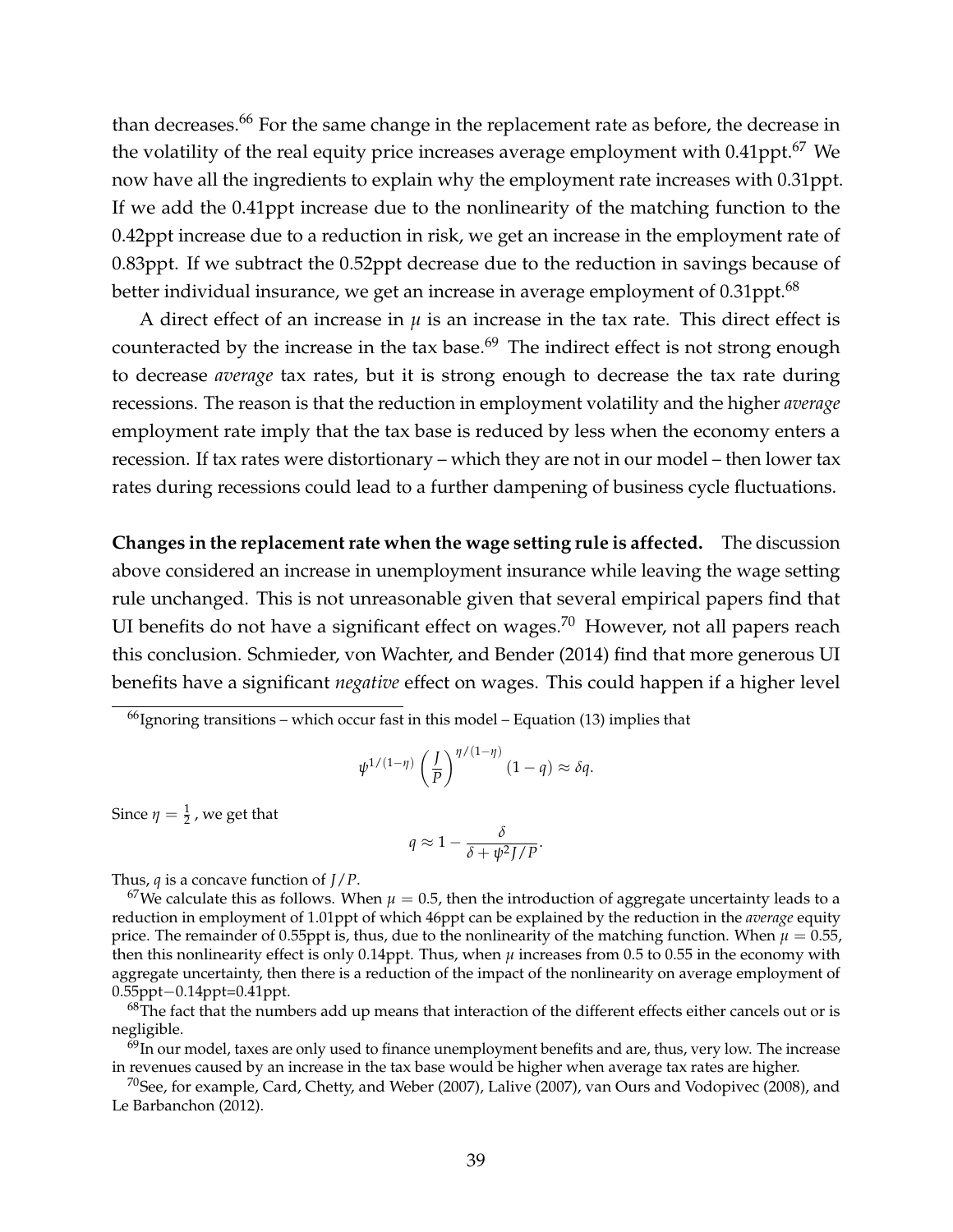of UI benefits prolongs unemployment spells and increases skill loss. Nekoei and Weber (2015) find that UI benefits have a positive effect on re-employment wages. This could happen because an increase in UI benefits increases workers' outside options, or because it allows workers to find better matches. If it is the former, then higher UI benefits would decrease the surplus of the match and the share that accrues to firm owners, which in turn would negatively affect job creation.

Even though the empirical evidence is inconclusive, it is interesting to see how the results change if wages do adjust following an increase in the replacement rate. In our next exercise, we use the same wage setting rule as before *but* let  $\omega_0$  – and thus average wages – increase when  $\mu$  increases to ensure that the average Nash bargaining weight implied by our wage rule remains unaffected.<sup>71</sup> We leave  $\omega_p$  unchanged, which implies that wages remain sticky with respect to the aggregate price level. As pointed out in Hall and Milgrom (2008), Nash bargaining may overstate the importance of fluctuations in the value of unemployment, because the worker's threat in bargaining is typically not leaving the relationship and becoming unemployed, but prolonging negotiations. Consequently, our procedure may overstate the upward pressure on wages following an increase in  $\mu$ . By considering the case when wages do not respond at all, as well as the case when wages possibly respond too much, we can bound likely outcomes of increases in the replacement rate.

The top right graphs of figure 12 shows the results of the experiments when the wage rule is affected by changes in the replacement rate. First consider the case without aggregate uncertainty. The results are similar to the case when the replacement rate does not affect wage setting. One difference is that the employment level decreases by much more when the replacement rate increases. The reason is that an increase in  $\mu$  now has a *direct* negative effect on firm profits as overall wages are higher.<sup>72</sup> Next, consider the case with aggregate uncertainty. Qualitatively the results do not depend on whether  $\omega_0$ adjusts or not. Quantitatively, however, they differ. Consider again an increase in *µ* from 0.5 to 0.55. When the increase in the replacement rate goes together with an increase in  $\omega_0$ , then the standard deviation of individual consumption drops by 10.2% instead of 15.3%,

$$
\frac{U_e(y+(1-\tau) w)-U_u(y+(1-\tau) \mu \overline{w})}{U_e(y+(1-\tau) w)-U_u(y+(1-\tau) \mu \overline{w})+\frac{\partial U_e(y+(1-\tau) w)}{\partial w}((1-\delta) J/P+z-w)}
$$

<sup>72</sup>For the same reason, the effect of  $\mu$  on the employment level does not flatten out at low levels of  $\mu$ .

<sup>&</sup>lt;sup>71</sup>Let  $U_e(y + (1 - \tau) w)$  be the expected utility of an employed worker with financial assets worth *y* and a current wage rate equal to *w*. Other state variables are suppressed. Also,  $U_u(y + (1 - \tau) \mu \overline{w})$  is the expected utility of an unemployed worker. His utility depends on the market wage rate, *w*. Firm value *minus* the wage payment is equal to  $(1 - \delta) J/P + z - w$ . The implied Nash bargaining weight is then equal to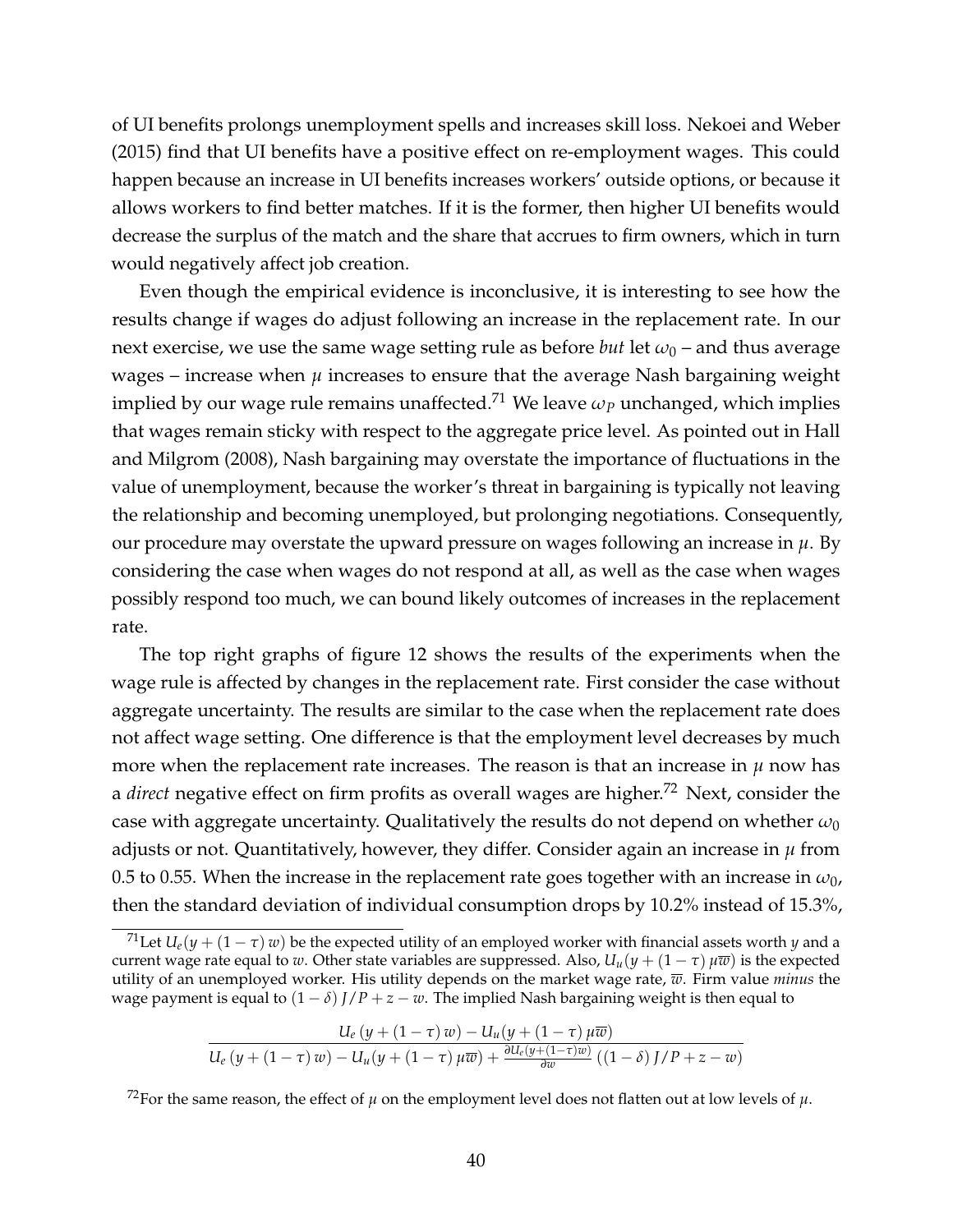and the standard deviation of aggregate employment drops by  $42.1\%$  instead of  $50.3\%$ .<sup>73</sup> The reason these volatilities do not drop by more is because the increase in  $\omega_0$  lowers average profits which makes profits more sensitive to changes in productivity. As a result, job creation and employment become more volatile. In addition, the decrease in average profits lowers average employment substantially. In particular, average employment *decreases* with 0.31ppt when *ω*<sup>0</sup> changes, whereas average employment *increases* with 0.31ppt when  $\omega_0$  remains constant.

#### **7.1.2** Unemployment insurance when nominal wages are flexible,  $\omega_P = 1$

The bottom two graphs of figure 12 display the results when nominal wages respond onefor-one to changes in the price level and the deflationary mechanism is, thus, not present. The left graph displays the results when the replacement rate does not affect wage setting, and the right graph displays the results when wage setting is affected. The consequences of an increase in  $\mu$  are now quite different. In particular, increases in the replacement rate never increase employment and never reduce volatility of aggregate variables. In fact, aggregate volatility always increases. This happens even if the replacement rate does not affect wages. The reason is the following. As discussed in section 6.2, imperfect insurance *dampens* business cycles when wages are flexible (i.e.  $\omega_P = 1$ ). Precautionary savings increase when unemployment risk increases, which dampens the reduction in investment in job creation. As the replacement rate increases, this effect becomes less important and business cycles therefore become more volatile.

The change in *µ* from 0.5 to 0.55 makes the role of of *ω<sup>P</sup>* very clear. When wages are flexible, this increase in the replacement rate leads to an *increase* in the standard deviation of the aggregate employment rate of 9.3%. In contrast, when wages are sticky the same standard deviation drops by more than 50%. The results regarding risk sharing are also different. When wages are flexible, the increase in  $\mu$  leads to a decrease in standard deviation of individual log consumption of only 8.4%. With sticky nominal wages the drop is equal to 15.3%.

#### **7.1.3 Welfare consequences of UI changes**

In this subsection, we document how changes in the replacement rate affect agents' welfare. The experiments we consider are similar, but not identical, to those of the previous subsection. We solve the model for range of values of the replacement rate. For each value of *µ*, we calculate the effect on welfare of unexpectedly and permanently switching from

<sup>&</sup>lt;sup>73</sup>The value of  $\omega_0$  increases to 0.9722, which implies a 7% reduction in firm profits.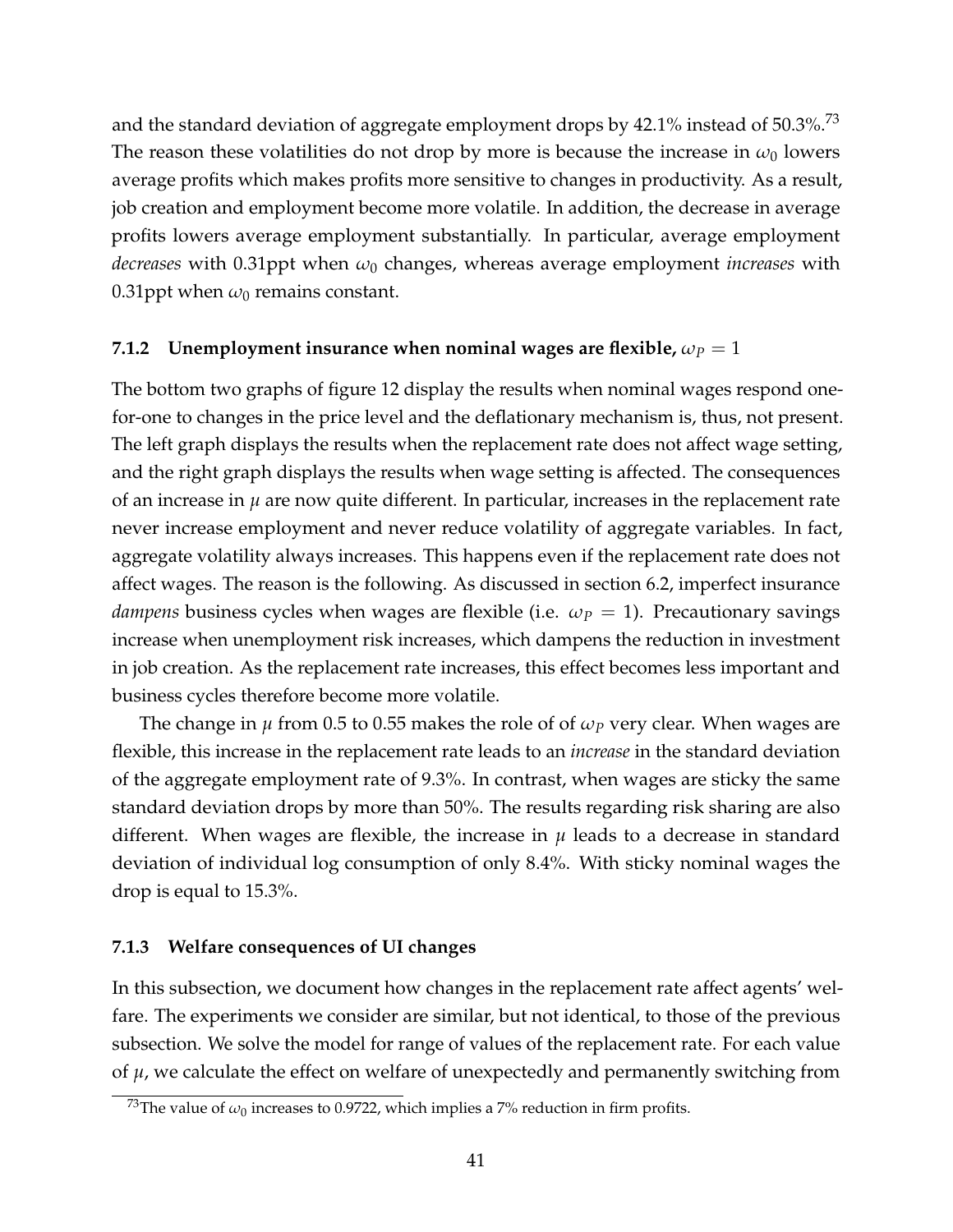$\mu = 0.5$  to this new level of insurance at two different stages: (i) when the economy enters a recession at an employment rate equal to its peak during the expansionary phase; and (ii) when the economy enters an expansion at an employment rate equal to its trough during the recessionary phase.<sup>74</sup> These experiments are, again, conducted both for sticky  $(\omega_P = 0.7)$  and flexible  $(\omega_P = 1)$  wages, as well when changes in the replacement rate affect the wage rule, and when they do not. As a comparison, we also show the results of the latter experiment for the economy without aggregate risk. The change in welfare is calculated as follows. Starting with our benchmark economy, we calculate the *cash-equivalent* for each agent of changing the replacement rate. That is, we calculate the change in cash on hand required to render an agent indifferent between the change in *µ* and leaving it unchanged at its benchmark value of 0.5. A positive value means that the agent is better off. Our calculations take into account the expected transition associated with the change in *µ*.

Figure 13 reports the *average* of the cash-equivalents across all agents, relative to output in period of implementation. The two top graphs show the results when  $\omega_p = 0.7$  and when  $\mu$  does and does not affect wage setting. The bottom two graphs illustrate the same results when  $\omega_p = 1$ . In the next subsection, we will show how these results depend on an agent's individual wealth and employment status.

First, consider the results in the top-left graph, which corresponds to the case when nominal wages are sticky and *µ* does not affect the wage setting rule. In the version of the model *without* aggregate uncertainty, our benchmark value for the replacement rate of 0.5 happens to be optimal according to this average welfare criterion. Agents benefit from an increase in  $\mu$  because it lowers the volatility of individual consumption, but this is offset by the decrease in average employment induced by a decrease in precautionary savings.

The results are quite different when aggregate uncertainty is present. An increase of *µ* from 0.5 to 0.55 during a recession corresponds to an average utility gain that is equivalent to 115% of quarterly per capita output. The increase in unemployment insurance is welfare improving because it leads to a decrease in the volatility of individual consumption, a decrease in aggregate volatility, and an increase in the average employment rate. Why are the welfare gains so large? A key reason is that agents are not well insured in this economy. During the first year of an unemployment spell, consumption drops on average by 34%, which equals its empirical counterpart. At some point, unemployed workers become hand-to-mouth consumers. In such a world, the level of unemployment benefits

<sup>74</sup>Although the results depend on the *current* values of aggregate productivity and employment, they are very similar for different histories of productivity leading to these values. Since productivity follows a two-state Markov process, and since transitional dynamics are quite fast, the employment rate which we consider in each experiment is close to its typical value at the first period of a transition.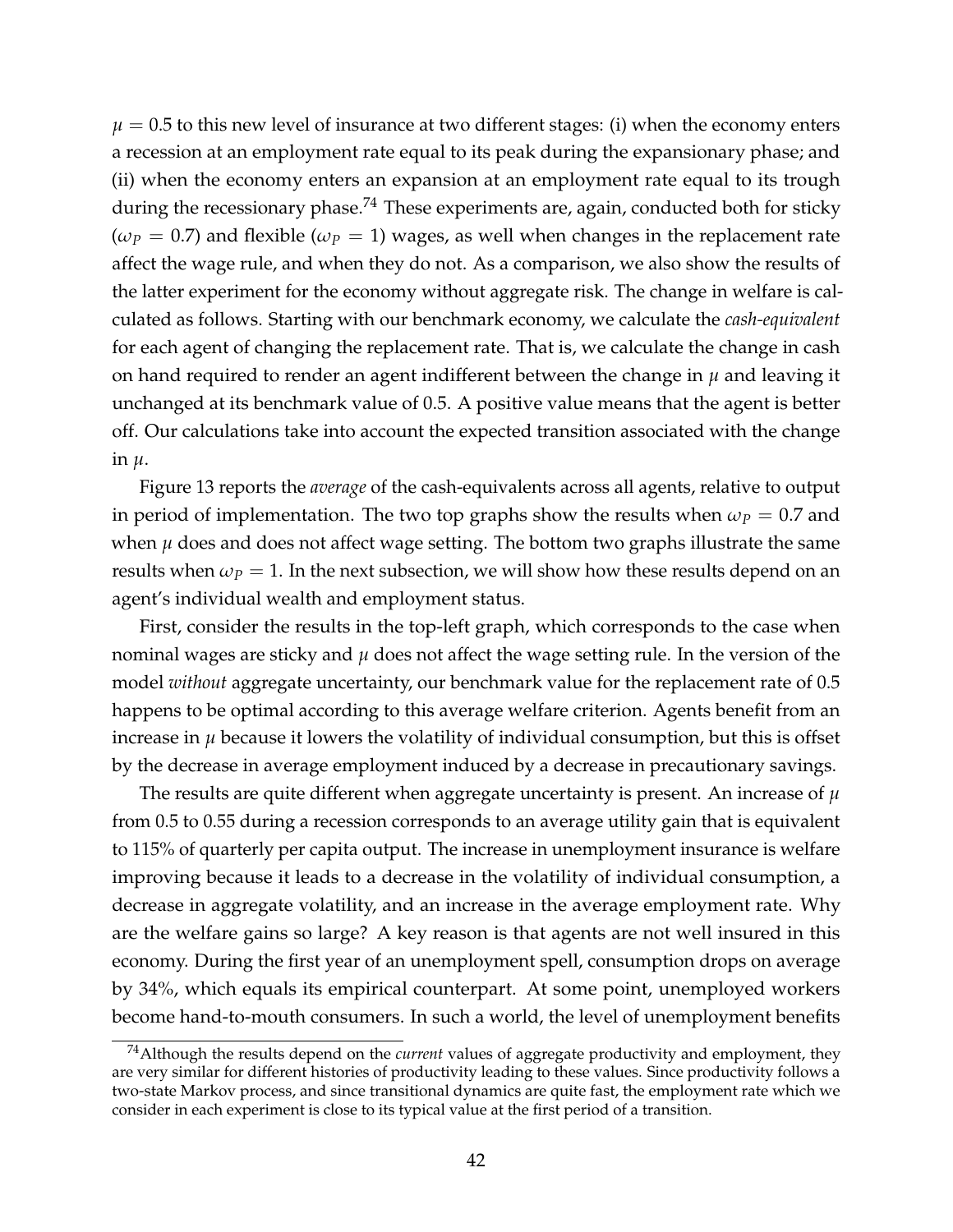

matters tremendously; when  $\mu$  increases from 0.5 to 0.55, consumption volatility declines

Figure 13: Average welfare and replacement rates.

*Notes.* This figure displays the average change in our welfare measure when the replacement rate, *µ*, changes from our benchmark value of 0.5 to the indicated value on the *x*-axis. The left column displays the results when wage setting is not affected by changes in the replacement rate, *µ*. The right column displays the results when wages setting is such that the implied average Nash-bargaining weights are kept constant when  $\mu$  changes. The top row presents the results when nominal wages do not fully respond to changes in the price level and the bottom row presents results when they do.

by 15.3%, when it increases to 0.7, consumption volatility declines by 44.5%. The other reason the numbers are large is that they are expressed as one lump-sum payment. If we use  $0.18\%$  as the discount rate – i.e., the model's average quarterly return on equity –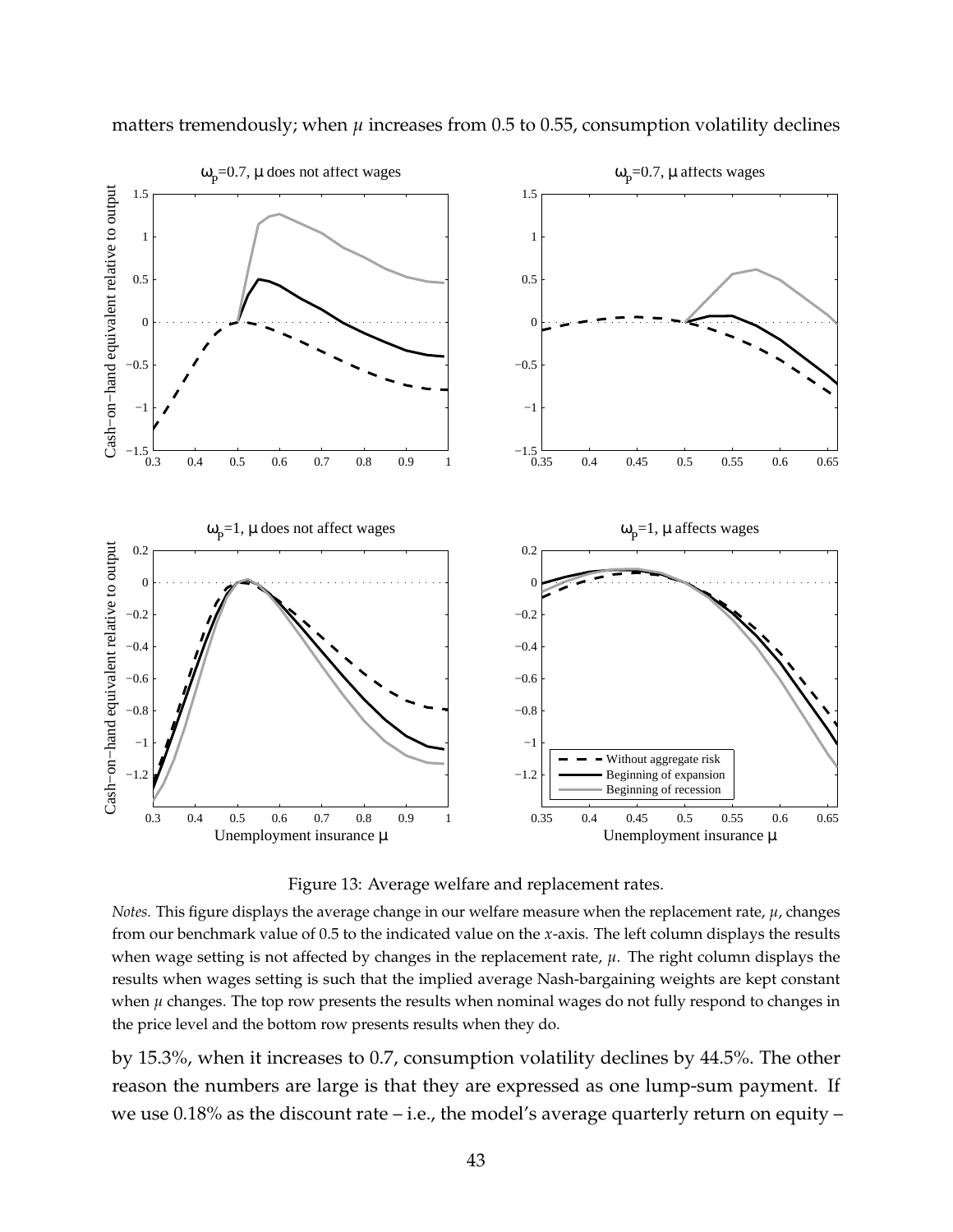then a lump sum payment equal to 115% of quarterly per capita output corresponds to a permanent increase of 0.20% of quarterly per capita output.

The top-right graph of figure 13 documents that the results are qualitatively similar if the change in the replacement rate affects wage setting. Increasing the replacement rate still increases our welfare measure, but by less, especially if the increase occurs during an expansion. Moreover, increasing *µ* to levels above 0.66 during a recession renders negative average cash-equivalents, whereas the average cash-equivalents never turn negative when changes in the replacement rate do not affect wage setting. The reason behind the attenuated welfare gains of higher unemployment insurance is that the associated increase in wages lowers the level of employment. For the case without aggregate uncertainty – in which changes in the replacement rate cannot alter the business cycle properties – an increase in *µ* corresponds to a decrease in our average welfare measure.

The bottom two graphs display the results if there is no nominal wage stickiness; that is, if the deflationary mechanism is not present. If there is no aggregate uncertainty, then the price level is constant, which implies that the value of *ω<sup>P</sup>* does not matter. Moreover, without nominal wage stickiness the results with and without aggregate uncertainty are very similar. It should be noted that average welfare *always* declines for any increase in *µ* beyond its benchmark value.

#### **7.1.4 Who benefits from a change in unemployment insurance?**

In this subsection, we discuss how an increase in the replacement rate affects different agents. We focus again on an increase in  $\mu$  from 0.5 to 0.55 at the beginning of a recession or at the beginning of an expansion. This increase is, again, completely unexpected and believed to be permanent. When evaluating the change, the agents take into account the transitional dynamics.

Changes in the replacement rate affect different agents for different reasons. Unemployed workers benefit immediately from the increase in unemployment benefits, since it is a direct transfer of resources from the employed to the unemployed. But employed agents benefit too. They benefit because: (i) the dampening of the downturn increases the value of their asset holdings; (ii) a higher replacement rate provides better insurance against a shortfall in income should they become unemployed; and (iii) average employment increases when  $\mu$  does not affect wages, which means that all workers can expect to be less affected by unemployment. Although the increase in the replacement rate increases average tax rates, it lowers the tax rate during recessions, provided that  $\mu$  does not affect wages.

Figure 14 displays the cash equivalent (*y*-axis) of the proposed change in the replace-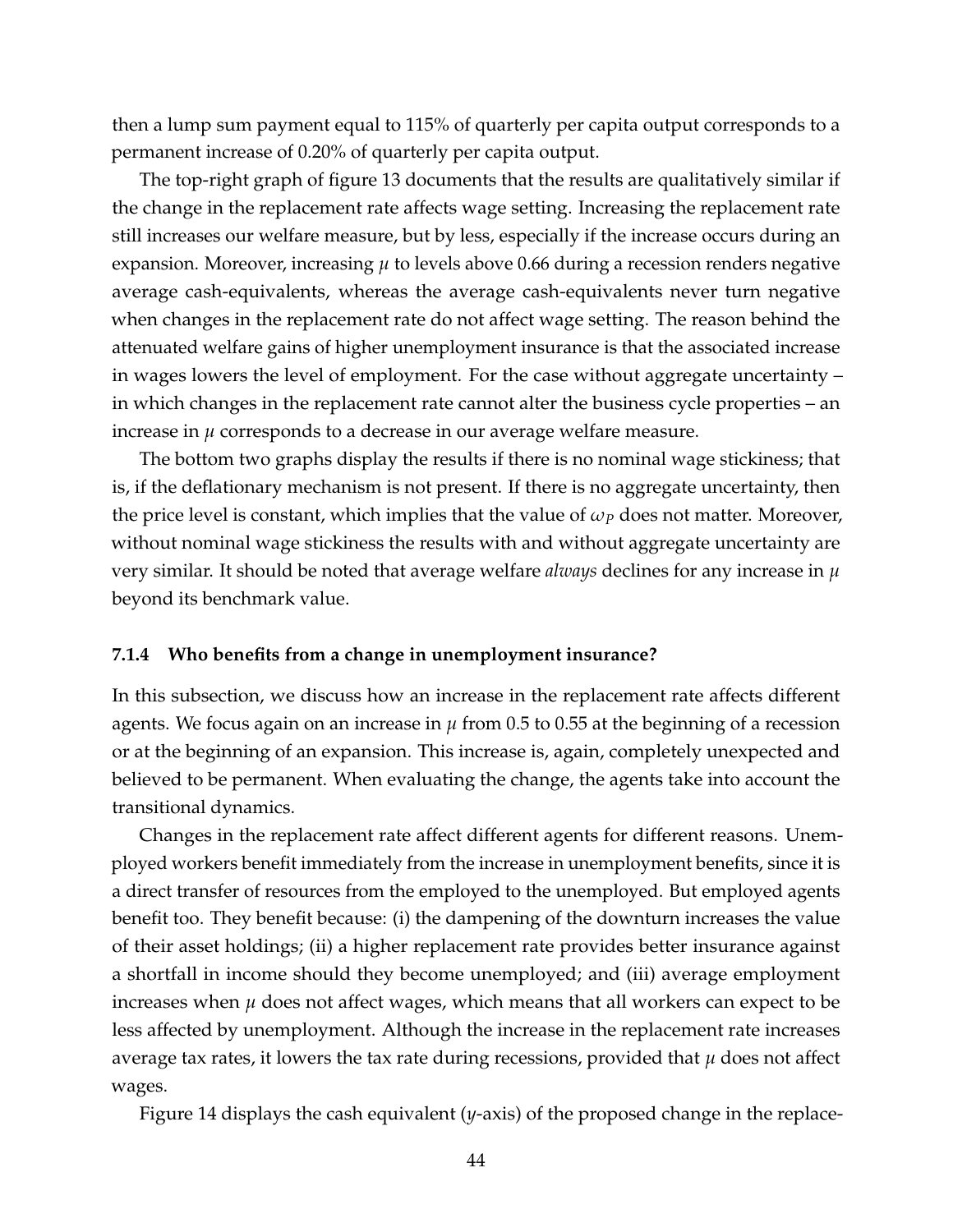ment rate as a function of the agent's beginning-of-period cash-on-hand level (*x*-axis) and employment status.<sup>75</sup> The figure documents that *all* unemployed and *all* employed agents prefer the switch to the higher level of unemployment insurance, irrespective of whether wages,  $\omega_0$ , adjust. For the same cash-on-hand levels, an unemployed worker benefits more than an employed worker. This is not surprising given that an unemployed worker benefits directly from higher unemployment insurance. More surprisingly, rich agents benefit more than poor agents. One reason is that they hold more equity and, thus, benefit from the fact that stock prices drop by less when  $\mu$  is increased at the onset of a recession.



Figure 14: Increasing  $\mu$  in the first period of a recession.

*Notes.* This figure plots the welfare gains (measured as cash-on-hand equivalents relative to output) for the four possible labor market transitions. Since the change in  $\mu$  affects asset prices individual portfolio shares matters, which implies that the results also depend on last period's employment status. The label "EE", for instance, indicates an agent who was employed in the preceding period, and remained employed in the current period, etc. The average welfare gain with  $\omega_0$  unchanged equals 1.146. The average welfare gain with  $\omega_0 = 0.9722$  equals 0.562.

All agents benefit less from an increase in the replacement rate when the increase is associated with higher wages. Why are the general equilibrium effects such that even employed workers who hold no equity benefit less? The associated increase in  $\omega_0$  implies that the rise in the replacement rate does not dampen the downturn in real activity, nor the drop in stock prices, by as much. The benefit of an increase in the replacement rate

 $^{75}$ Cash on hand is measured at the point when it is known that the economy has entered a recession, but before it is known that  $\mu$  has changed.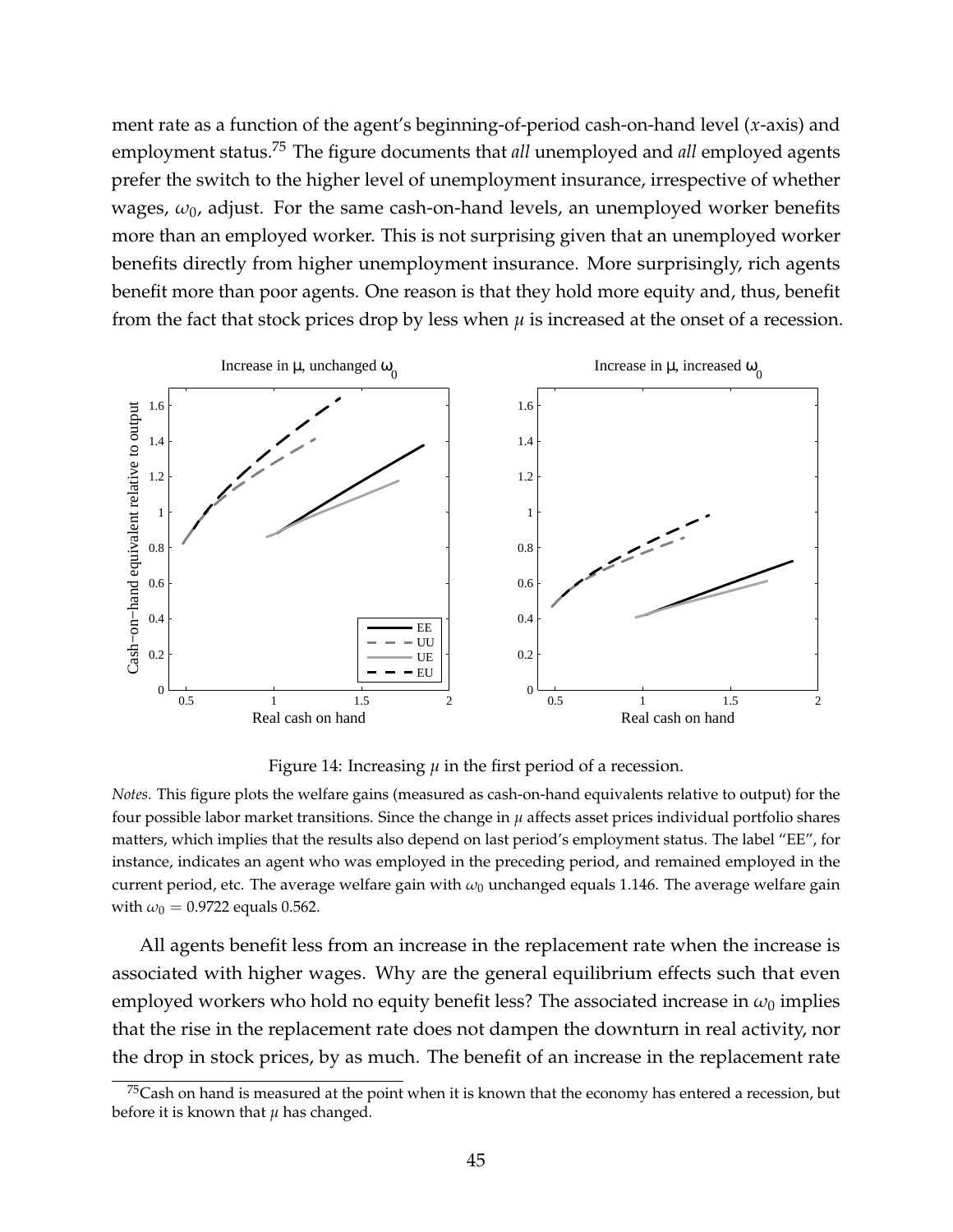for a poor employed worker is not affected by these different responses, since the agent is employed and does not hold equity. However, the same agent *is* affected by worsened future employment prospects, which are important enough to offset the increase in the agent's wage rate.

If the rise in the replacement rate occurs at the beginning of an expansion, the calculated cash-equivalents are lower than those previously reported. The reason is that an increase in the replacement rate not only dampens recessions, it also dampens expansions, since the upward pressure on prices induced by a reduction in precautionary savings is smaller. It is still the case, however that *all* workers prefer the increase in unemployment insurance when wages are not affected. When wages do increase, however, then both the richer employed and the richer unemployed workers do not prefer to increase the replacement rate from the status quo.

### **7.1.5 Aggregate transition dynamics when the replacement rate increases**

Figure 15 displays the time paths for employment when the economy moves from an expansion to a recession and back to an expansion. It plots the series when the replacement rate remains unchanged throughout, and when it unexpectedly and permanently increases to 0.55 at the onset of a recession. The results above made it clear that this increase in the replacement rate leads to smaller fluctuations and, if wage setting is not affected, also to a higher average employment rate. Consequently, employment should drop by less if  $\mu$  is increased at the start of a recession. The same turns out to be true if the increase in  $\mu$  is associated with an increase in wages. That is, the negative effect of the induced increase in wages on average employment is smaller than the dampening effect of the increase in  $\mu$  on business cycle fluctuations.

When the economy leaves the recessionary phase, however, the recovery is dampened by the higher unemployment benefits, irrespective of whether  $\mu$  affects wages. When wages are not affected, the employment level associated with a higher replacement rate is above the employment level associated with the benchmark value, throughout the recession and during the first two periods of the recovery. If the elevated replacement rate does affect wages, however, the employment level during the recovery is already lower than the benchmark after two periods of the recovery. The result that higher unemployment benefits can be harmful for a recovery is consistent with the results in Hagedorn, Karahan, Manovskii, and Mitman (2015), who argue that the extension of unemployment benefits in the US increased unemployment in 2011 – when the US recovery had started – by 2.5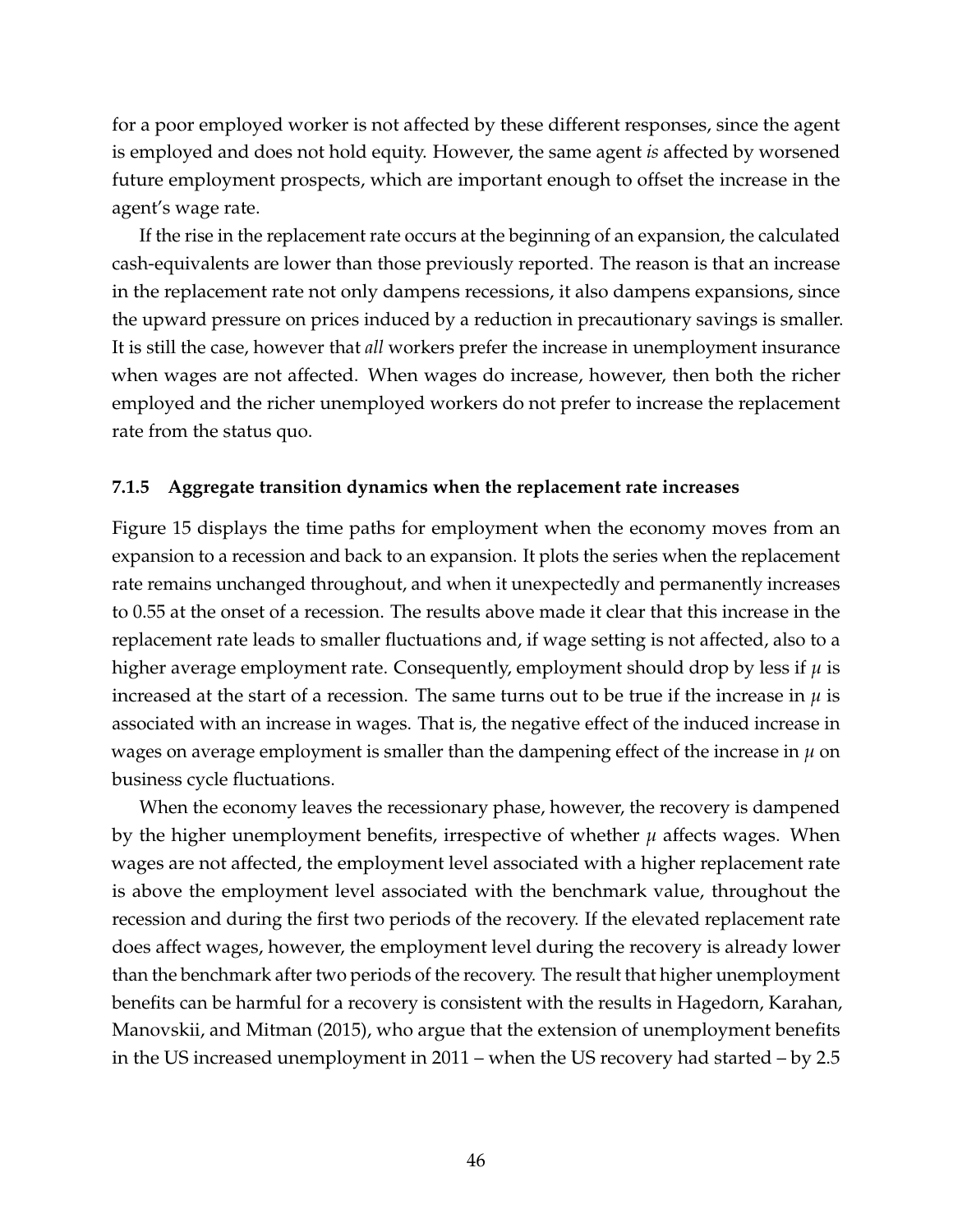## percentage points.<sup>76</sup>



Figure 15: Switch to higher  $\mu$  at the start of the recession.

*Notes.* This figure compares the benchmark time path of beginning-of-period employment with the time path when  $\mu$  increases (unexpectedly and permanently) to 0.55, both when  $\omega_0$  does and when  $\omega_0$  does not adjust upwards.

#### **7.1.6 Unemployment benefits and unemployment duration**

As discussed above, it is not clear from empirical studies whether changes in unemployment benefits affect wages. There is much more empirical support for the hypothesis that more generous benefits increase unemployment duration (see, for instance, Le Barbanchon (2012) for an overview). Several of these studies identify the effect of unemployment benefits on unemployment duration by considering changes in benefits that affect workers differently. These results may, thus, not be relevant for our general equilibrium experiment in which *everybody* is affected by the same increase in the replacement rate. If a large share of the unemployed search less intensely, this provides improved opportunities of finding a job for those who actively search.<sup>77</sup>

In response to a 10% increase in the replacement rate, *µ*, from 0.5 to 0.55, our framework generates an increase in average unemployment duration of 1.7% when wages respond to

 $^{76}$ Amaral and Ice (2014), in contrast, argue that the extension in benefits only had a minor impact and that part of the increase in the unemployment rate was due to a reduction in the number of unemployed leaving the labor force.

 $^{77}$ Lalive, Landais, and Zweimller (2015) argue that these externalities are quantitatively important.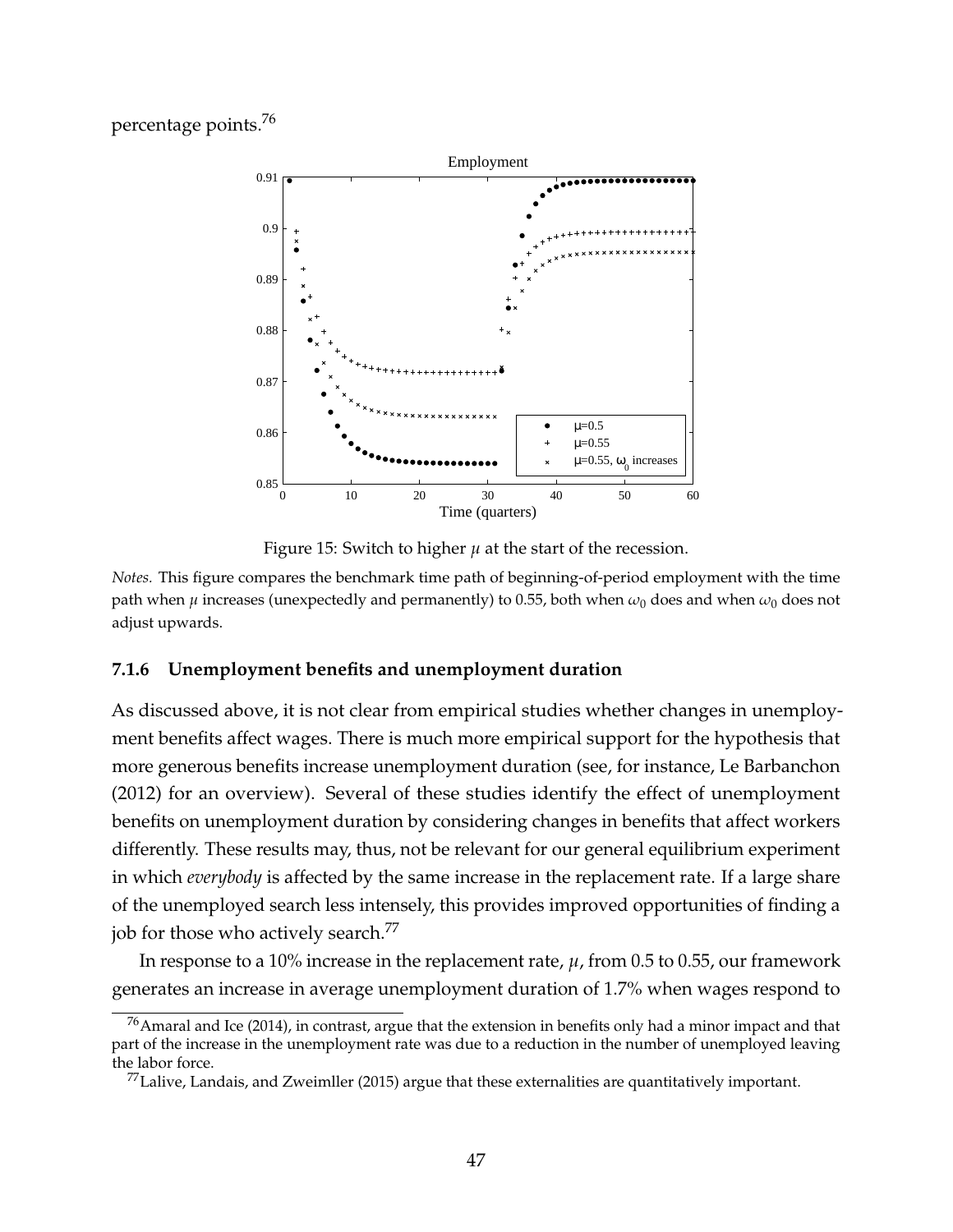the increase in *µ*. <sup>78</sup> Krueger and Meyer (2002) report that 0.5 is not an unreasonable rough summary of empirical estimates for the elasticity of unemployment duration with respect to unemployment benefits, but estimates vary. So even though search intensity is constant in our model and an increase in unemployment insurance leads to a sharp decrease in unemployment duration during recessions, our model can still explain a substantial part of the observed relationship between unemployment benefits and unemployment durations.<sup>79</sup>

#### **7.1.7 Relation to the literature**

In the standard search-and-matching model with a representative agent, an increase in the replacement rate that is accompanied by an increase in wages would, (i) lower average employment because firm profits fall; and (ii) increase aggregate volatility because higher wages increases the sensitivity of firm profits to shocks.

In our benchmark model, in which the deflationary mechanism operates, we find the opposite: an increase in the replacement rate *increases* average employment and *decreases* aggregate volatility. If the deflationary mechanism does *not* operate, then our framework's predictions correspond to those of the representative-agent version. This is most clear in the bottom right graph of figure 12 which shows the employment rate as a function of  $\mu$  when wages are not sticky ( $\omega_P = 1$ ) and wages are affected. The graph shows that increases in the replacement rate always lower average employment and always increase aggregate volatility.

Our results also differ substantially from those in Krusell, Mukoyama, and Sahin (2010), who also look at changes in the replacement rate in a model with incomplete risk sharing and labor market frictions. They show that 92.1% of all agents would prefer a reduction in the replacement rate from 0.4 to 0.04. As previously shown, in our benchmark economy with a replacement rate equal to 0.5, *all* agents would prefer a 10% *increase* in the replacement rate. The key difference is that we look at an economy with aggregate uncertainty. Moreover, our parameter values are such that there is a strong interaction between sticky nominal wages and imperfect insurance, which results in a deflationary mechanism that increases the volatility of business cycles and asset prices. An increase in the replacement rate weakens the deflationary mechanism and has the capacity to make

<sup>78</sup>Our framework can also generate an increase in average unemployment duration following an increase in  $\mu$  when wages are not affected by changes in  $\mu$ , but only when  $\mu$  is above 0.6.

 $79$ The empirical literature focuses on changes in UI benefits on individual workers and changes in search effort are thought to be behind changes in unemployment duration. In our model, search effort is constant and the increase in unemployment duration is due to a reduction in the job creation, either because wages increase or because precautionary savings decrease.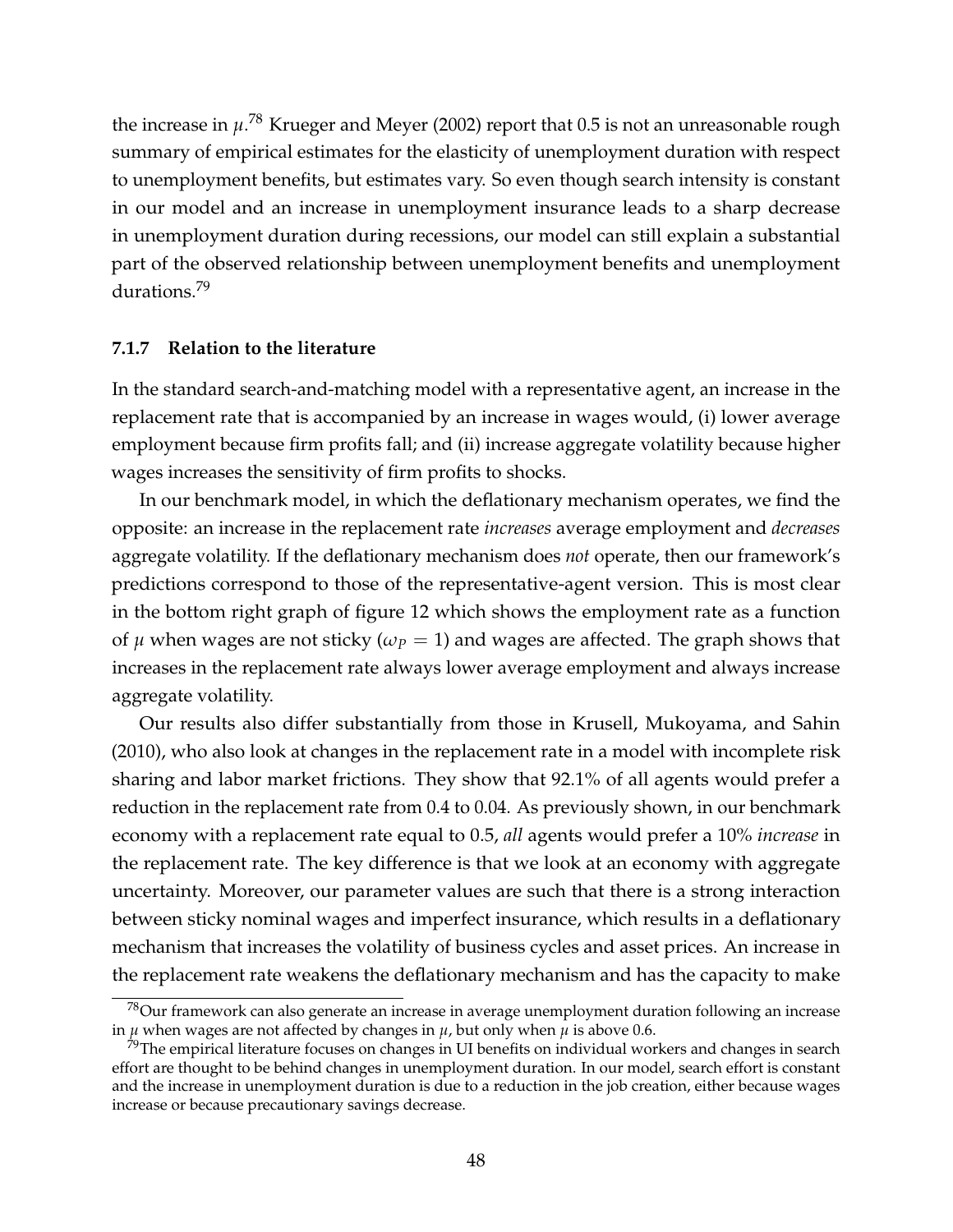all agents better off. In the version of our model without aggregate uncertainty, agents also prefer a reduction in the replacement rate as long as wages are affected through Nash bargaining, which also is the case in Krusell, Mukoyama, and Sahin (2010). Similarly, if our deflationary mechanism is not present – for example when  $\omega_P = 1$ , or if there is no aggregate uncertainty – then agents also prefer values of the replacement rate that are below our benchmark value, provided that wages are affected.<sup>80</sup>

McKay and Reis (2013) consider the effects of changes in unemployment benefits on aggregate volatility in an economy with imperfect risk sharing. They find that a *reduction* in transfers has a close-to-zero effect on the average level of output, and actually *lowers* the volatility of aggregate consumption.<sup>81</sup> Their approach differs from ours in that it does not include a frictional labor market and – more importantly – also no sticky nominal wages. Consequently, imperfect risk sharing does not interact with sticky nominal wages, which are the key ingredients that generate the powerful deflationary mechanism studied in this paper. Indeed, it is that precise mechanism that underlies our finding that an increase in unemployment insurance leads to a sharp decrease in aggregate volatility.

## **7.2 Monetary policy**

Could the severity of the recessions that occur in our model possibly be alleviated by monetary policy?<sup>82</sup> If the central bank could respond to changes in productivity instantaneously, and *if* the central bank could increase the money supply by "helicopter drops", then the central bank could prevent the deflationary pressure on the price level and the ensuing upward pressure on real wages. In practice, however, there are several reasons why it may not be that easy for central banks to offset the harmful effects caused by the interaction of precautionary savings and sticky nominal wages.

 $80$ By contrast to Krusell, Mukoyama, and Sahin (2010), it never is the case in any of the models considered that lots of agents prefer extremely low replacement rates. In fact, even if *µ* affects wages and in the absence of nominal wage stickiness, we find that only  $40\%$  prefer a reduction in  $\mu$  from 0.5 to 0.35 when implemented in a recession. Moreover, this fraction drops sharply for further reductions; no agent prefers a reduction of *µ* from 0.5 to 0.32. These numbers are for the case with aggregate uncertainty. Without aggregate uncertainty, the fraction of agents that prefer low replacement rates is even smaller.

 $81$ In their model, a reduction in transfers lead to an increase the volatility of output and hours. Their effects are small relative to ours. They report that an 80% reduction in transfers leads to an 8% increase in the variance of hours, whereas our increase in the replacement rate from 0.5 to 0.55 leads to a 47.9% decrease in the standard deviation of the employment rate.

 $82$ Several papers with heterogeneous-agent models adopt the cashless-limit approach. In a representativeagent economy, there are different ways to motivate a cashless economy. One is to assume that the level of real money balances does not interact with the real economy. If that is the case, then all that matters is the policy rate and one does not have to model how open market operations affect the policy rate. Such a motivation for the cashless economy is unlikely to carry over to a model with heterogeneous agents, since open market operations are likely to affect the distribution of money holdings, which will affect real activity.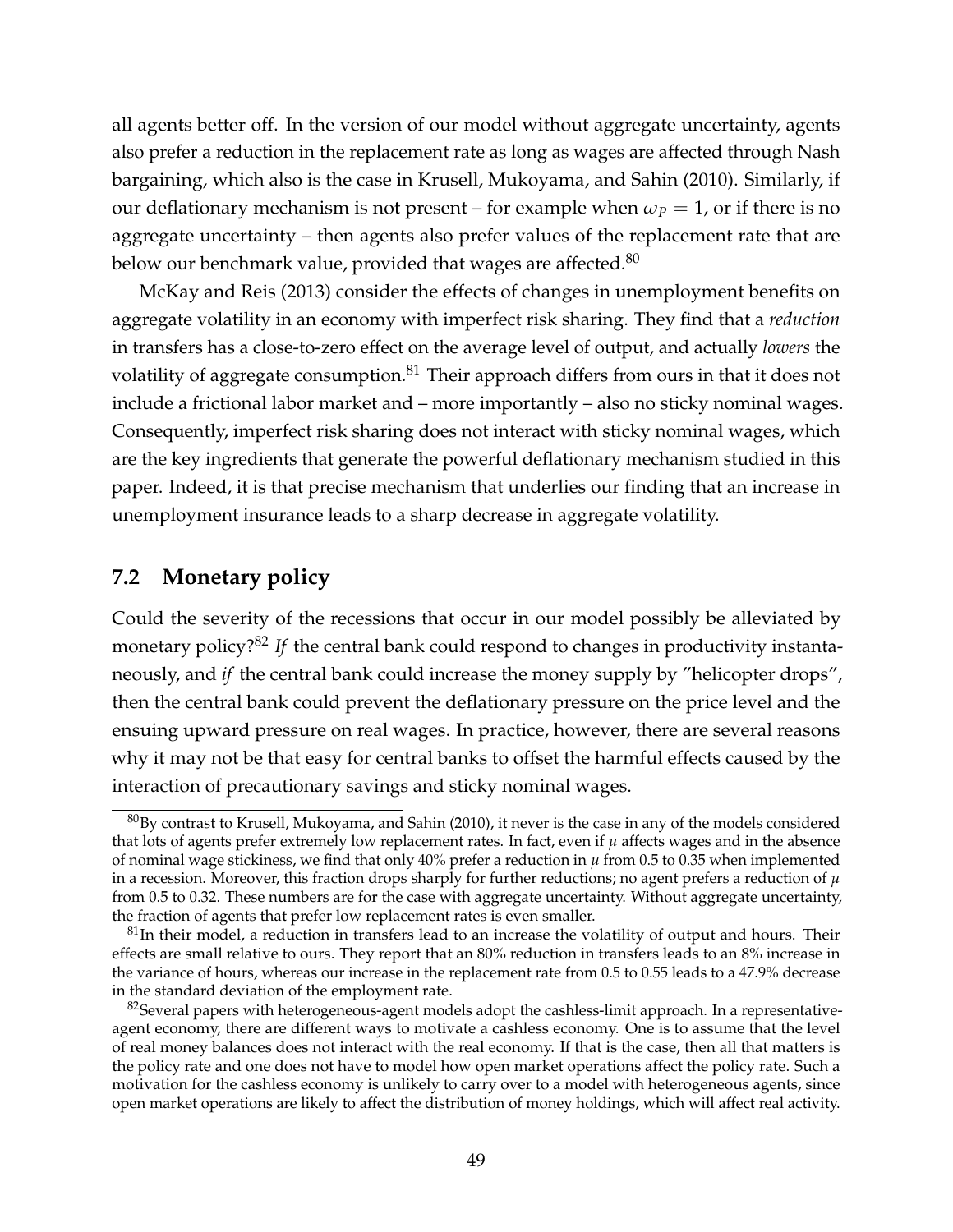In our heterogeneous-agent model, a negative shock to productivity leads to a drop in the price level followed by a period of higher-than-usual expected inflation (see figure 10). Suppose that the central bank cannot prevent this initial drop because it cannot respond instantaneously to the decline in productivity. To undo the harmful effects of nominal wage stickiness, the central bank would have to increase inflation at a point when expected inflation is already higher than normal. That is, the central bank would have to adopt a regime of price-level targeting instead of a regime of inflation targeting. But price-level targeting may not be the best policy when the economy faces other problems. So the first reason why monetary policy may not eliminate the channel identified in this paper is that they may not be willing to adopt a price-level targeting regime.

Another aspect is, of course, that helicopter drops of money are not part of the usual set of central bank instruments. The typical way for a central bank to increase liquidity in the economy is to purchase government bonds from banks. This increases the liquidity position of banks. If the additional liquidity induces banks to issue more loans, then bank deposits will increase. That is, money holdings of the non-financial private sector will increase. Note, however, that the liabilities of this sector must have increased by the same amount. It is possible that this combined increase of liquid assets and debt eases workers concerns about future unemployment, for example, because the loans are (perceived to be) long-term loans. If workers care about their net-liquidity position, however, then this monetary stimulus would not undo the workers' desire to hold more money balances, and there would still be downward pressure on the price level during recessions. This latter case would be especially relevant if loans cannot be rolled over if a worker becomes unemployed.

Another factor that is likely to make it difficult to find the right monetary response is a lack of information about the state of the economy, and a lack of information about the "true" model. In our economy, changes in the price-level deepen the recession when nominal wages are sticky and there is limited insurance against unemployment risk. When these two features are not present, or when they are not strong enough, then changes in the price-level *dampen* recessions. Since the strength of different channels may change over time, it would not be clear whether it is always preferred for the central bank to try to undo any changes in the price level.

Finally, monetary policy that undoes changes in the price level to offset nominal wage stickiness will have distributional consequences, which – depending on parameter values – may make it difficult to determine the appropriate policy.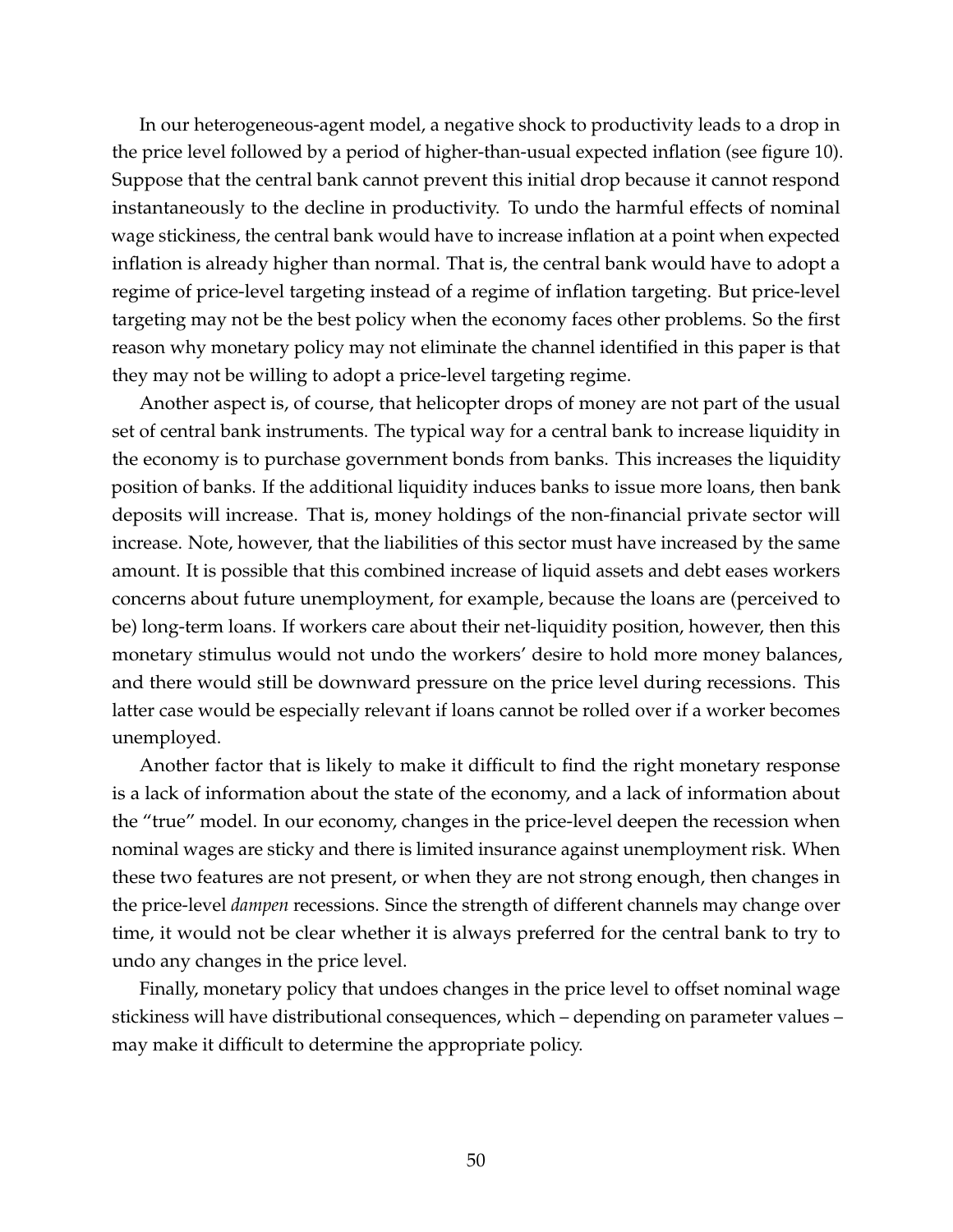# **8 Concluding comments**

The properties of our model depend crucially on whether the deflationary mechanism is sufficiently powerful. If it is not powerful enough, then the model properties are close to the outcomes of a representative-agent version of the model. In particular, the presence of nominal sticky wages would then *dampen* the effects of productivity shocks, and an increase in the replacement rate would *decrease* the average employment rate. If the deflationary mechanism is strong enough, however, then our model predicts the opposite. In so far as the conditions that affect the strength of the deflationary mechanism vary across time and place, one can also expect business cycle properties to vary across time and place. The same is true for the effects of changes in unemployment insurance. Whether the deflationary mechanism is operative or not may depend on relatively small changes. For example, the mechanism is quantitatively very important when the replacement rate is equal to its benchmark value of 50%, but not when the replacement rate exceeds 60%. The message is that even if one is confident that a particular model describes the data well, it may still be difficult to predict business cycle behavior and the consequences of policy changes.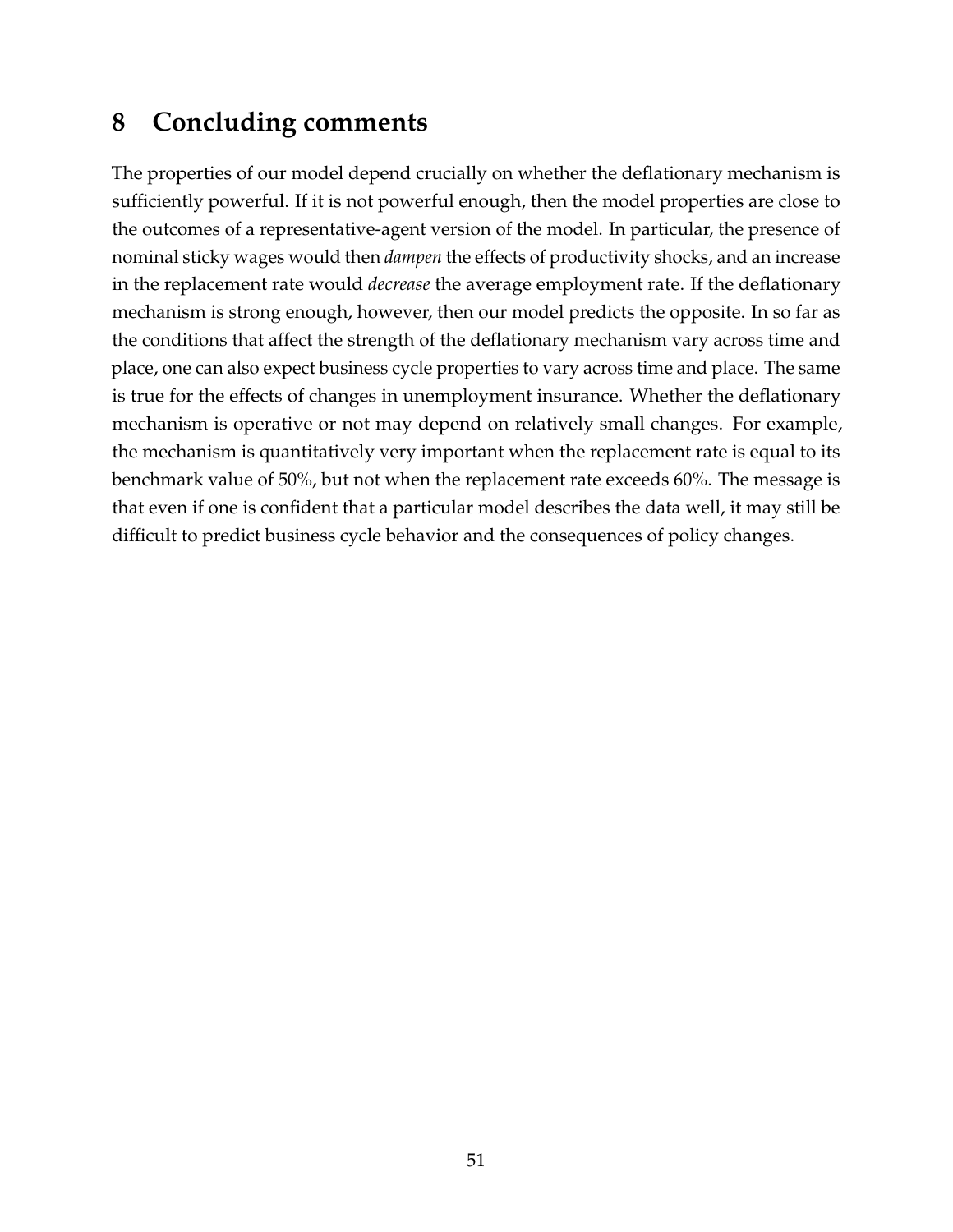# **A Data Sources**

- Eurozone GDP implicit price deflators are from the Federal Reserve Economic Data (FRED). Data are seasonally adjusted. Here the Eurozone consists of the 18 countries that were members in 2014.
- Eurozone private sector hourly earnings are from OECD.STATExtracts (MEI). The target series for hourly earnings correspond to seasonally adjusted average total earnings paid per employed person per hour, including overtime pay and regularly recurring cash supplements. Data are seasonally adjusted.
- Unit labor costs are from OECD.STATExtracts. Data are for the total economy. Unit labour costs are calculated as the ratio of total labour costs to real output. Data are seasonally adjusted.
- Average unemployment rate: Average unemployment rate for the four large Eurozone economies, France, Germany, Italy, and Spain. Data is from OECD.STATExtracts (ALFS).
- Average unemployment duration: Average unemployment duration for Europe is from OECD.StatExtracts. This is annual data. The data series for Europe is used because no data for the Eurozone is available, nor data for the big Eurozone countries. Starting in 1992, separate data is given for Europe, the European Union with 21 countries, and the European Union with 28 countries, and the series are quite similar over this sample period.

# **B Solution algorithm**

## **B.1 Solution algorithm for representative-agent model**

## **B.1.1 Algorithm**

To solve the representative-agent models, we use a standard projection method, which solves for  $q_t$  and  $P_t$  on a grid and approximates the outcomes in-between gridpoints with piecewise linear interpolation.

### **B.1.2 Accuracy**

Petrosky-Nadeau and Zhang (2013) consider a search and matching model with a representative agent. They show that it is not a trivial exercise to solve this model accurately, even though fluctuations are limited. Our representative-agent model is even simpler than the one considered in Petrosky-Nadeau and Zhang (2013). Nevertheless, we document here that both the linear and the log-linear perturbation solution are clearly not accurate. We also document that the projection solution is accurate.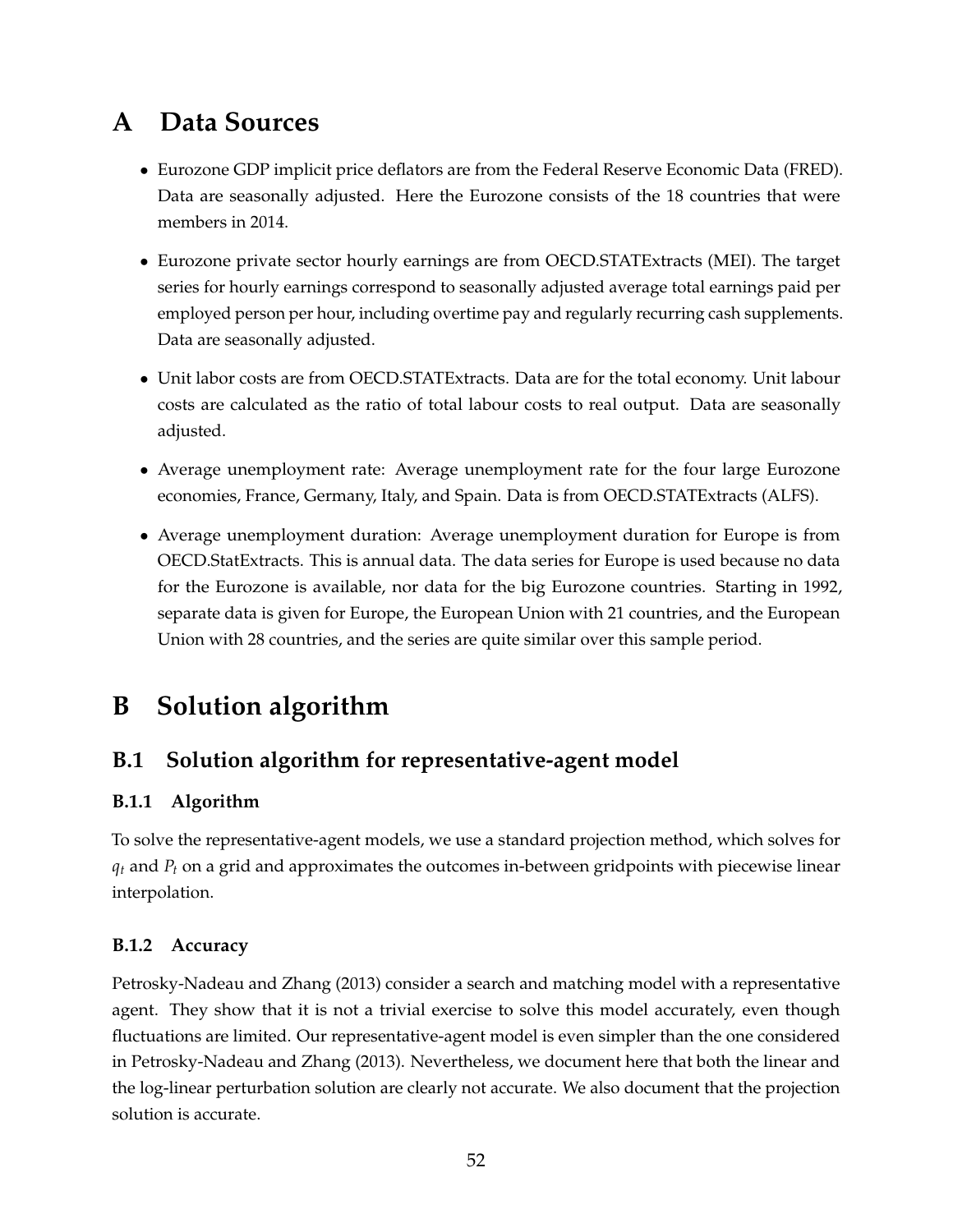To establish accuracy, we use the dynamic Euler-equation errors described in Den Haan (2010). The test compares simulated time series generated by the numerical solution for the policy rules with alternative time series. The alternative time paths are calculated using the *exact* equations of the model in each period; the approximation is not used, except when evaluating next period's choices inside the expectations operator. This test is similar to the standard Euler equation test, but reveals better whether (small) errors accumulate over time. If a numerical solution is accurate, then the two procedures generate very similar time paths.

Figure 16 displays part of the generated time series and clearly documents that the linear perturbation solution has a substantial systematic error, whereas our projection solution does not. Table 1 provides a more complete picture.

### **B.2 Solution algorithm for heterogeneous-agent model**

In appendix B.2.1, we document how we solve the individual problem taking as given perceived laws of motion for prices and aggregate state variables. In appendix B.2.2, we document how to generate time series for the variables of this economy, including the complete cross-sectional distribution, taking the individual policy rules as given. The simulation is needed to update the laws of motion for the aggregate variables and to characterize the properties of the model. We make a particularly strong effort in ensuring that markets clear *exactly* such that there is no "leakage" during the simulation. This is important since simulations play a key role in finding the numerical solution and in characterizing model properties.<sup>83</sup>

#### **B.2.1 Solving for individual policy functions**

When solving for the individual policy functions, aggregate laws of motion as specified in appendix B.2.2 are taken as given. Let  $\tilde{x}_i$  denote an individuals cash on hand at the perceived prices. That is,

$$
\widetilde{x}_i = e_i (1 - \tau) \frac{\widetilde{W}}{\widetilde{P}} + (1 - e_i) \mu (1 - \tau) \frac{\widetilde{W}}{\widetilde{P}} + q_i \left( \frac{\widetilde{D}}{\widetilde{P}} + (1 - \delta) \frac{\widetilde{I}}{\widetilde{P}} \right) + \frac{M_i}{\widetilde{P}}.
$$
\n(15)

Individual policy functions for equity,  $q'_i = q(\tilde{x}_i, e_i, q, z)$ , and money,  $M'_i = M(\tilde{x}_i, e_i, q, z)$ , are obtained by iteration:

*(i)* Using initial guesses for  $q'_i$  and  $M'_i$ , a policy function for consumption can be calculated from the agent's budget constraint:

$$
c(\widetilde{x}_i,e_i,q,z)=\widetilde{x}_i-\frac{q_i'\widetilde{J}+M_i'}{\widetilde{P}}.
$$

 $^{83}$ If the equilibrium does not hold exactly, then the extent to which there is a disequilibrium is likely to accumulate over time, unless the inaccuracy would happen to be *exactly* zero on average. Such accumulation is problematic, since long time series are needed to obtain accurate representations of model properties.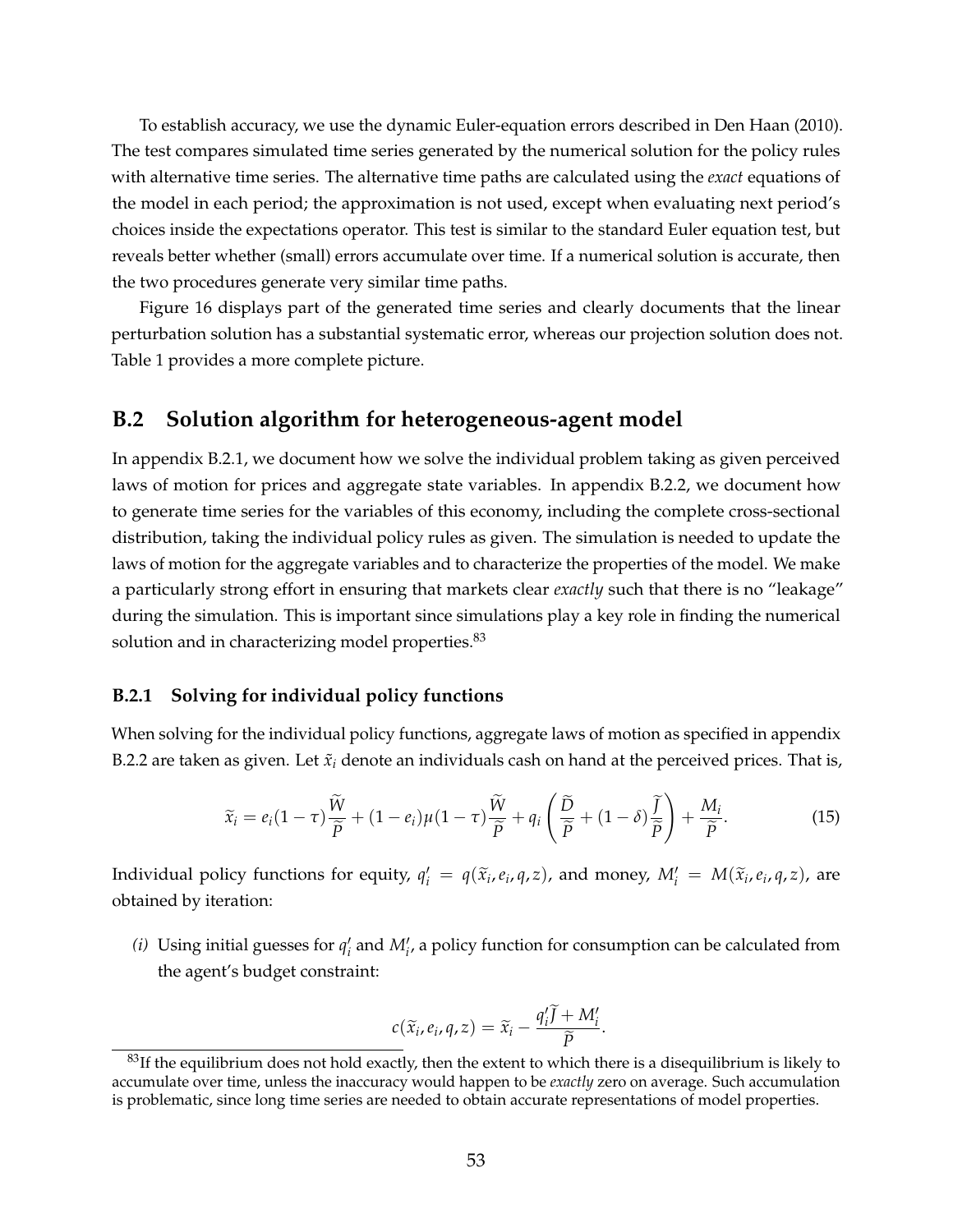*(ii)* Conditional on the realizations of the aggregate shock and the agent's employment state, cash on hand and consumption in the next period can be calculated:

$$
\widetilde{x}'(e'_i, z') = e'_i(1 - \tau')\frac{\widetilde{W}'}{\widetilde{P}'} + (1 - e'_i)\mu(1 - \tau')\frac{\widetilde{W}'}{\widetilde{P}'} + q'_i\left(\frac{\widetilde{D}'}{\widetilde{P}'} + (1 - \delta)\frac{\widetilde{J}'}{\widetilde{P}'}\right) + \frac{M'_i}{\widetilde{P}'},\qquad(16)
$$

$$
c'(e'_i, z') = c(\tilde{x}'(e'_i, z'), e'_i, q', z').
$$
\n(17)

*(iii)* Using the individual and aggregate transition probabilities, the expectations  $\mathbb{E}\left[c'^{-\gamma}\frac{\tilde{p}}{\tilde{p}'}\right]$  $\widetilde{P}$ <sup>t</sup> and  $\mathbb{E}\left[c'^{-\gamma}\frac{\tilde{D}'+(1-\delta)\tilde{J}'}{\tilde{I}}\right]$ e*J P*<sub> $\approx$ </sub>  $\tilde{P}'$ .  $\big]$ , in the first-order conditions (3) and (4) can be calculated. Then, the first-order condition for equity holdings gives an updated guess for consumption of agents holding positive amounts of equity:

$$
c^{new}(\widetilde{x}_i, e_i, q, z) = \left(\beta \mathbb{E}\left[c'^{-\gamma} \frac{\widetilde{D}' + (1-\delta)\widetilde{J}'}{\widetilde{J}} \frac{\widetilde{P}}{\widetilde{P}'}\right]\right)^{-\frac{1}{\gamma}}
$$

.

The first-order condition for money gives an updated policy function for money:

$$
M^{new}(\widetilde{x}_i, e_i, q, z) = \widetilde{P}\chi^{\frac{1}{\zeta}}\left(c^{new}(\widetilde{x}_i, e_i, q, z)^{-\gamma} - \beta \mathbb{E}\left[c'^{-\gamma}\frac{\widetilde{P}}{\widetilde{P}'}\right]\right)^{-\frac{1}{\zeta}}.
$$

The budget constraint in the current period gives the updated policy function for equity:

$$
q^{new}(\widetilde{x}_i, e_i, q, z) = \max \left(0, \frac{\widetilde{x}_i \widetilde{P} - c^{new}(\widetilde{x}_i, e_i, q, z) \widetilde{P} - M^{new}(\widetilde{x}_i, e_i, q, z)}{\widetilde{J}}\right).
$$

For agents with a binding short-sale constraint, updated policy functions for consumption and money are instead calculated using only the first-order condition for money and the budget constraint:

$$
c^{new, constraint}(\widetilde{x}_i, e_i, q, z) = \left(\beta \mathbb{E}\left[c'^{-\gamma} \frac{\widetilde{P}}{\widetilde{P}'}\right] + \chi \left(\frac{M'_i}{\widetilde{P}}\right)^{-\zeta}\right)^{-\frac{1}{\gamma}},
$$
(18)

$$
M^{new, constraint}(\widetilde{x}_i, e_i, q, z) = \widetilde{x}_i \widetilde{P} - c^{new, constraint}(\widetilde{x}_i, e_i, q, z) \widetilde{P}.
$$
 (19)

*(iv)* A weighted average of the initial guesses and the new policy functions is used to update the initial guesses. The procedure is repeated from step (*i*) until the differences between initial and updated policy functions become sufficiently small.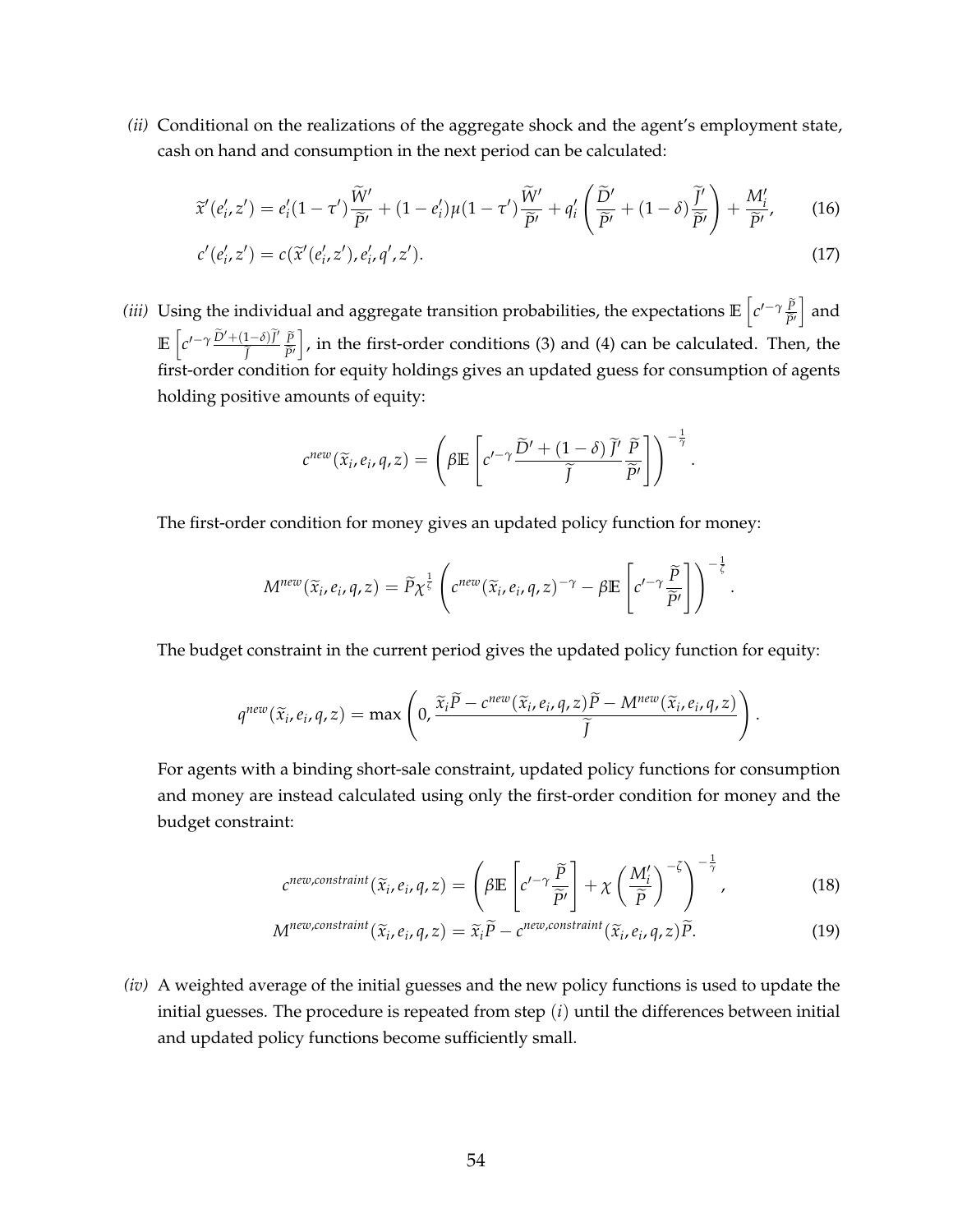#### **B.2.2 Simulation and solving for laws of motion of key aggregate variables**

The perceived laws of motion for the real stock price,  $\tilde{J}/\tilde{P}$  and the price level,  $\tilde{P}$ , are given by the following two polynomials (using a total of 12 coefficients):

$$
\ln \tilde{f}/\tilde{P} = a_0(z) + a_1(z) \ln q + a_2(z) (\ln q)^2, \tag{20}
$$

$$
\ln \widetilde{P} = b_0 (z) + b_1 (z) \ln q + b_2 (z) (\ln q)^2.
$$
 (21)

Note that *q* is not only the level of employment, but also the number of firms, and the aggregate amount of equity shares held. We only use the first moment of the distribution of equity holdings, as in Krusell and Smith (1997), but we use a nonlinear function. $84$  To update the coefficients of this law of motion, we run a regression using simulated data. In this appendix, we describe how to simulate this economy taking the policy rules of the individual agents as given. We start by describing the general idea and then turn to the particulars.

**General idea of the simulation part of the algorithm.** Policy functions are typically functions of the state variables, that is, functions of *predetermined* endogenous variables and *exogenous* random variables. These functions incorporate the effect that prices have on agents' choices, but this formulation does not allow for prices to adjust if equilibrium does not hold *exactly* when choices of the individuals are aggregated. If we used the true policy functions, then the equilibrium would hold exactly by definition. Unfortunately, this will not be true for numerical approximations, not even for very accurate ones. Since long simulations are needed, errors accumulate, driving supply and demand further apart, unless these errors happen to be exactly zero on average. Our simulation procedure is such that equilibrium does hold exactly. The cost of achieving this is that actual prices, *J* and *P*, will be different from perceived prices,  $\tilde{J}$  and  $\tilde{P}$  and some of the actual individual choices will be different from those according to the original policy functions.<sup>85</sup> These are errors too, but there is no reason that these will accumulate. In fact, we will document that perceived prices are close to actual prices in appendix B.2.3.

**Preliminaries.** To simulate this economy, we need laws of motions for perceived prices,  $\tilde{J}(q, z)$ and  $\widetilde{P}(q, z)$ , as well as individual policy functions,  $q'_i = q(\widetilde{x}_i, e_i, q, z)$  and  $M'_i = M(\widetilde{x}_i, e_i, q, z)$ . At the beginning of each period, we would also need the joint distribution of employment status, *e<sup>i</sup>* , and cash on hand,  $x_i$ . This distribution is given by  $\psi(\tilde{x}_i, e_i)$ , where the tilde indicates that cash on hand is evaluated at perceived prices. The distribution is such that,

$$
\int\limits_{e_i} \int\limits_{\widetilde{x}_i} \widetilde{x}_i d\psi_i = zq + (1 - \delta)q \frac{\widetilde{J}}{\widetilde{P}} + \frac{\overline{M}}{\widetilde{P}},
$$
\n(22)

 $84$ Note that the first-moment of money holdings is constant, since money supply is constant.

 $85$ Throughout this appendix, perceived variables have a tilde and actual outcomes do not.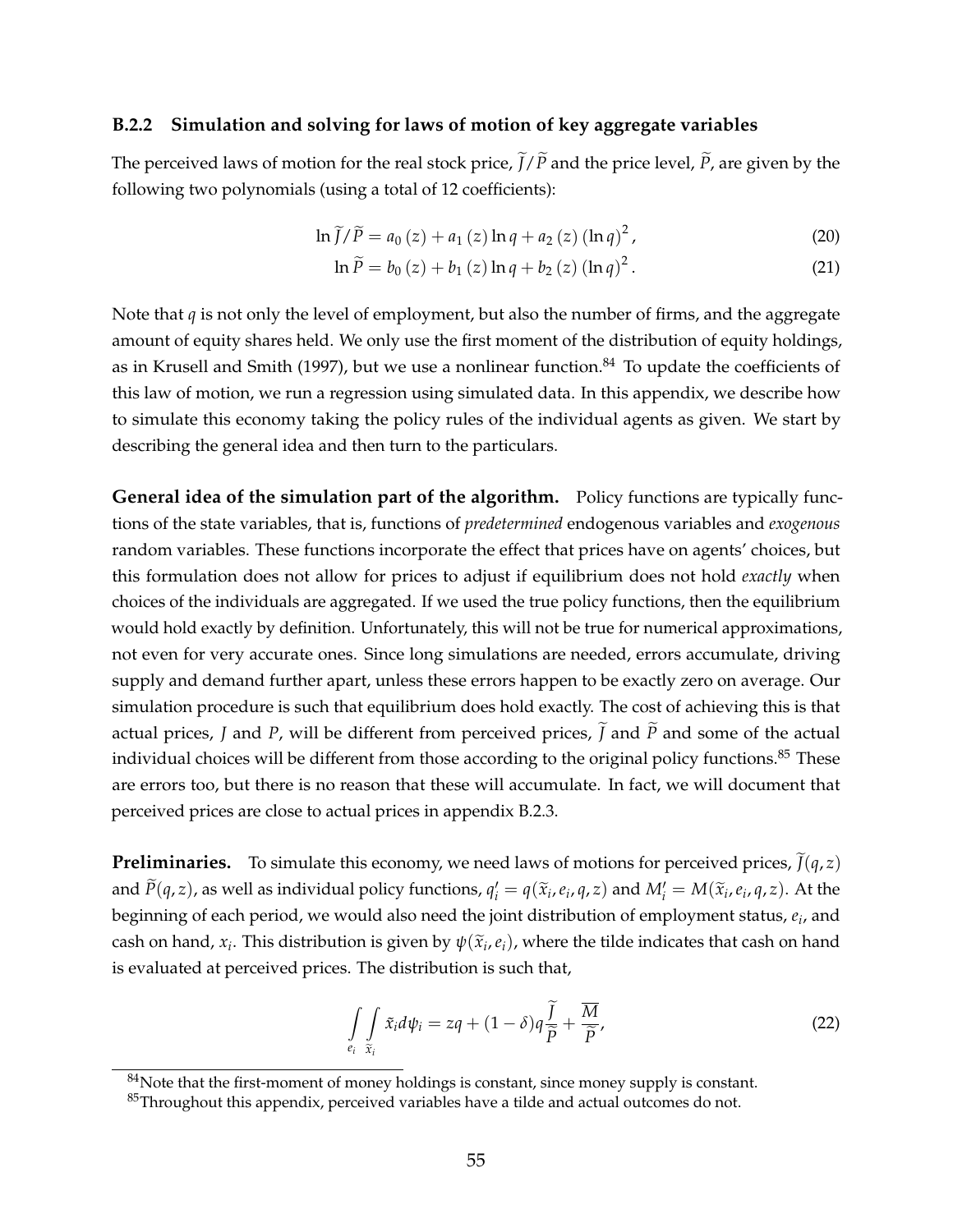where the dependence of prices on the aggregate state variables has been suppressed. Below, we discuss how we construct a histogram for the cross-sectional distribution each period and show that this property is satisfied. We do not specify a joint distribution of equity and money holdings. As discussed below, we do know each agent's level of beginning-of-period equity holdings, *q<sup>i</sup>* , and money holdings, *m<sup>i</sup>* .

A household's cash-on-hand level is given by

$$
\widetilde{x}_i = e_i (1 - \tau) \frac{\widetilde{W}}{\widetilde{P}} + (1 - e_i) \mu (1 - \tau) \frac{\widetilde{W}}{\widetilde{P}} + q_i \left( \frac{\widetilde{D}}{\widetilde{P}} + (1 - \delta) \frac{\widetilde{I}}{\widetilde{P}} \right) + \frac{M_i}{\widetilde{P}},
$$
\n(23)

and the household can spend this on consumption and asset purchases, that is,

$$
\widetilde{x}_i = c_i + q'_i \frac{\widetilde{J}}{\widetilde{P}} + \frac{M'_i}{\widetilde{P}}.
$$
\n(24)

The government has a balanced budget each period, that is,

$$
\tau = \mu \frac{1 - q}{q + \mu(1 - q)}.\tag{25}
$$

Even if the numerical solutions for  $q'_i$ ,  $M'_i$ ,  $\tilde{J}$ , and  $\tilde{P}$  are very accurate, it is unlikely that equilibrium is *exactly* satisfied if we aggregate  $q'_i$  and  $M'_i$  across agents. To impose equilibrium exactly, we modify the numerical approximations for equity and money holdings such that they are no longer completely pinned down by exogenous random variables and predetermined variables, but instead depend directly – to at least some extent – on prices.<sup>86</sup> In the remainder of this section, we explain how we do this and how we solve for equilibrium prices.

**Modification and imposing equilibrium.** To impose equilibrium we adjust  $q'_i$ ,  $M'_i$ ,  $\widetilde{J}$ , and  $\widetilde{P}$ . The equilibrium outcomes are denoted by  $q_{i+1}$ ,  $M_{i+1}$ , *J*, and *P*. The individual's demand for assets is modified as follows:

$$
q_{i+1} = \frac{\widetilde{J}/\widetilde{P}}{J/P}q_i',\tag{26}
$$

$$
M_{i,+1} = \frac{P}{\widetilde{P}} M'_i.
$$
 (27)

We will first discuss how equilibrium prices are determined and then discuss why this is a sensible modification. An important accuracy criterion is that this modification of the policy functions is small, that is, actual and perceived laws of motions are very similar.<sup>87</sup>

<sup>&</sup>lt;sup>86</sup>The policy functions  $q(\tilde{x}_i, \varepsilon_i, q, z)$  and  $M(\tilde{x}_i, \varepsilon_i, q, z)$  *do* depend on prices, but this dependence is captured the aggregate state variables by the aggregate state variables.

<sup>87</sup>As explained above, it is important to do a modification like this to ensure that equilibrium holds *exactly*, even if the solution is very accurate and the modification small.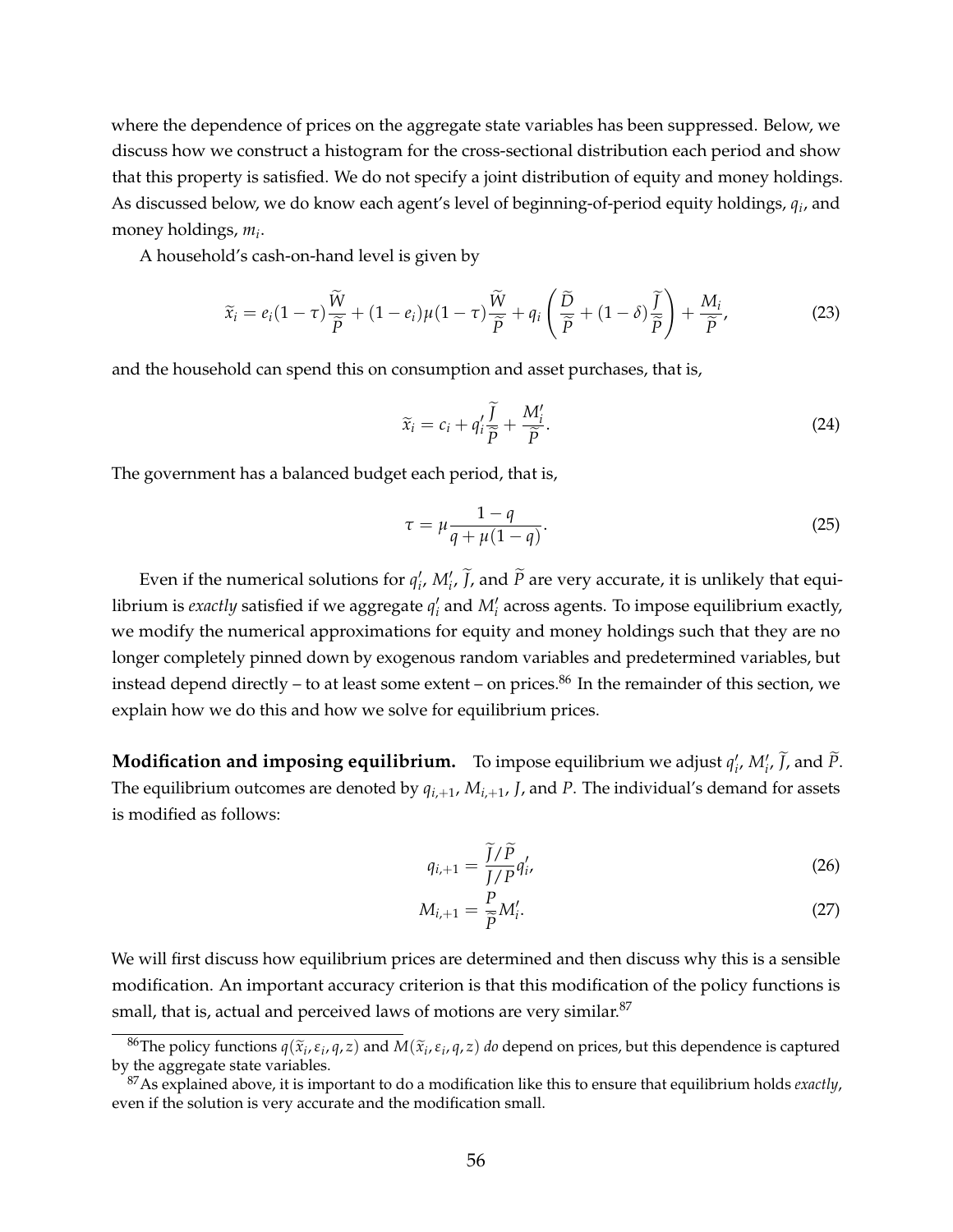We solve for the actual law of motion for employment,  $q_{+1}$ , the number of new firms created,  $h$ , the amount spent on creating new firms in real terms,  $v = hJ/P$ , the market clearing asset price, *J*, and the market clearing price level,  $P$ , from the following equations:<sup>88</sup>

$$
q_{+1} = (1 - \delta) q + h,\tag{28}
$$

$$
h = \psi v^{\eta} \left(1 - q\right)^{1 - \eta},\tag{29}
$$

$$
v = hJ/P,\tag{30}
$$

$$
h = \int\limits_{e_i} \int\limits_{\tilde{x}_i} (q_{i,+1}(\tilde{x}_i, e_i, q, z) - (1 - \delta)q_i) d\psi_i
$$
  
= 
$$
\int\int \left(\frac{\tilde{J}/\tilde{P}}{J/P} q(\tilde{x}_i, e_i, q, z) - (1 - \delta) q_i\right) d\psi_i,
$$
 (31)

$$
\overline{M} = \int\limits_{e_i} \int\limits_{\tilde{x}_i}^{e_i} M_{i,+1}(\tilde{x}_i, e_i, q, z) d\psi_i = \int\limits_{e_i} \int\limits_{\tilde{x}_i} \frac{P}{\tilde{P}} M(\tilde{x}_i, e_i, q, z) d\psi_i.
$$
 (32)

In particular, the distribution satisfies

$$
\int\limits_{e_i} \int\limits_{\widetilde{x}_i} q_{i,+1} d\psi_i = q_{+1}.\tag{33}
$$

**Logic behind the modification.** Recall that  $q(\tilde{x}_i, e_i, q, z)$  and  $m(\tilde{x}_i, e_i, q, z)$  are derived using perceived prices,  $\tilde{J}(q, z)$  and  $\tilde{P}(q, z)$ . Now suppose that – in a particular period – aggregation of  $q(\tilde{x}_i, e_i, q, z)$  indicates that the demand for equity exceeds the supply for equity. This indicates that  $\tilde{z}_i$  $\tilde{J}(q, z)$  is too low in that period. By exactly imposing equilibrium, we increase the asset price and lower the demand for equity. Note that our modification is such that any possible misperception on prices does not affect the real amount each agent spends, but only the number of assets bought.

Throughout this section, the value of cash on hand that is used as the argument of the policy functions is constructed using *perceived* prices. In principle, the equilibrium prices that have been obtained could be used to update the definition of cash on hand and one could iterate on this until convergence. This would make the simulation more expensive. Moreover, our converged solutions are such that perceived and actual prices are close to each other, which means that this iterative procedure would not add much.

**Equilibrium in the goods market.** It remains to show that our modification is such that the goods market is in equilibrium as well. That is, Walras' law is not wrecked by our modification.

 $88$ Recall that we define variables slightly different and  $v$  is not the number of vacancies, but the amount spent on creating new firms.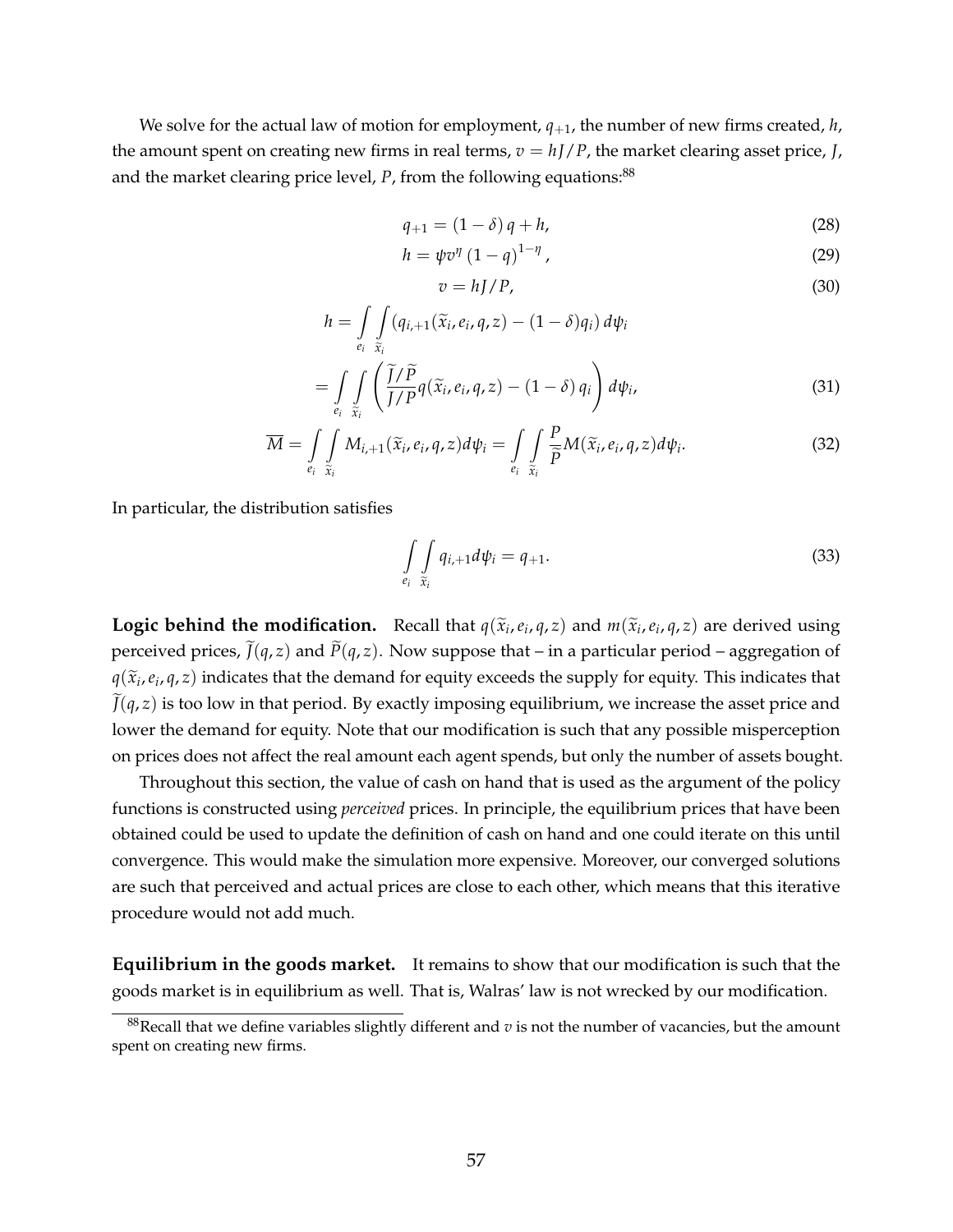From the budget constraint we get that actual resources of agent *i* are equal to

$$
x_i = e_i (1 - \tau) \frac{W}{P} + (1 - e_i) \mu (1 - \tau) \frac{W}{P} + \left( \frac{D}{P} + (1 - \delta) \frac{I}{P} \right) q_i + \frac{M_i}{P}
$$
(34)

and actual expenditures are equal to

$$
x_i = c_i + \frac{J}{P}q_{i+1} + \frac{M_{i+1}}{P}.
$$
\n(35)

The value of *c<sup>i</sup>* adjusts to ensure this equation holds. Aggregation gives

$$
x = zq + \frac{J}{P} (1 - \delta) q + \frac{\overline{M}}{P}
$$
 (36)

and

$$
x = c + \frac{J}{P} \int\limits_{e_i} \int\limits_{\tilde{x}_i} q_{i+1} d\psi_i + \frac{\int\limits_{e_i} \int\limits_{\tilde{x}_i} M_{i+1}}{P} = c + \frac{J}{P} q_{+1} + \frac{\overline{M}}{P}.
$$
 (37)

Equation (36) uses the definition of dividends together with equation (33). Equation (37) follows from the construction of *J* and *P*.

Since

$$
\frac{I}{P}q' - \frac{I}{P}(1-\delta)q = v,\tag{38}
$$

we get

$$
zq = c + v,\tag{39}
$$

which means that we have goods market clearing in each and every time period.

**Implementation.** To simulate the economy, we use the "non-stochastic simulation method" developed in Young (2010). This procedure characterizes the cross-sectional distribution of agents' characteristics with a histogram. This procedure would be computer intensive if we characterized the cross-sectional distribution of both equity and bond holdings. Instead, we just characterize the cross-sectional distribution of cash-on-hand for the employed and unemployed. Let  $\psi(\tilde{x}_{i-1}, e_{i-1})$ denote last period's cross-sectional distribution of the cash-on-hand level and employment status. The objective is to calculate  $\psi(\widetilde{x}_i, e_i)$ .

- *(i)* As discussed above, given  $\psi(\tilde{x}_{i,-1}, e_{i,-1})$  and the policy functions, we can calculate last period's equilibrium outcome for the total number of firms (jobs) carried into the current period, *q*; the job-finding rate, *h*−1/ (1 − *q*−1); last period's prices, *J*−<sup>1</sup> and *P*−1; and for each individual the equilibrium asset holdings brought into the current period,  $q_i$  ( $\tilde{x}_{i,-1}$ ,  $e_{i,-1}$ ) and  $M_i$  ( $\tilde{x}_{i,-1}, e_{i,-1}$ ).
- *(ii)* Current employment, *q*, together with the current technology shock, *z*, allows us to calculate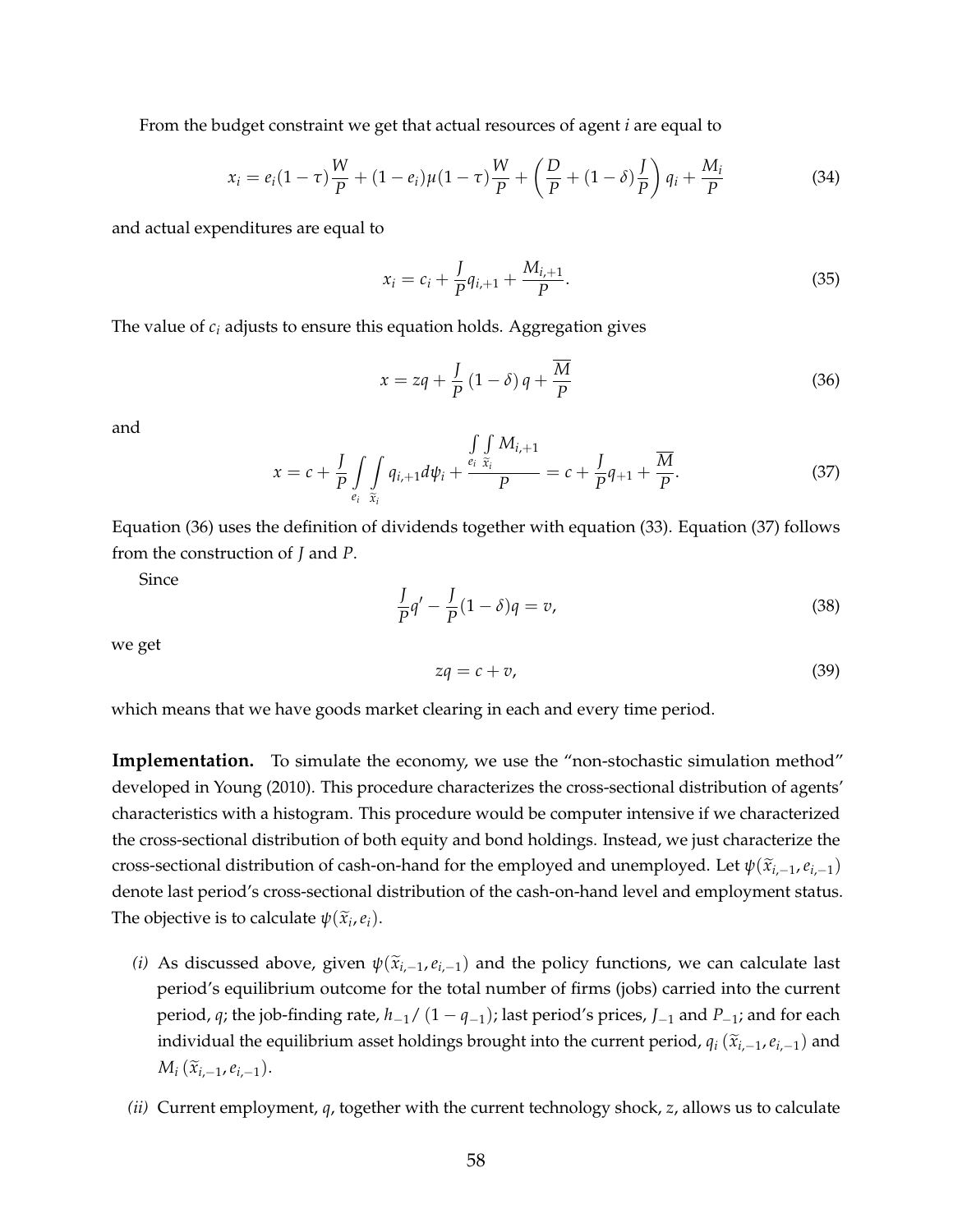perceived prices  $\tilde{J}$  and  $\tilde{P}$ .

*(iii)* Using the perceived prices together with the asset holdings  $q_i$  and  $M_i$ , we calculate perceived cash on hand conditional on last-period's cash-on-hand level and both the *past* and the *present* employment status. That is,

$$
\widetilde{x}(e_i,\widetilde{x}_{i,-1},e_{i,-1}) = e_i(1-\tau)\frac{\widetilde{W}}{\widetilde{P}} + (1-e_i)\mu(1-\tau)\frac{\widetilde{W}}{\widetilde{P}} + q_i(\widetilde{x}_{i,-1},e_{i,-1})\left(\frac{\widetilde{D}}{\widetilde{P}} + (1-\delta)\frac{\widetilde{I}}{\widetilde{P}}\right) + \frac{M(\widetilde{x}_{i,-1},e_{i,-1})}{\widetilde{P}}.
$$

- *(iv)* Using last period's distribution  $\psi(\tilde{x}_{i,-1}, e_{i,-1})$  together with last-period's transition probabilities, we can calculate the joint distribution of current perceived cash on hand,  $\tilde{x}_i$ , past  $\epsilon$  employment status, and present employment status,  $\hat{\psi}(\widetilde{x}_i, e_i, e_{i,-1}).$
- *(v)* Next, we retrieve the current period's distribution as

$$
\psi(\widetilde{x}_i, 1) = \widehat{\psi}(\widetilde{x}_i, 1, 1) + \widehat{\psi}(\widetilde{x}_i, 1, 0), \tag{40}
$$

$$
\psi(\widetilde{x}_i,0) = \widehat{\psi}(\widetilde{x}_i,0,1) + \widehat{\psi}(\widetilde{x}_i,0,0). \tag{41}
$$

*(vi)* Even though we never explicitly calculate a multi-dimensional histogram, in each period we do have information on the joint cross-sectional distribution of cash on hand at perceived prices and asset holdings.

**Details.** Our wage-setting rule (7), contains  $\overline{P}$ , an indicator for the average price level. For convenience, we use the average between the long-run expansion and the long-run recession value.<sup>89</sup> Since it is a constant, it could be combined with the scaling factor,  $\omega_0$ . The properties of the algorithm are improved by including  $\overline{P}$ . If a term like  $\overline{P}$  would not be included, then average wages would change across iteration steps. Moreover, without such a term, then recalibrating  $\omega_0$  would be more involved, for example, if one compares the case with and the case without aggregate uncertainty. We use a simulation of 2,000 observations to estimate the coefficients of the laws of motion for aggregate variables. The first 200 observations are dropped to ensure the results are not affected by the specification of the initial state. The histogram that we use to track the cross-sectional distribution has 2,000 grid points. Statistics reported in the main text that are obtained by simulation are from a sample of 100,000 observations.

 $89$ This actually is a good approximation of the average price level.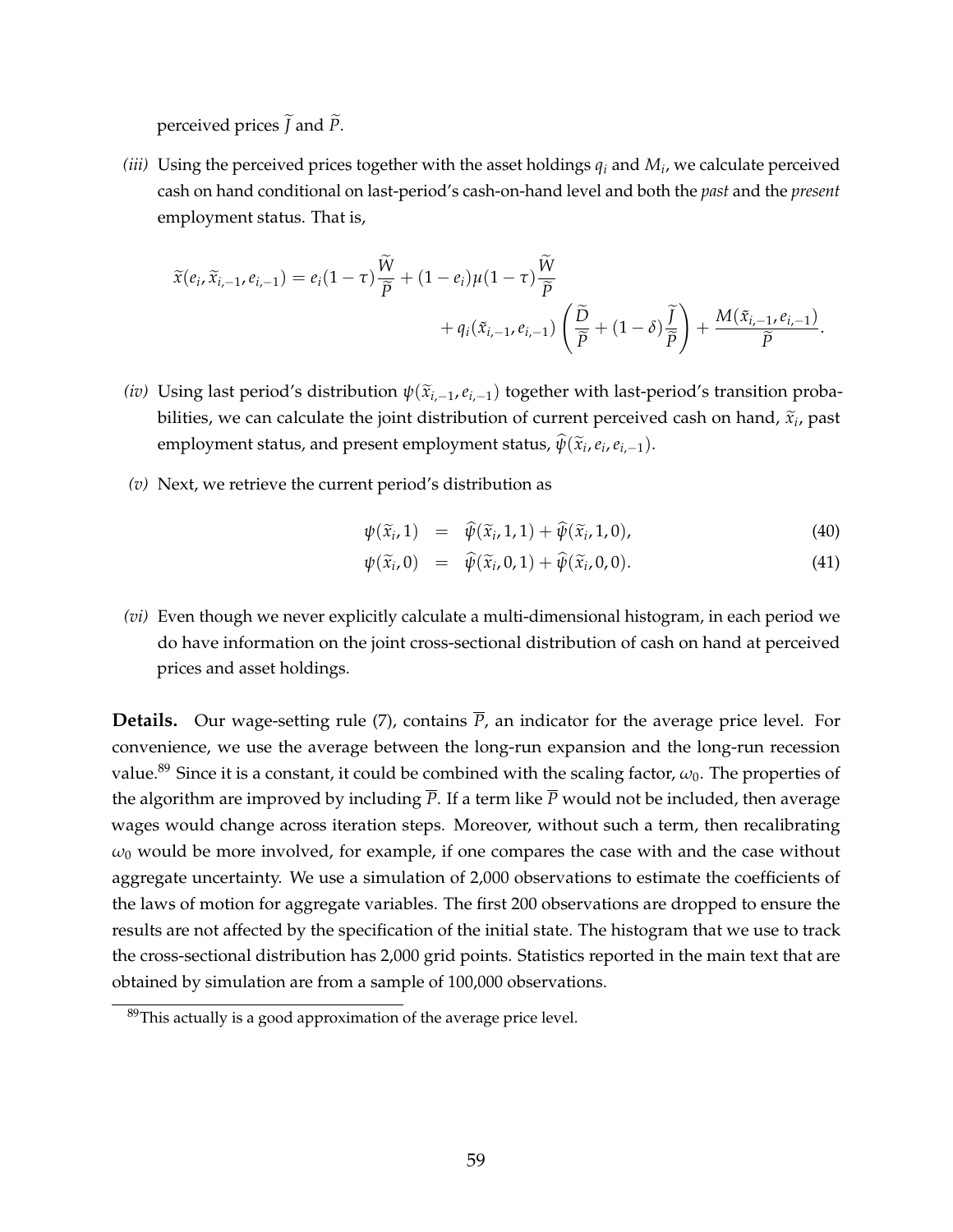#### **B.2.3 Accuracy**

Conditional on perceived laws of motion for the price level and the employment rate, individual policy rules can be solved accurately using common numerical tools even though the presence of a portfolio problem makes the individual optimization problem a bit more complex than the standard setup in heterogeneous-agent models. The key measure of accuracy is, therefore, whether the perceived laws of motion for the price level and the employment rate coincide with the corresponding laws of motion that are implied by the individual policy rules and market clearing. Figure 17 shows that both perceived laws of motion track the implied market clearing outcome very closely.

# **C Equivalence with standard matching framework.**

In the standard matching framework, new firms are created by "entrepreneurs" who post vacancies,  $\tilde{v}_t$ , at a cost equal to *κ* per vacancy. The number of vacancies is pinned down by a free-entry condition. In the description of the model above, such additional agents are not introduced. Instead, creation of new firms is carried out by investors wanting to increase their equity holdings.

Although, the "story" we tell is somewhat different, our equations can be shown to be identical to those of the standard matching model. The free-entry condition in the standard matching model is given by

$$
\kappa = \frac{\widetilde{h}_t}{\widetilde{v}_t} \frac{J_t}{P_t},\tag{42}
$$

where

$$
\widetilde{h}_t = \widetilde{\psi}\widetilde{v}_t^{\eta}u_t^{1-\eta}.\tag{43}
$$

Each vacancy leads to the creation of  $h_t/\tilde{v}_t$  new firms, which can be sold to households at price  $J_t$ .

Equilibrium in the equity market requires that the *net* demand for equity by households is equal to the supply of *new* equity by entrepreneurs, that is

$$
\int_{i} \left(q\left(e_{i}, q_{i}, M_{i}; s_{t}\right) - (1 - \delta) q_{i}\right) dF_{t}\left(e_{i}, q_{i}, M_{i}\right)
$$
\n
$$
= \widetilde{\psi}\widetilde{v}_{t}^{\eta} u_{t}^{1-\eta}.
$$
\n(44)

Using equations (42) and (43), this equation can be rewritten as

$$
\int_{i} \left(q\left(e_{i}, q_{i}, M_{i}; s_{t}\right) - (1 - \delta) q_{i}\right) dF_{t}\left(e_{i}, q_{i}, M_{i}\right)
$$
\n
$$
= \tilde{\psi}^{1/(1-\eta)} \left(\frac{I_{t}}{\kappa}\right)^{\eta/(1-\eta)} u_{t}.
$$
\n(45)

This is equivalent to equation (13) if

$$
\widetilde{\psi} = \psi \kappa^{\eta}.
$$
\n(46)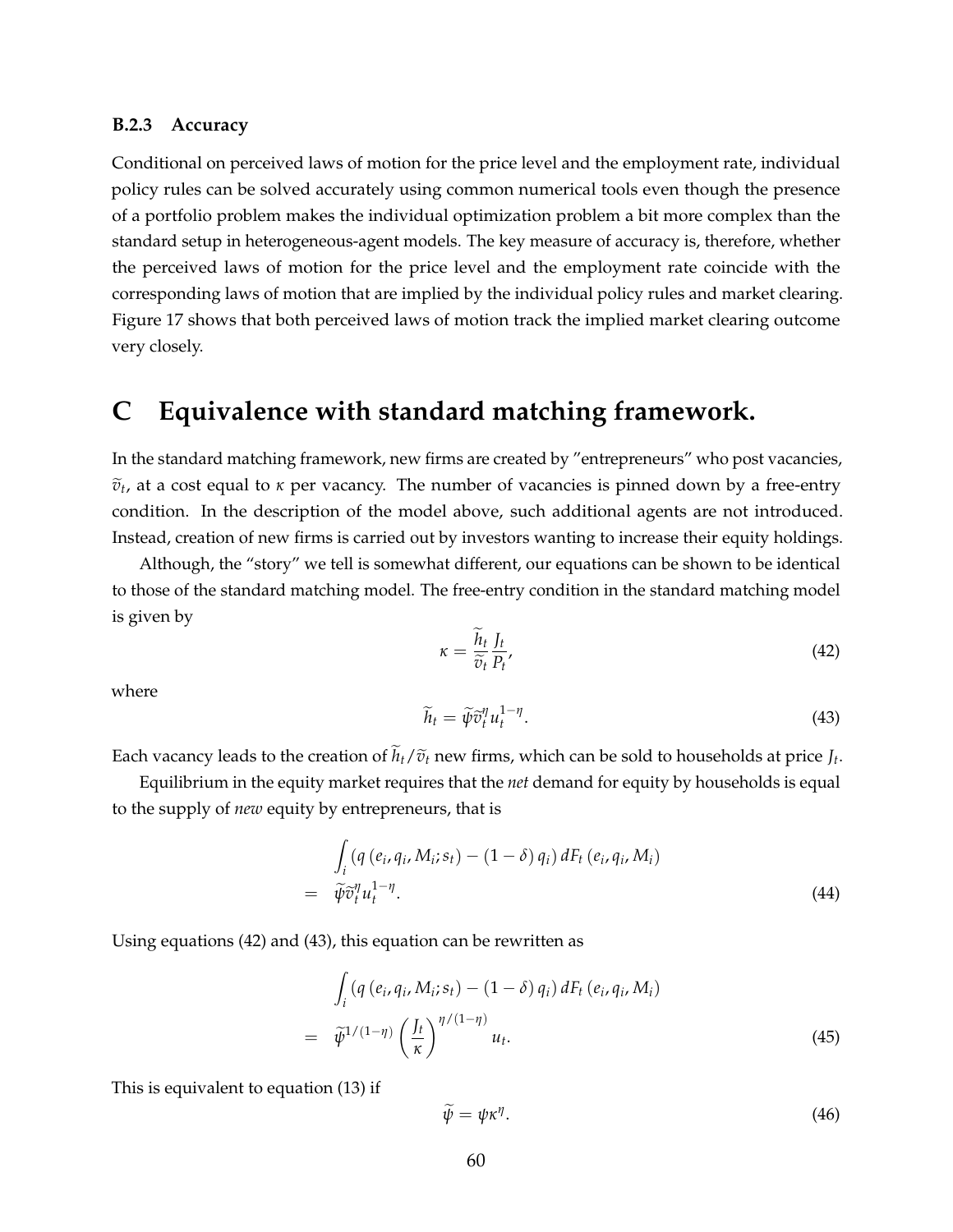It only remains to establish that the number of new jobs created is the same in the two setups, that is,

$$
h_t = \widetilde{h}_t \tag{47}
$$

or

$$
\psi v_t^{\eta} u_t^{1-\eta} = \widetilde{\psi} \widetilde{v}_t^{\eta} u_t^{1-\eta}.
$$
\n(48)

From equations (42) and (43), we get that

$$
\widetilde{v}_t = \left(\frac{\widetilde{\psi}J_t}{\kappa P_t}\right)^{1/(1-\eta)} u_t.
$$
\n(49)

Substituting this expression for  $\tilde{v}_t$  and the expression from equation (11) for  $v_t$  into equation (48) gives indeed that  $h_t = h_t$ . Moreover, the total amount spent on creating new firms in our representation, *v<sup>t</sup>* , is equal to the number of vacancies times the posting cost in the traditional **representation,**  $\kappa \tilde{v}_t$ **.** 

The focus of this paper is on the effect of negative shocks on the savings and investment behavior of agents in the economy when markets are incomplete. We think that our way of telling the story behind the equations has the following two advantages. First, there is only one type of investor, namely, the household and there are no additional investors such as zombie entrepreneurs (poor souls who get no positive benefits out of fulfilling a crucial role in the economy).<sup>90</sup> Second, all agents have access to investment in the same two assets, namely equity and the liquid asset, whereas in the standard labor market model there are households and entrepreneurs and they have different investment opportunities.

# **D Idiosyncratic labor income risk and demand for risky assets**

Here we prove that an increase in idiosyncratic risk *increases* the demand for equity when – as is the case in typical macroeconomic models – the wage rate and the return on investment are affected by the same factor.

$$
\max_{c_1, c_2, i, b, q} \frac{c_1^{1-\gamma} - 1}{1 - \gamma} + \beta \mathbb{E}\left[\frac{c_{2,i}^{1-\gamma} - 1}{1 - \gamma}\right]
$$
\ns.t.

$$
c_1 + p_q q + p_b b = y_1,\tag{50}
$$

$$
c_{2,i} = q\widetilde{y}_q + b + \widetilde{y}_l \left(1 + \sigma_\eta \widetilde{\eta}_i\right),\tag{51}
$$

 $90$ One could argue that entrepreneurs are part of the household, but with heterogeneous households the question arises which households they belong to.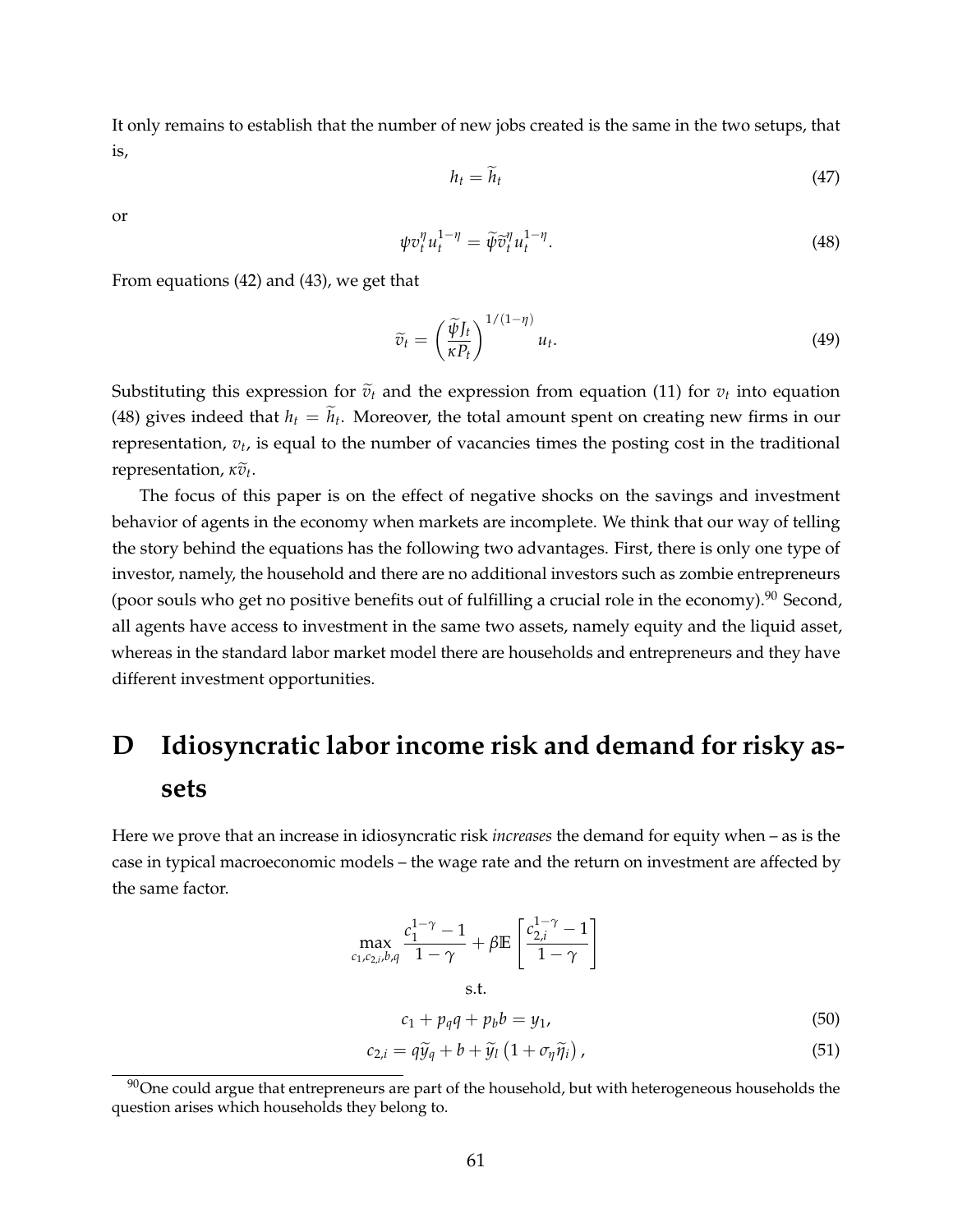where  $\tilde{\eta}_i$  is an idiosyncratic component that is i.i.d. distributed.

The Euler equations are given by

$$
p_b c_1^{-\gamma} = \beta \mathbb{E} \left[ c_{2,i}^{-\gamma} \right], \tag{52}
$$

$$
p_q c_1^{-\gamma} = \beta \mathbb{E} \left[ c_{2,i}^{-\gamma} \widetilde{y}_q \right]. \tag{53}
$$

Kimball (1992) considers the case in which the common component of labor income,  $\tilde{y}_l$ , is constant and, thus, not correlated with the return of the risky investment. He shows that an increase in idiosyncratic uncertainty leads to a decrease in the amount in invested in the risky asset even though total savings increase. Here we make the assumption that labor income and the return on the risky investment are correlated, because average labor income,  $\tilde{y}_l$  is correlated with the return on the risky investment. In particular, we assume that

$$
\widetilde{y}_q = \alpha \widetilde{y}, \tag{54}
$$

$$
\widetilde{y}_l = (1 - \alpha)\widetilde{y}.\tag{55}
$$

Also,

$$
\mathbb{E}\left[\tilde{\eta}_i\right] = 0, \mathbb{E}\left[\tilde{\eta}_i^2\right] = 1,\tag{56}
$$

$$
\mathbb{E}\left[\widetilde{y}_q\right] = 1. \tag{57}
$$

**Proposition.** Suppose that the random variables satisfy equations (54) through (57) and agent's choices are determined by equations (50) through (53). Let  $\overline{b}$  and  $\overline{q}$  denote the values for *b* and *q* when  $\sigma_{\eta} = \overline{\sigma}_{\eta}$ . Prices are such that  $\overline{b} = 0$ . Let  $\widehat{b}$  and  $\widehat{q}$  denote the values for *b* and *q* when  $\sigma_n = \widehat{\sigma}_{\eta}$ . If

$$
\widehat{\sigma}_{\eta} > \overline{\sigma}_{\eta} \tag{58}
$$

then

$$
\widehat{b} = \overline{b} = 0,\tag{59}
$$

$$
\widehat{q} > \overline{q}.\tag{60}
$$

**Proof.** Since  $\bar{b}$  and  $\bar{q}$  satisfy the agent's first-order conditions and  $\bar{b} = 0$ , we know that the following two equations hold:

$$
p_b \left( y_1 - p_q \overline{q} \right)^{-\gamma} = \beta \mathbb{E} \left[ \left( \overline{q} \widetilde{y}_q + \widetilde{y}_l \left( 1 + \overline{\sigma}_\eta \widetilde{\eta}_i \right) \right)^{-\gamma} \right], \tag{61}
$$

$$
p_q (y_1 - p_q \overline{q})^{-\gamma} = \beta \mathbb{E} \left[ (\overline{q} \widetilde{y}_q + \widetilde{y}_l (1 + \overline{\sigma}_\eta \widetilde{\eta}_l))^{-\gamma} \widetilde{y}_q \right]. \tag{62}
$$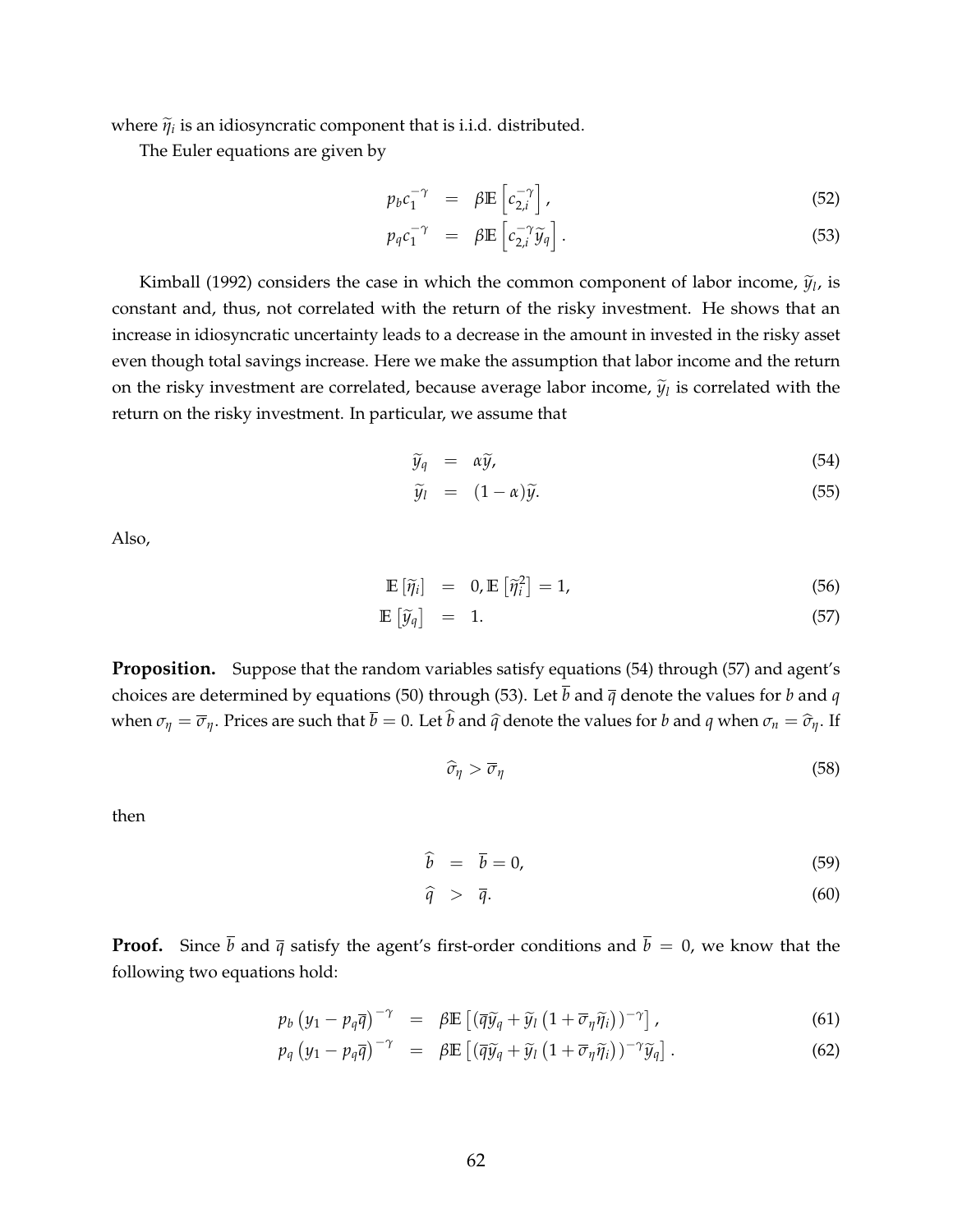Using equations (54) and (55) and the fact that  $\tilde{\eta}_i$  is an idiosyncratic random variable and, thus, not correlated with  $\tilde{y}$ , we can rewrite these two equations as

$$
p_b \left( y_1 - p_q \overline{q} \right)^{-\gamma} = \beta \mathbb{E} \left[ \left( \overline{q} \alpha + (1 - \alpha) \left( 1 + \overline{\sigma}_\eta \widetilde{\eta}_i \right) \right)^{-\gamma} \right] \mathbb{E} \left[ \widetilde{y}_q^{-\gamma} \right], \tag{63}
$$

$$
p_q (y_1 - p_q \overline{q})^{-\gamma} = \beta \mathbb{E} \left[ (\overline{q}\alpha + (1 - \alpha) (1 + \overline{\sigma}_\eta \widetilde{\eta}_i))^{-\gamma} \right] \mathbb{E}[\widetilde{y}_q^{1-\gamma}]. \tag{64}
$$

Combining gives

$$
p_b = p_q \frac{\mathbb{E}[\widetilde{y}^{-\gamma}]}{\mathbb{E}[\widetilde{y}^{1-\gamma}]}.
$$
\n(65)

 $\widehat{b}$  and  $\widehat{q}$  satisfy the following two equations:

$$
p_b \left( y_1 - p_q \hat{q} - p_b \hat{b} \right)^{-\gamma} = \beta \mathbb{E} \left[ (\hat{q} \tilde{y}_q + \hat{b} + \tilde{y}_l \left( 1 + \hat{\sigma}_\eta \tilde{\eta}_i \right))^{-\gamma} \right], \tag{66}
$$

$$
p_q\left(y_1-p_q\widehat{q}-p_b\widehat{b}\right)^{-\gamma} = \beta \mathbb{E}\left[\left(\widehat{q}\widetilde{y}_q+\widehat{b}+\widetilde{y}_l\left(1+\widehat{\sigma}_\eta\widetilde{\eta}_i\right)\right)^{-\gamma}\widetilde{y}_q\right].\tag{67}
$$

To check whether  $\hat{b} = 0$  is also the solution when  $\sigma_{\eta} = \hat{\sigma}_{\eta}$ , we substitute  $\hat{b} = 0$  in the two equations above and check whether both equations would give the same solution for  $\hat{q}$ . Substituting  $\hat{b} = 0$ gives

$$
p_b \left( y_1 - p_q \hat{q} \right)^{-\gamma} = \beta \mathbb{E} \left[ \left( \hat{q} \tilde{y}_q + \tilde{y}_l \left( 1 + \hat{\sigma}_\eta \tilde{\eta}_i \right) \right)^{-\gamma} \right], \tag{68}
$$

$$
p_q (y_1 - p_q \widehat{q})^{-\gamma} = \beta \mathbb{E} \left[ (\widehat{q} \widetilde{y}_q + \widetilde{y}_l (1 + \widehat{\sigma}_\eta \widetilde{\eta}_i))^{-\gamma} \widetilde{y}_q \right], \tag{69}
$$

which can be rewritten as

$$
p_b \left( y_1 - p_q \hat{q} \right)^{-\gamma} = \beta \mathbb{E} \left[ \left( \hat{q} \alpha + (1 - \alpha) \left( 1 + \hat{\sigma}_\eta \tilde{\eta}_i \right) \right)^{-\gamma} \right] \mathbb{E} \left[ \tilde{y}_q^{-\gamma} \right], \tag{70}
$$

$$
p_q (y_1 - p_q \hat{q})^{-\gamma} = \beta \mathbb{E} \left[ (\hat{q}\alpha + (1 - \alpha) (1 + \hat{\sigma}_\eta \tilde{\eta}_i))^{-\gamma} \right] \mathbb{E}[\tilde{y}_q^{1 - \gamma}]. \tag{71}
$$

If we use equation (65), we get that both equations are identical and, thus, would give the same solution for  $\hat{q}$ .

It remains to show that  $\hat{q} > \bar{q}$ . An increase in  $\sigma_{\eta}$  means that the right-hand side of both Euler equations increases. If *q* would decrease, then the right-hand sides would increase further and the left-hand sides would decrease, which clearly could not lead to a solution.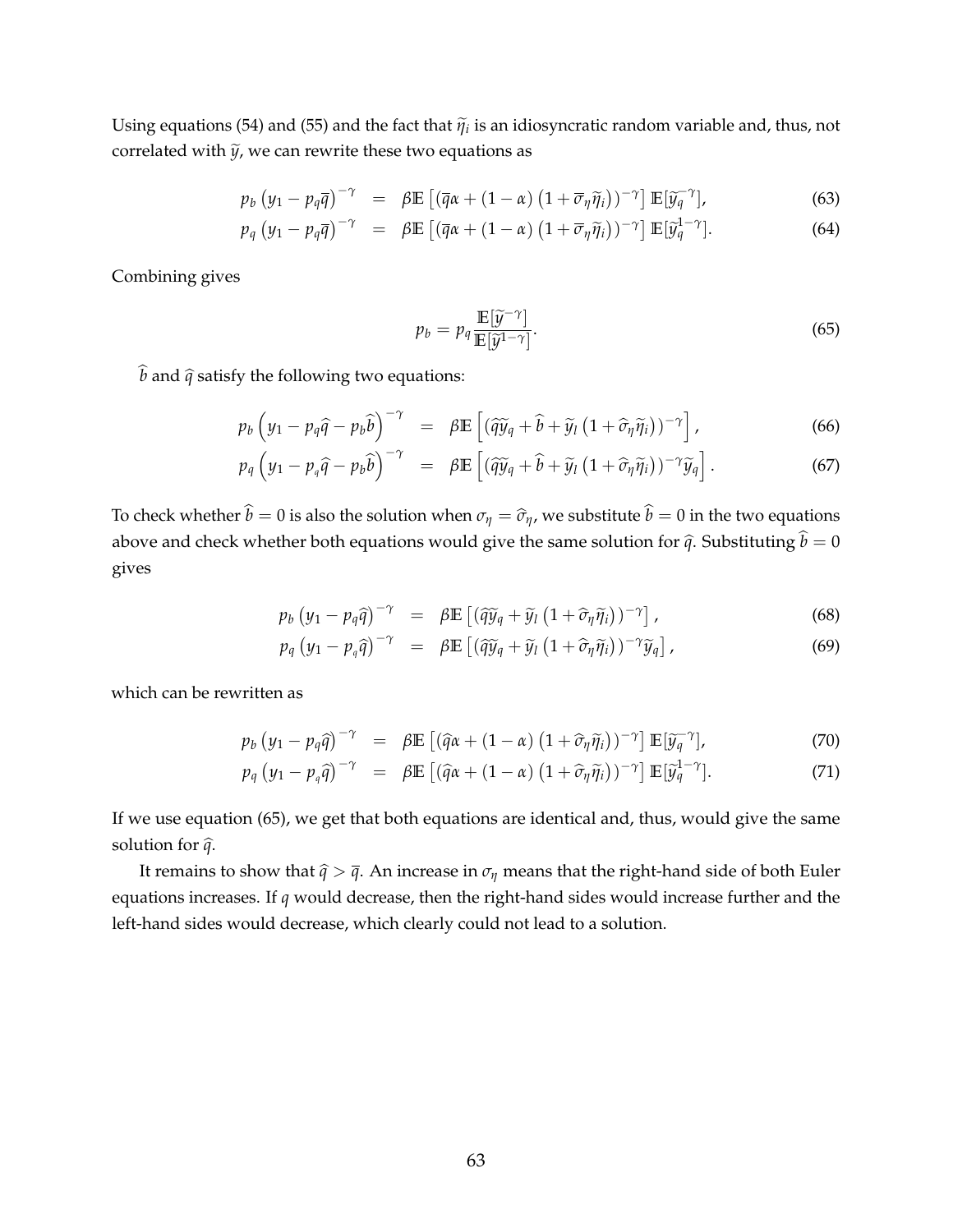# **E Information about accuracy**



Figure 16: Accuracy representative-agent solution.

*Notes.* These graphs plot the time series for the employment rate generated with the indicated solution method and the exact solution according to the Euler equation when the approximation is only used to evaluate next period's choices.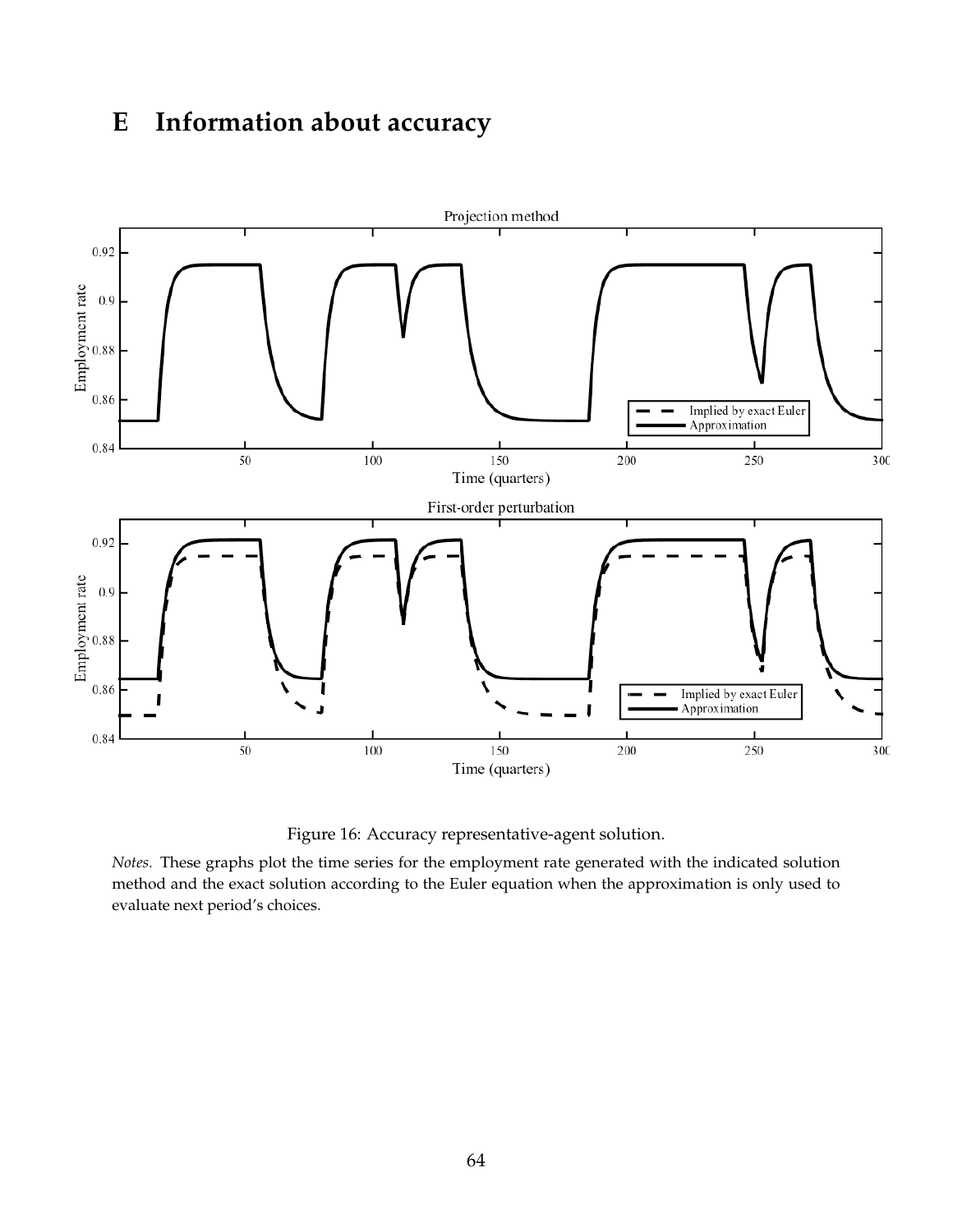|                                  | projection            | linear<br>pertubation | log-linear<br>pertubation |
|----------------------------------|-----------------------|-----------------------|---------------------------|
| average error $(\% )$            | $0.84 \times 10^{-5}$ | 1.01                  | 0.43                      |
| maximum error $\binom{0}{0}$     | $0.28 \times 10^{-4}$ | 1.76                  | 0.74                      |
| average unemployment rate $(\%)$ | 11.5                  | 10.7                  | 10.7                      |
| standard deviation employment    | 2.91                  | 2.63                  | 2.87                      |

Table 1: Accuracy comparison - Representative Agent Model

Notes: These results are based on a sample of 100,000 observations.



Figure 17: Accuracy heterogeneous-agent solution.

*Notes.* These graphs plot for the indicated variable the timeseries according to the perceived law of motion (used to solve for the individual policy rules) and the actual outcomes consistent with market clearing.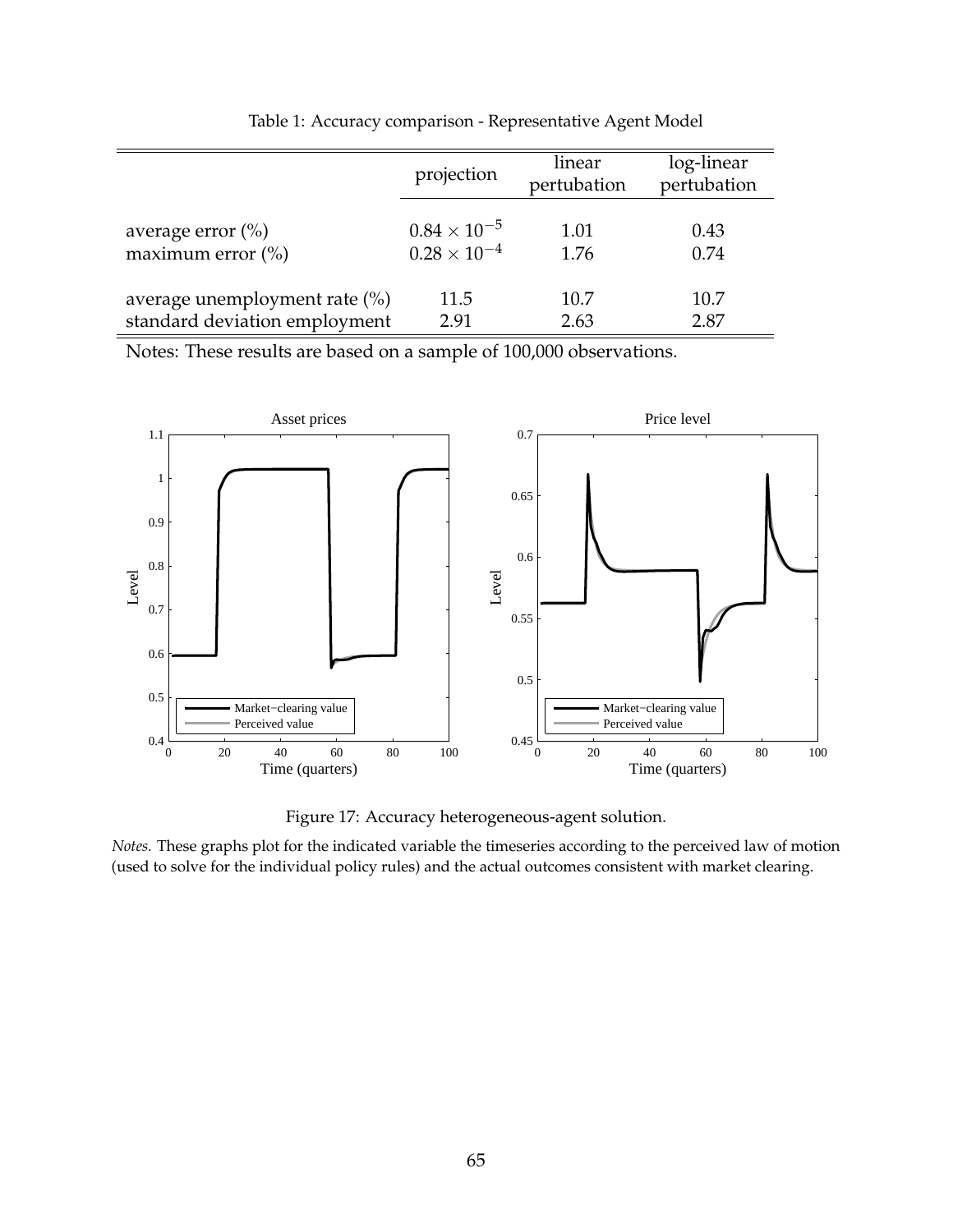# **References**

- AGUIAR, M., AND E. HURST (2005): "Consumption versus Expenditure," *Journal of Political Economy*, 113, 919–948.
- ALAN, S., T. CROSSLEY, AND H. LOW (2012): "Saving on a Rainy Day, Borrowing for a Rainy Day," Unpublished manuscript, University of Cambridge.
- AMARAL, P., AND J. ICE (2014): "Reassessing the Effects of Extending Unemployment Insurance Benefits," *Federal Reserve Bank of Cleveland Economic Commentary*, 2014-23.
- BARATTIERI, A., S. BASU, AND P. GOTTSCHALK (2010): "Some Evidence on the Importance of Sticky Wages," NBER working paper 16130.
- BAYER, C., R. LUETTICKE, L. PHAM-DAO, AND V. TJADEN (2014): "Precautionary Savings, Illiquid Assets and the Aggregate Consequences of Shocks to Household Income Risk," Unpublished Manuscript, University of Bonn.
- BENITO, A. (2004): "Does Job Insecurity affect Household Consumption," Bank of England Working Paper no. 220.
- BILS, M., Y. CHANG, AND S.-B. KIM (2011): "Worker Heterogeneity and Endogenous Separations in a Matching Model of Unemployment Fluctuations," *American Economic Journal: Macroeconomics*, 3, 128–154.
- BROWNING, M., AND T. CROSSLEY (2001): "Unemployment Insurance Benefit Level and Consumption Changes," *Journal of Public Economics*, 80, 1–23.
- CARCELES-POVEDA, E., AND D. COEN-PIRANI (2009): "Shareholders' Unanimity with Incomplete Markets," *International Economic Review*, 50, 577–606.
- CARD, D., R. CHETTY, AND A. WEBER (2007): "Cash-On-Hand and Competing Models of Intertemporal Behavior: New Evidence from the Labor Market," *Quarterly Journal of Economics*, 122, 1511–1560.
- CARROLL, C. (1992): "The Buffer Stock Theory of Saving: Some Macroeonomic Evidence," *Brookings Papers on Economic Activity*, 2, 61–156.
- CHALLE, E., J. MATHERON, X. RAGOT, AND J. F. RUBIO-RAMIREZ (2014): "Precautionary Saving and Aggregate Demand," unpublished manuscript.
- CHALLE, E., AND X. RAGOT (2014): "Precautionary Saving over the Business Cycle," unpublished manuscript.
- CHODOROW-REICH, G., AND L. KARABARBOUNIS (2015): "The Cyclicality of the Opportunity Cost of Employment," NBER working paper 19678.
- DALY, M. C., AND B. HOBIJN (2013): "Downward Nominal Wage Rigidities Bend the Phillips Curve," Federal Reserve Bank of San Francisco Working Paper 2013-08.
- DALY, M. C., B. HOBIJN, AND B. LUCKING (2012): "Why Has Wage Growth Stayed Strong?," *Federal Reserve Bank of San Francisco Economic Letter*, 10.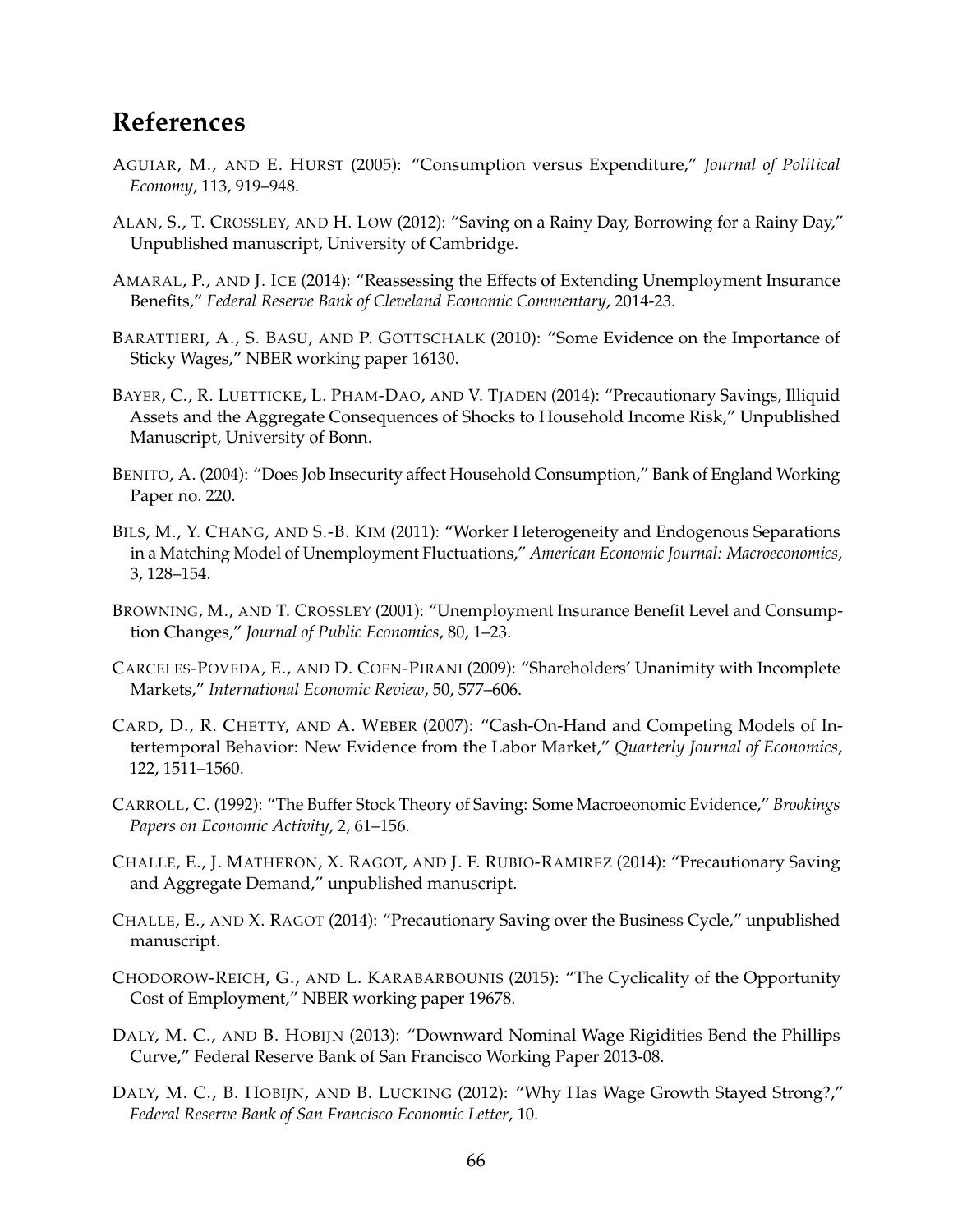- DEN HAAN, W. J. (2010): "Comparison of Solutions to the Incomplete Markets Model with Aggregate Uncertainty," *Journal of Economic Dynamics and Control*, 34, 4–27.
- DEN HAAN, W. J., AND P. RENDAHL (2010): "Solving the Incomplete Markets Model with Aggregate Uncertainty Using Explicit Aggregation," *Journal of Economic Dynamics and Control*, 34, 69–78.
- DICKENS, W. T., L. GOETTE, E. L. GROSHEN, S. HOLDEN, J. MESSINA, M. E. SCHWEITZER, J. TU-RUNEN, AND M. E. WARD (2007): "How Wages Change: Micro Evidence from the International Wage Flexibility Project," *Journal of Economic Perspectives*, 21, 195–214.
- DRUANT, M., S. FABIANI, G. KEZDI, A. LAMO, F. MARTINS, AND R. SABBATINI (2009): "How are Firms' Wages and Prices Linked," ECB Working Paper 1084.
- EKERN, S., AND R. WILSON (1974): "On the Theory of the Firm in an Economy with Incomplete Markets," *Bell Journal of Economics and Management Science*, 5, 171–180.
- ELMENDORF, D. W., AND M. S. KIMBALL (2000): "Taxation of Labor Income and the Demand for Risky Assets," *International Economic Review*, 41, 801–832.
- ESSER, I., T. FERRARINI, K. NELSON, J. PALME, AND O. SJÖBERG (2013): "Unemployment Benefits in EU Member States," European Commission report.
- FAVILUKIS, J., S. C. LUDVIGSON, AND S. VAN NIEUWERBURGH (2013): "The Macroeconomic Effects of Housing Wealth, Housing Finance, and Limited Risk-Sharing in General Equilibrium," unpublished manuscript.
- GERTLER, M., C. HUCKFELDT, AND A. TRIGARI (2014): "Unemployment Fluctuations, Match Quality, and the Wage Cyclicality of New Hires," Slides available at "https://files.nyu.edu/ckh249/public/papers.html".
- GOLLIER, C., AND J. W. PRATT (1996): "Risk Vulnerability and the Tempering Effect of Background Risk," *Econometrica*, 64, 1109–1123.
- GORNEMAN, N., K. KUESTER, AND M. NAKAJIMA (2012): "Monetary Policy with Heterogeneous Agents," Unpublished manuscript, Federal Reserve Bank of Philadelphia.
- GRUBER, J. (2001): "The Wealth of the Unemployed," *Industrial and Labor Relations Review*, 55, 79–94.
- HAEFKE, C., M. SONNTAG, AND T. VAN RENS (2013): "Wage Rigidity and Job Creation," *Journal of Monetary Economics*, 60, 887–899.
- HAGEDORN, M., F. KARAHAN, I. MANOVSKII, AND K. MITMAN (2015): "Unemployment Benefits and Unemployment in the Great Recession: The Role of Macro Effects," Unpublished manuscript.
- HAGEDORN, M., AND I. MANOVSKII (2008): "The Cyclical Behavior of Equilibrium Unemployment and Vacancies Revisited," *American Economic Review*, 98, 1692–1706.
- HALL, R. E., AND P. R. MILGROM (2008): "The Limited Influence of Unemployment on the Wage Bargain," *American Economic Review*, 98, 1653–1674.
- IRELAND, P. (2004): "Money's Role in the Monetary Business Cycle," *Journal of Money Credit and Banking*, 36, 969–983.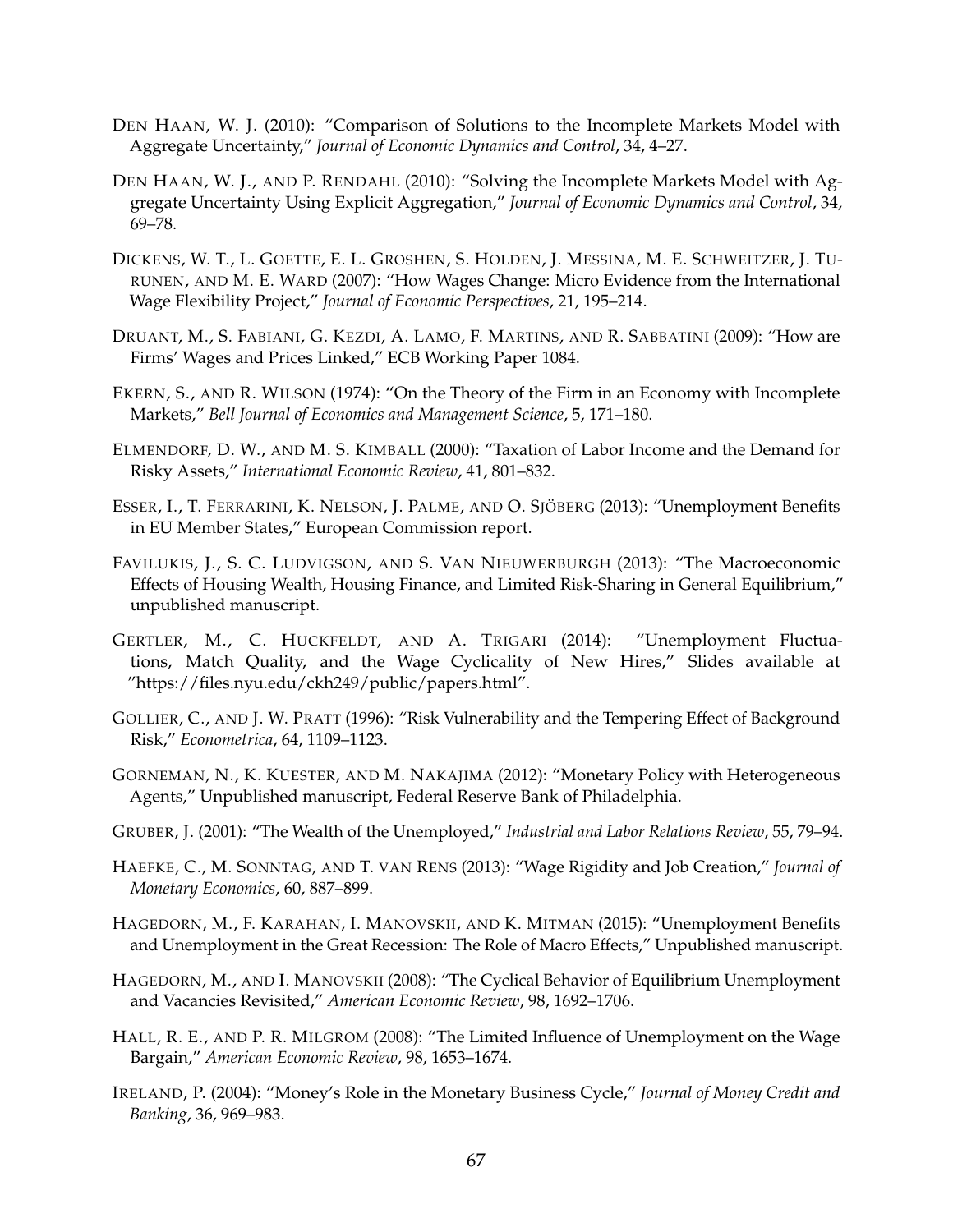- JUNG, P., AND K. KUESTER (2011): "The (Un)Importance of Unemployment Fluctuations for Welfare," *Journal of Economic Dynamics and Control*, 35, 1744–1768.
- (2015): "Optimal Labor-Market Policy in Recessions," *American Economic Journal: Macroeconomics*, 7, 124–56.
- KIMBALL, M. S. (1990): "Precautionary Saving in the Small and in the Large," *Econometrica*, 58, 53–73.

(1992): "Precautionary Motives for Holding Assets," in *The New Palgrave Dictionary of Money and Finance*, ed. by P. Newman, M. Milgate, and J. Eatwell, pp. 158–161. Stockton Press, New York.

- KOLSRUD, J., C. LANDAIS, P. NILSSON, AND J. SPINNEWIJN (2015): "The Optimal Timing of Unemployment Benefits: Theory and Evidence from Sweden," Unpublished manuscript, London School of Economics.
- KRUEGER, A. B., J. CRAMER, AND D. CHO (2014): "Are the Long-Term Unemployed on the Margins of the Labor Market?," *Brookings Papers on Economic Activity*, Spring.
- KRUEGER, A. B., AND B. D. MEYER (2002): "Labor Supply Effects of Social Insurance," in *Handbook of Public Economics*, ed. by A. J. Auerbach, and M. Feldstein, vol. 4, chap. 33. Elsevier.
- KRUSELL, P., T. MUKOYAMA, AND A. SAHIN (2010): "Labour-Market Matching with Precautionary Savings and Aggregate Fluctuations," *Review of Economic Studies*, 77, 1477–1507.
- KRUSELL, P., AND A. A. SMITH, JR. (1997): "Income and Wealth Heterogeneity, Portfolio Choice, and Equilibrium Asset Returns," *Macroeconomic Dynamics*, 1, 387–422.
- (1998): "Income and Wealth Heterogeneity in the Macroeconomy," *Journal of Political Economy*, 106, 867–896.
- LALIVE, R. (2007): "Unemployment Benefits, Unemployment Duration, and Postunemployment jobs: A Regression Discontinuity Approach," *American Economic Review*, 97, 108–112.
- LALIVE, R., C. LANDAIS, AND J. ZWEIMLLER (2015): "Market Externalities of Large Unemployment Insurance Extenstion Programs," Unpublished manuscript.
- LE BARBANCHON, T. (2012): "The Effect of the Potential Duration of Unemployment Benefits on Unemployment Exits to Work and Match Quality in France," Crest Document de Travail 2012-21.
- LUCAS, JR., R. E. (2000): "Inflation and Welfare," *Econometrica*, 68, 247–274.
- MCKAY, A., AND R. REIS (2013): "The Role of Automatic Stabilizers in the U.S. Business Cycle," Unpublished Manuscript, Boston University and Columbia University.
- NAKAJIMA, M. (2010): "Business Cycles in the Equilibrium Model of Labor Market Search and Self-Insurance," Federal Reserve Bank of Philadelphia Working Paper 2010-24.
- NEKOEI, A., AND A. WEBER (2015): "Does Extending Unemployment Benefits Improve Job Quality," CEPR Discussion Paper no. 10568.